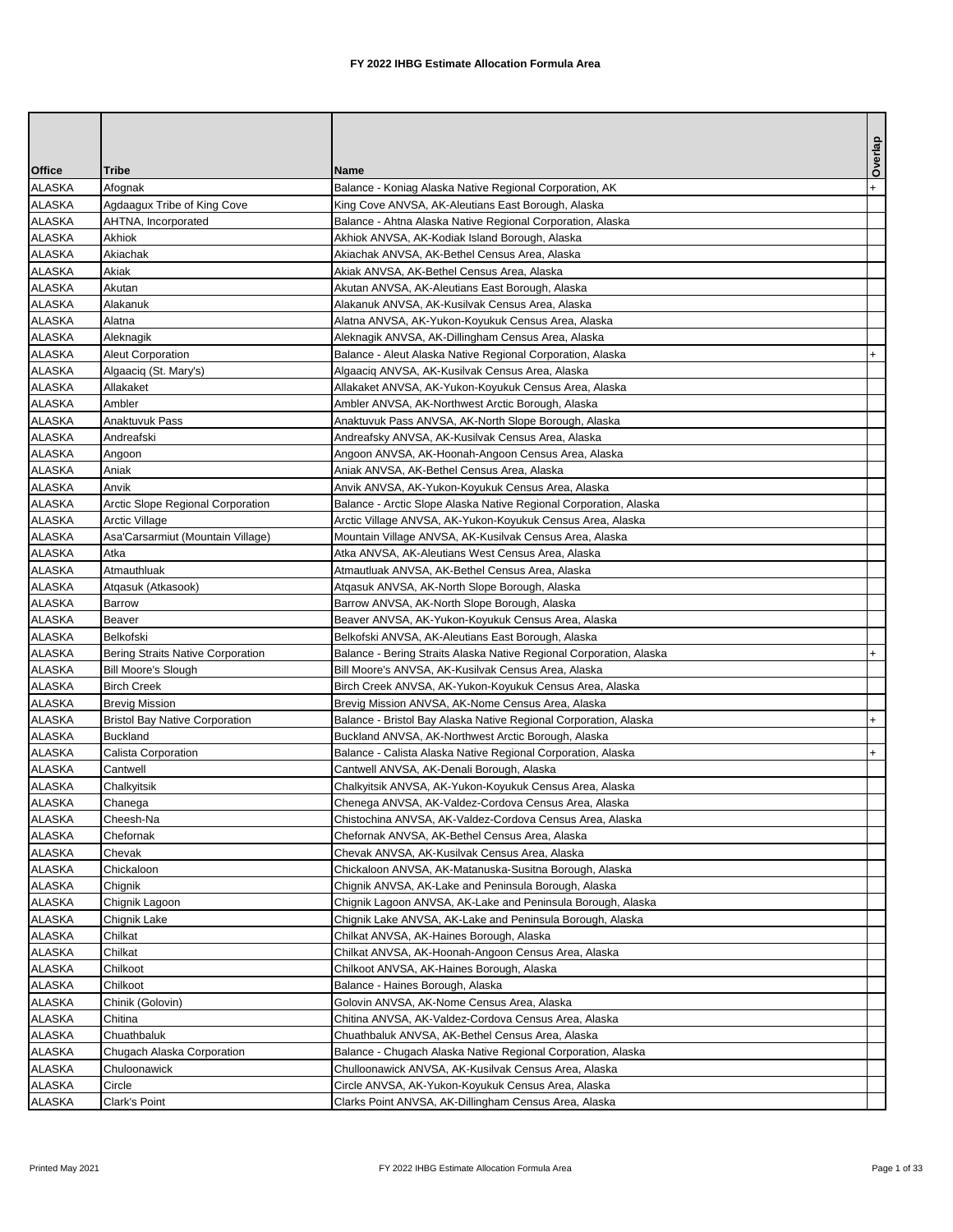|               |                                        |                                                                 | Overlap |
|---------------|----------------------------------------|-----------------------------------------------------------------|---------|
| <b>Office</b> | Tribe                                  | <b>Name</b>                                                     |         |
| <b>ALASKA</b> | Cook Inlet Alaska Native Regional Corp | Balance - Cook Inlet Alaska Native Regional Corporation, Alaska |         |
| <b>ALASKA</b> | Council                                | Council ANVSA, AK-Nome Census Area, Alaska                      |         |
| <b>ALASKA</b> | Craig                                  | Craig ANVSA, AK-Prince of Wales-Hyder Census Area, Alaska       |         |
| <b>ALASKA</b> | <b>Crooked Creek</b>                   | Crooked Creek ANVSA, AK-Bethel Census Area, Alaska              |         |
| <b>ALASKA</b> | Curyung (Dillingham)                   | Dillingham ANVSA, AK-Dillingham Census Area, Alaska             |         |
| <b>ALASKA</b> | Deering                                | Deering ANVSA, AK-Northwest Arctic Borough, Alaska              |         |
| <b>ALASKA</b> | Diomede (Inalik)                       | Inalik ANVSA, AK-Nome Census Area, Alaska                       |         |
| <b>ALASKA</b> | Dot Lake                               | Dot Lake ANVSA, AK-Southeast Fairbanks Census Area, Alaska      |         |
| <b>ALASKA</b> | Douglas                                | Douglas ANVSA, AK-Juneau City and Borough, Alaska               |         |
| <b>ALASKA</b> | Doyon, Ltd.                            | Balance - Doyon Alaska Native Regional Corporation, Alaska      | $+$     |
| <b>ALASKA</b> | Eagle                                  | Eagle ANVSA, AK-Southeast Fairbanks Census Area, Alaska         |         |
| <b>ALASKA</b> | Eek                                    | Eek ANVSA, AK-Bethel Census Area, Alaska                        |         |
| <b>ALASKA</b> | Egegik                                 | Egegik ANVSA, AK-Lake and Peninsula Borough, Alaska             |         |
| <b>ALASKA</b> | Eklutna                                | Eklutna ANVSA, AK-Anchorage Municipality, Alaska                |         |
| <b>ALASKA</b> | Ekuk                                   | Ekuk ANVSA, AK-Dillingham Census Area, Alaska                   |         |
| <b>ALASKA</b> | Ekwok                                  | Ekwok ANVSA, AK-Dillingham Census Area, Alaska                  |         |
| <b>ALASKA</b> | Elim                                   | Elim ANVSA, AK-Nome Census Area, Alaska                         | $+$     |
| <b>ALASKA</b> | Elim                                   | Balance - Nome Census Area, AK                                  | $+$     |
| <b>ALASKA</b> | Emmonak                                | Emmonak ANVSA, AK-Kusilvak Census Area, Alaska                  |         |
| ALASKA        | Evansville (Bettles Field)             | Evansville ANVSA, AK-Yukon-Koyukuk Census Area, Alaska          |         |
| <b>ALASKA</b> | Eyak                                   | Eyak ANVSA, AK-Valdez-Cordova Census Area, Alaska               |         |
| <b>ALASKA</b> | Eyak                                   | City of Cordova, AK                                             |         |
| <b>ALASKA</b> | False Pass                             | False Pass ANVSA, AK-Aleutians East Borough, Alaska             |         |
| <b>ALASKA</b> | Fort Yukon                             | Fort Yukon ANVSA, AK-Yukon-Koyukuk Census Area, Alaska          |         |
| <b>ALASKA</b> | Gakona                                 | Gakona ANVSA, AK-Valdez-Cordova Census Area, Alaska             |         |
| <b>ALASKA</b> | Galena                                 | Galena ANVSA, AK-Yukon-Koyukuk Census Area, Alaska              |         |
| <b>ALASKA</b> | Gambell                                | Gambell ANVSA, AK-Nome Census Area, Alaska                      |         |
| <b>ALASKA</b> | Georgetown                             | Georgetown ANVSA, AK-Bethel Census Area, Alaska                 |         |
| <b>ALASKA</b> | Goodnews Bay                           | Goodnews Bay ANVSA, AK-Bethel Census Area, Alaska               |         |
| <b>ALASKA</b> | Grayling                               | Grayling ANVSA, AK-Yukon-Koyukuk Census Area, Alaska            |         |
| <b>ALASKA</b> | Gulkana                                | Gulkana ANVSA, AK-Valdez-Cordova Census Area, Alaska            |         |
| <b>ALASKA</b> | Hamilton                               | Hamilton ANVSA, AK-Kusilvak Census Area, Alaska                 |         |
| <b>ALASKA</b> | Healy Lake                             | Healy Lake ANVSA, AK-Southeast Fairbanks Census Area, Alaska    |         |
| <b>ALASKA</b> | <b>Holy Cross</b>                      | Holy Cross ANVSA, AK-Yukon-Koyukuk Census Area, Alaska          |         |
| <b>ALASKA</b> | Hoonah                                 | Hoonah ANVSA, AK-Hoonah-Angoon Census Area, Alaska              |         |
| <b>ALASKA</b> | Hooper Bay                             | Hooper Bay ANVSA, AK-Kusilvak Census Area, Alaska               |         |
| <b>ALASKA</b> | Hughes                                 | Hughes ANVSA, AK-Yukon-Koyukuk Census Area, Alaska              |         |
| <b>ALASKA</b> | Huslia                                 | Huslia ANVSA, AK-Yukon-Koyukuk Census Area, Alaska              |         |
| <b>ALASKA</b> | Hydaburg                               | Hydaburg ANVSA, AK-Prince of Wales-Hyder Census Area, Alaska    |         |
| <b>ALASKA</b> | Igiugig                                | Igiugig ANVSA, AK-Lake and Peninsula Borough, Alaska            |         |
| <b>ALASKA</b> | Iliamna                                | lliamna ANVSA, AK-Lake and Peninsula Borough, Alaska            |         |
| ALASKA        | lqurmuit                               | Russian Mission ANVSA, AK-Kusilvak Census Area, Alaska          |         |
| <b>ALASKA</b> | Ivanof Bay                             | Ivanof Bay ANVSA, AK-Lake and Peninsula Borough, Alaska         |         |
| <b>ALASKA</b> | Kaguyak                                | Balance - Koniag Alaska Native Regional Corporation, AK         | $+$     |
| <b>ALASKA</b> | Kake                                   | Kake ANVSA, AK-Prince of Wales-Hyder Census Area, Alaska        |         |
| <b>ALASKA</b> | Kaktovik                               | Kaktovik ANVSA, AK-North Slope Borough, Alaska                  |         |
| ALASKA        | Kalskag                                | Kalskag ANVSA, AK-Bethel Census Area, Alaska                    |         |
| <b>ALASKA</b> | Kaltag                                 | Kaltag ANVSA, AK-Yukon-Koyukuk Census Area, Alaska              |         |
| <b>ALASKA</b> | Kanatak                                | Minimum Needs                                                   |         |
| <b>ALASKA</b> | Karluk                                 | Karluk ANVSA, AK-Kodiak Island Borough, Alaska                  |         |
| ALASKA        | Kasigluk                               | Kasigluk ANVSA, AK-Bethel Census Area, Alaska                   |         |
| <b>ALASKA</b> | Kassan                                 | Kasaan ANVSA, AK-Prince of Wales-Hyder Census Area, Alaska      |         |
| <b>ALASKA</b> | Kenaitze                               | Kenaitze ANVSA, AK-Kenai Peninsula Borough, Alaska              |         |
| <b>ALASKA</b> | Ketchikan                              | Ketchikan ANVSA, AK-Ketchikan Gateway Borough, Alaska           |         |
| <b>ALASKA</b> | Ketchikan                              | Balance - Ketchikan Gateway Borough, Alaska                     |         |
| ALASKA        | Kiana                                  | Kiana ANVSA, AK-Northwest Arctic Borough, Alaska                |         |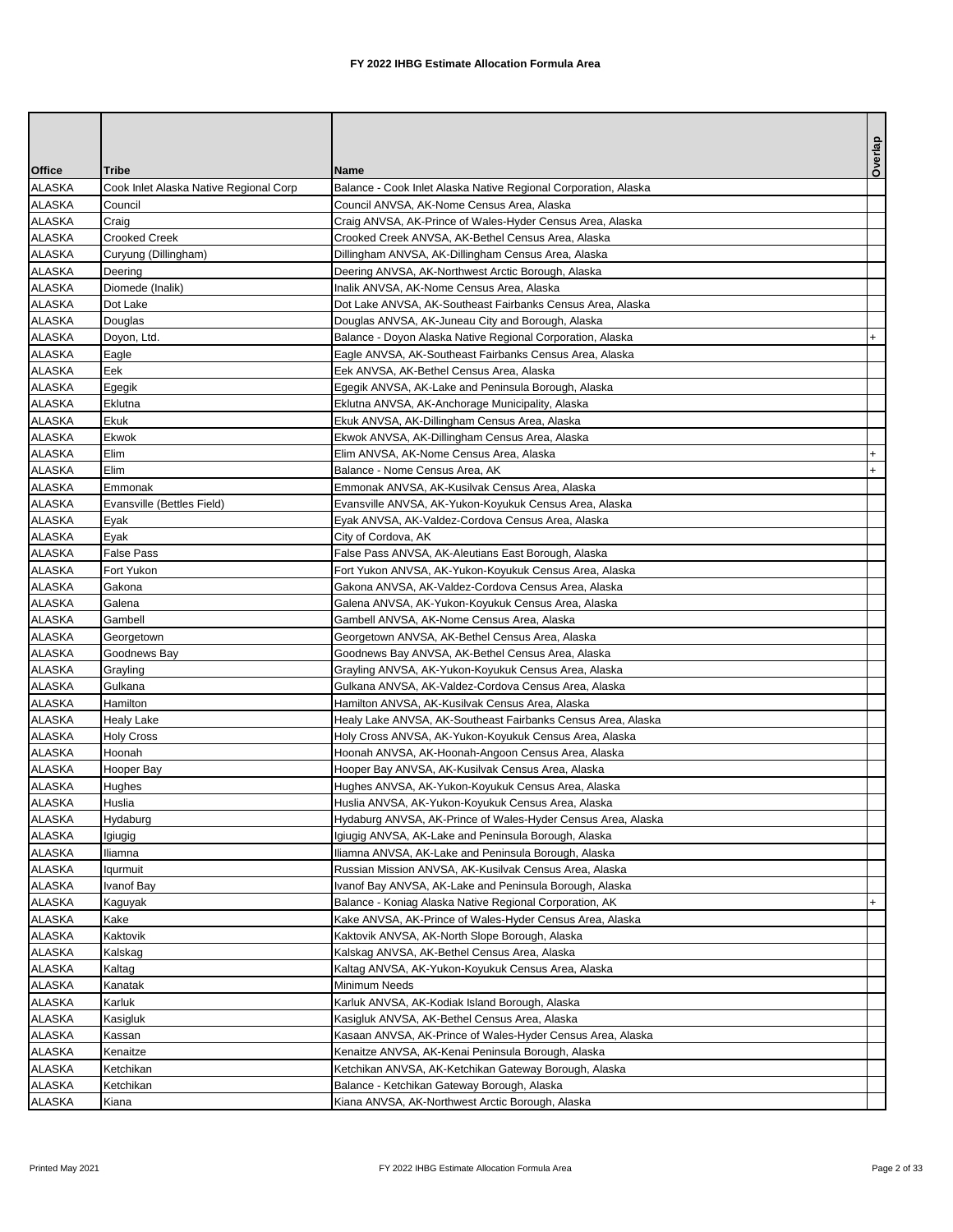|               |                             |                                                                      | Overlap   |
|---------------|-----------------------------|----------------------------------------------------------------------|-----------|
| <b>Office</b> | Tribe                       | <b>Name</b>                                                          |           |
| ALASKA        | King Island                 | Balance - Nome Census Area, AK                                       | $\ddot{}$ |
| <b>ALASKA</b> | King Salmon                 | King Salmon ANVSA, AK-Bristol Bay Borough, Alaska                    | $+$       |
| <b>ALASKA</b> | King Salmon                 | Balance - Bristol Bay Alaska Native Regional Corporation, AK         | $+$       |
| <b>ALASKA</b> | Kipnuk                      | Kipnuk ANVSA, AK-Bethel Census Area, Alaska                          |           |
| <b>ALASKA</b> | Kivalina                    | Kivalina ANVSA, AK-Northwest Arctic Borough, Alaska                  |           |
| ALASKA        | Klawock                     | Klawock ANVSA, AK-Prince of Wales-Hyder Census Area, Alaska          |           |
| <b>ALASKA</b> | Kluti Kaah (Copper Center)  | Copper Center ANVSA, AK-Valdez-Cordova Census Area, Alaska           |           |
| <b>ALASKA</b> | Knik                        | Knik ANVSA, AK-Matanuska-Susitna Borough, Alaska                     |           |
| <b>ALASKA</b> | Kobuk                       | Kobuk ANVSA, AK-Northwest Arctic Borough, Alaska                     |           |
| <b>ALASKA</b> | Kokhanok                    | Kokhanok ANVSA, AK-Lake and Peninsula Borough, Alaska                |           |
| <b>ALASKA</b> | Kongiganak                  | Kongiganak ANVSA, AK-Bethel Census Area, Alaska                      |           |
| <b>ALASKA</b> | Koniag, Incorporated        | Balance - Koniag Alaska Native Regional Corporation, Alaska          | $+$       |
| <b>ALASKA</b> | Kotlik                      | Kotlik ANVSA, AK-Kusilvak Census Area, Alaska                        |           |
| ALASKA        | Kotzebue                    | Kotzebue ANVSA, AK-Northwest Arctic Borough, Alaska                  |           |
| ALASKA        | Koyuk                       | Koyuk ANVSA, AK-Nome Census Area, Alaska                             |           |
| ALASKA        | Koyukuk                     | Koyukuk ANVSA, AK-Yukon-Koyukuk Census Area, Alaska                  |           |
| <b>ALASKA</b> | Kwethluk                    | Kwethluk ANVSA, AK-Bethel Census Area, Alaska                        |           |
| <b>ALASKA</b> | Kwigillingok                | Kwigillingok ANVSA, AK-Bethel Census Area, Alaska                    |           |
| <b>ALASKA</b> | Kwinhagak (Quinhagak)       | Kwinhagak ANVSA, AK-Bethel Census Area, Alaska                       |           |
| <b>ALASKA</b> | Larsen Bay                  | Larsen Bay ANVSA, AK-Kodiak Island Borough, Alaska                   |           |
| <b>ALASKA</b> | Lesnoi (Woody Island)       | Lesnoi ANVSA, AK-Kodiak Island Borough, Alaska                       | $\ddot{}$ |
| <b>ALASKA</b> | Lesnoi (Woody Island)       | Balance - Koniag Alaska Native Regional Corporation, AK              | $+$       |
| <b>ALASKA</b> | Levelock                    | Levelock ANVSA, AK-Lake and Peninsula Borough, Alaska                |           |
| ALASKA        | Lime Village                | Lime Village ANVSA, AK-Bethel Census Area, Alaska                    |           |
| ALASKA        | Lower.Kalskag               | Lower Kalskag ANVSA, AK-Bethel Census Area, Alaska                   |           |
| <b>ALASKA</b> | <b>Manley Hot Springs</b>   | Manley Hot Springs ANVSA, AK-Yukon-Koyukuk Census Area, Alaska       |           |
| <b>ALASKA</b> | Manokotak                   | Manokotak ANVSA, AK-Dillingham Census Area, Alaska                   |           |
| <b>ALASKA</b> | Marshall                    | Marshall ANVSA, AK-Kusilvak Census Area, Alaska                      |           |
| ALASKA        | Mary's Igloo                | Mary's Igloo ANVSA, AK-Nome Census Area, Alaska                      |           |
| <b>ALASKA</b> | McGrath                     | McGrath ANVSA, AK-Yukon-Koyukuk Census Area, Alaska                  |           |
| <b>ALASKA</b> | Mekoryuk                    | Mekoryuk ANVSA, AK-Bethel Census Area, Alaska                        |           |
| <b>ALASKA</b> | Mentasta                    | Mentasta Lake ANVSA, AK-Valdez-Cordova Census Area, Alaska           |           |
| <b>ALASKA</b> | Metlakakla (Annette Island) | Annette Island Reserve, AK-Prince of Wales-Hyder Census Area, Alaska |           |
| ALASKA        | Minto                       | Minto ANVSA, AK-Yukon-Koyukuk Census Area, Alaska                    |           |
| <b>ALASKA</b> | Naknek                      | Naknek ANVSA, AK-Bristol Bay Borough, Alaska                         |           |
| <b>ALASKA</b> | <b>NANA Corporation</b>     | Balance - NANA Alaska Native Regional Corporation, Alaska            |           |
| <b>ALASKA</b> | Nanwelek (English Bay)      | Nanwalek ANVSA, AK-Kenai Peninsula Borough, Alaska                   |           |
| <b>ALASKA</b> | Napaimute                   | Napaimute ANVSA, AK-Bethel Census Area, Alaska                       |           |
| <b>ALASKA</b> | Napakiak                    | Napakiak ANVSA, AK-Bethel Census Area, Alaska                        |           |
| <b>ALASKA</b> | Napaskiak                   | Napaskiak ANVSA, AK-Bethel Census Area, Alaska                       |           |
| ALASKA        | Nelson Lagoon               | Nelson Lagoon ANVSA, AK-Aleutians East Borough, Alaska               |           |
| ALASKA        | Nenana                      | Nenana ANVSA, AK-Yukon-Koyukuk Census Area, Alaska                   |           |
| ALASKA        | New Koliganek               | New Koliganek ANVSA, AK-Dillingham Census Area, Alaska               |           |
| ALASKA        | New Stuyahok                | New Stuyahok ANVSA, AK-Dillingham Census Area, Alaska                |           |
| <b>ALASKA</b> | Newhalen                    | Newhalen ANVSA, AK-Lake and Peninsula Borough, Alaska                |           |
| ALASKA        | Newtok                      | Newtok ANVSA, AK-Bethel Census Area, Alaska                          |           |
| ALASKA        | Nightmute                   | Nightmute ANVSA, AK-Bethel Census Area, Alaska                       |           |
| <b>ALASKA</b> | Nikolai                     | Nikolai ANVSA, AK-Yukon-Koyukuk Census Area, Alaska                  |           |
| <b>ALASKA</b> | Nikolski                    | Nikolski ANVSA, AK-Aleutians West Census Area, Alaska                |           |
| ALASKA        | Ninilchik                   | Ninilchik ANVSA, AK-Kenai Peninsula Borough, Alaska                  |           |
| ALASKA        | Noatak                      | Noatak ANVSA, AK-Northwest Arctic Borough, Alaska                    |           |
| ALASKA        | Nome                        | Nome ANVSA, AK-Nome Census Area, Alaska                              | $+$       |
| <b>ALASKA</b> | Nondalton                   | Nondalton ANVSA, AK-Lake and Peninsula Borough, Alaska               |           |
| <b>ALASKA</b> | Noorvik                     | Noorvik ANVSA, AK-Northwest Arctic Borough, Alaska                   |           |
| ALASKA        | Northway                    | Northway ANVSA, AK-Southeast Fairbanks Census Area, Alaska           | $+$       |
| ALASKA        | Northway                    | Balance - Doyon Alaska Native Regional Corporation, AK               | $+$       |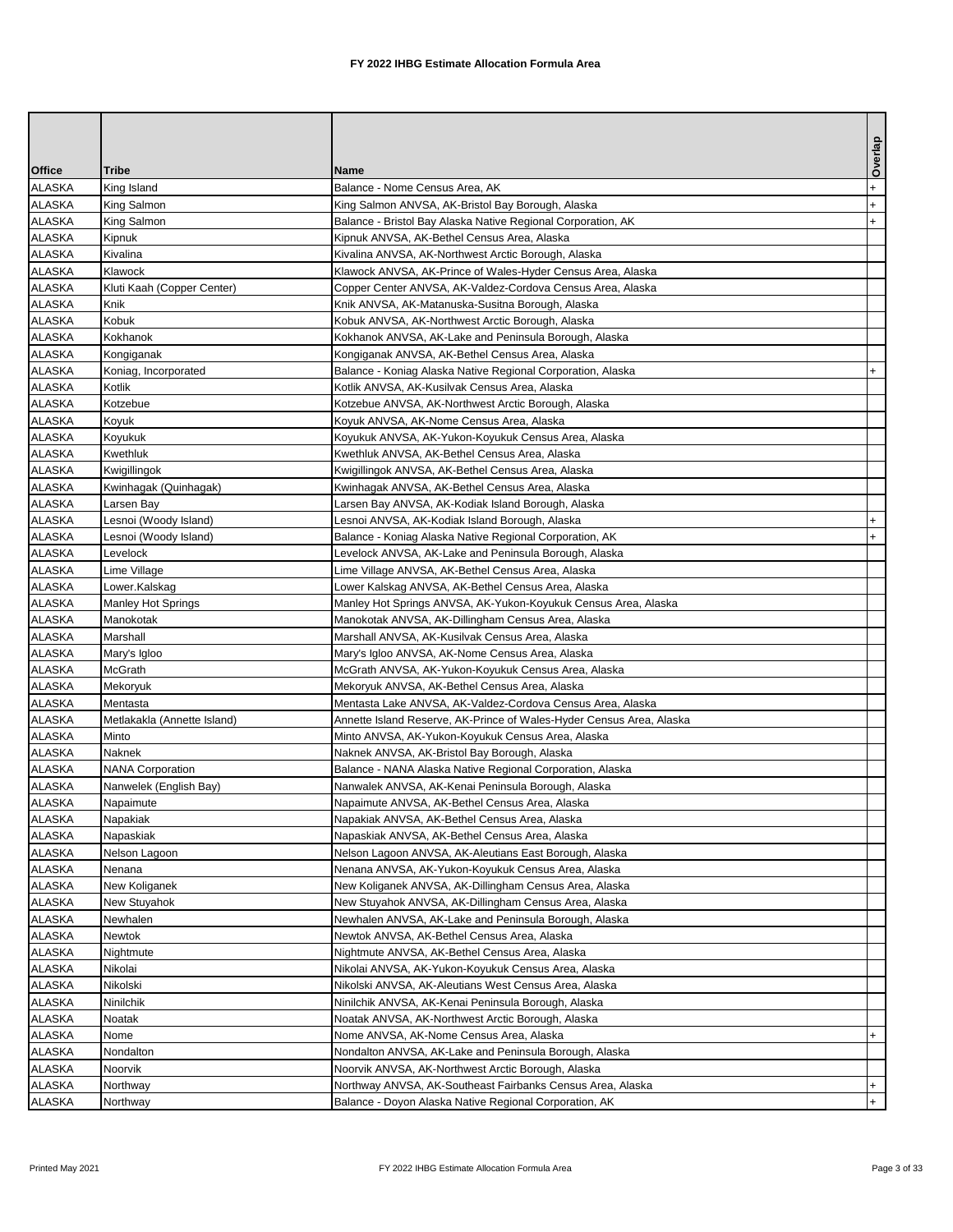|                                |                                                  |                                                                                                                 | Overlap    |
|--------------------------------|--------------------------------------------------|-----------------------------------------------------------------------------------------------------------------|------------|
| <b>Office</b>                  | <b>Tribe</b>                                     | <b>Name</b>                                                                                                     |            |
| <b>ALASKA</b>                  | Nuigsut                                          | Nuigsut ANVSA, AK-North Slope Borough, Alaska                                                                   |            |
| ALASKA                         | Nulato                                           | Nulato ANVSA, AK-Yukon-Koyukuk Census Area, Alaska                                                              |            |
| <b>ALASKA</b>                  | Nunakauyarmuit (Toksook Bay)                     | Toksook Bay ANVSA, AK-Bethel Census Area, Alaska                                                                |            |
| ALASKA                         | Nunam Iqua (Sheldon's Point)                     | Nunam Iqua ANVSA, AK-Kusilvak Census Area, Alaska                                                               |            |
| <b>ALASKA</b>                  | Nunapitchuk                                      | Nunapitchuk ANVSA, AK-Bethel Census Area, Alaska                                                                |            |
| <b>ALASKA</b>                  | Ohogamiut                                        | Ohogamiut ANVSA, AK-Kusilvak Census Area, Alaska                                                                |            |
| <b>ALASKA</b>                  | Old Harbor                                       | Old Harbor ANVSA, AK-Kodiak Island Borough, Alaska                                                              |            |
| <b>ALASKA</b>                  | Orutsararmuit (Bethel)                           | Bethel ANVSA, AK-Bethel Census Area, Alaska                                                                     |            |
| <b>ALASKA</b>                  | Oscarville                                       | Oscarville ANVSA, AK-Bethel Census Area, Alaska                                                                 |            |
| <b>ALASKA</b>                  | Ouzinkie                                         | Ouzinkie ANVSA, AK-Kodiak Island Borough, Alaska                                                                |            |
| ALASKA                         | Paimiut                                          | Paimiut ANVSA, AK-Kusilvak Census Area, Alaska                                                                  |            |
| <b>ALASKA</b>                  | Pauloff Harbor Village                           | Balance - Aleut Alaska Native Regional Corporation, AK                                                          |            |
| ALASKA                         | Pedro Bay                                        | Pedro Bay ANVSA, AK-Lake and Peninsula Borough, Alaska                                                          |            |
| <b>ALASKA</b>                  | Perryville                                       | Perryville ANVSA, AK-Lake and Peninsula Borough, Alaska                                                         |            |
| <b>ALASKA</b>                  | Petersburg                                       | Petersburg ANVSA, AK-Petersburg Borough, Alaska                                                                 |            |
| <b>ALASKA</b>                  | <b>Pilot Point</b>                               | Pilot Point ANVSA, AK-Lake and Peninsula Borough, Alaska                                                        |            |
| <b>ALASKA</b>                  | <b>Pilot Station</b>                             | Pilot Station ANVSA, AK-Kusilvak Census Area, Alaska                                                            |            |
| <b>ALASKA</b>                  | Pitka's Point                                    | Pitkas Point ANVSA, AK-Kusilvak Census Area, Alaska                                                             |            |
| <b>ALASKA</b>                  | Platinum                                         | Platinum ANVSA, AK-Bethel Census Area, Alaska                                                                   |            |
| ALASKA                         | Point Hope                                       | Point Hope ANVSA, AK-North Slope Borough, Alaska                                                                |            |
| <b>ALASKA</b>                  | Point Lay                                        | Point Lay ANVSA, AK-North Slope Borough, Alaska                                                                 |            |
| <b>ALASKA</b>                  | Port Graham                                      | Port Graham ANVSA, AK-Kenai Peninsula Borough, Alaska                                                           |            |
| <b>ALASKA</b>                  | Port Heiden                                      | Port Heiden ANVSA, AK-Lake and Peninsula Borough, Alaska                                                        |            |
| <b>ALASKA</b>                  | Port Lions                                       | Port Lions ANVSA, AK-Kodiak Island Borough, Alaska                                                              |            |
| <b>ALASKA</b>                  | Portage Creek                                    | Portage Creek ANVSA, AK-Dillingham Census Area, Alaska                                                          |            |
| <b>ALASKA</b>                  | Qagan Tayagungin (Sand Point)                    | Sand Point ANVSA, AK-Aleutians East Borough, Alaska                                                             |            |
| <b>ALASKA</b>                  | Qawalangin (Unalaska)                            | Unalaska ANVSA, AK-Aleutians West Census Area, Alaska                                                           |            |
| <b>ALASKA</b>                  | Rampart                                          | Rampart ANVSA, AK-Yukon-Koyukuk Census Area, Alaska                                                             |            |
| <b>ALASKA</b>                  | Red Devil                                        | Red Devil ANVSA, AK-Bethel Census Area, Alaska                                                                  |            |
| <b>ALASKA</b>                  | Ruby                                             | Ruby ANVSA, AK-Yukon-Koyukuk Census Area, Alaska                                                                |            |
| <b>ALASKA</b><br><b>ALASKA</b> | Saint George<br>Saint Michael                    | St. George ANVSA, AK-Aleutians West Census Area, Alaska                                                         |            |
| <b>ALASKA</b>                  | Saint Paul                                       | St. Michael ANVSA, AK-Nome Census Area, Alaska                                                                  |            |
| <b>ALASKA</b>                  | Salamatoff                                       | St. Paul ANVSA, AK-Aleutians West Census Area, Alaska<br>Salamatof ANVSA, AK-Kenai Peninsula Borough, Alaska    |            |
|                                |                                                  |                                                                                                                 |            |
| <b>ALASKA</b><br><b>ALASKA</b> | Savoonga<br>Saxman                               | Savoonga ANVSA, AK-Nome Census Area, Alaska<br>Saxman ANVSA, AK-Ketchikan Gateway Borough, Alaska               |            |
| <b>ALASKA</b>                  |                                                  |                                                                                                                 |            |
|                                | Scammon Bay<br>Selawik                           | Scammon Bay ANVSA, AK-Kusilvak Census Area, Alaska                                                              |            |
| <b>ALASKA</b>                  |                                                  | Selawik ANVSA, AK-Northwest Arctic Borough, Alaska                                                              |            |
| <b>ALASKA</b><br><b>ALASKA</b> | Seldovia                                         | Seldovia ANVSA, AK-Kenai Peninsula Borough, Alaska                                                              |            |
| <b>ALASKA</b>                  | Shageluk<br>Shaktoolik                           | Shageluk ANVSA, AK-Yukon-Koyukuk Census Area, Alaska<br>Shaktoolik ANVSA, AK-Nome Census Area, Alaska           |            |
| <b>ALASKA</b>                  | Shishmaref                                       | Shishmaref ANVSA, AK-Nome Census Area, Alaska                                                                   |            |
|                                |                                                  |                                                                                                                 |            |
| <b>ALASKA</b><br><b>ALASKA</b> | Shungnak<br>Sitka Tribe                          | Shungnak ANVSA, AK-Northwest Arctic Borough, Alaska<br>Sitka ANVSA, AK-Sitka City and Borough, Alaska           |            |
| <b>ALASKA</b>                  | Sitka Tribe                                      | Balance - Sitka City and Borough, Alaska                                                                        |            |
| <b>ALASKA</b>                  | Skagway                                          | Skagway ANVSA, AK-Skagway Municipality, Alaska                                                                  |            |
| ALASKA                         | Skagway                                          | Balance - Hoonah-Angoon Census Area, Alaska                                                                     |            |
| <b>ALASKA</b>                  |                                                  |                                                                                                                 |            |
| <b>ALASKA</b>                  | Skagway<br>Sleetmute                             | Balance - Skagway Municipality, Alaska<br>Sleetmute ANVSA, AK-Bethel Census Area, Alaska                        |            |
| <b>ALASKA</b>                  | Solomon                                          | Solomon ANVSA, AK-Nome Census Area, Alaska                                                                      |            |
| <b>ALASKA</b>                  |                                                  |                                                                                                                 |            |
|                                | South Naknek                                     | South Naknek ANVSA, AK-Bristol Bay Borough, Alaska                                                              |            |
| ALASKA<br><b>ALASKA</b>        | Stebbins                                         | Stebbins ANVSA, AK-Nome Census Area, Alaska                                                                     |            |
| ALASKA                         | Stevens Village<br><b>Stony River</b>            | Stevens Village ANVSA, AK-Yukon-Koyukuk Census Area, Alaska<br>Stony River ANVSA, AK-Bethel Census Area, Alaska |            |
|                                |                                                  |                                                                                                                 |            |
| <b>ALASKA</b><br>ALASKA        | Sun'aq Tribe of Kodiak<br>Sun'aq Tribe of Kodiak | Kodiak ANVSA, AK-Kodiak Island Borough, Alaska<br>Balance - Koniag Alaska Native Regional Corporation, AK       | $+$<br>$+$ |
|                                |                                                  |                                                                                                                 |            |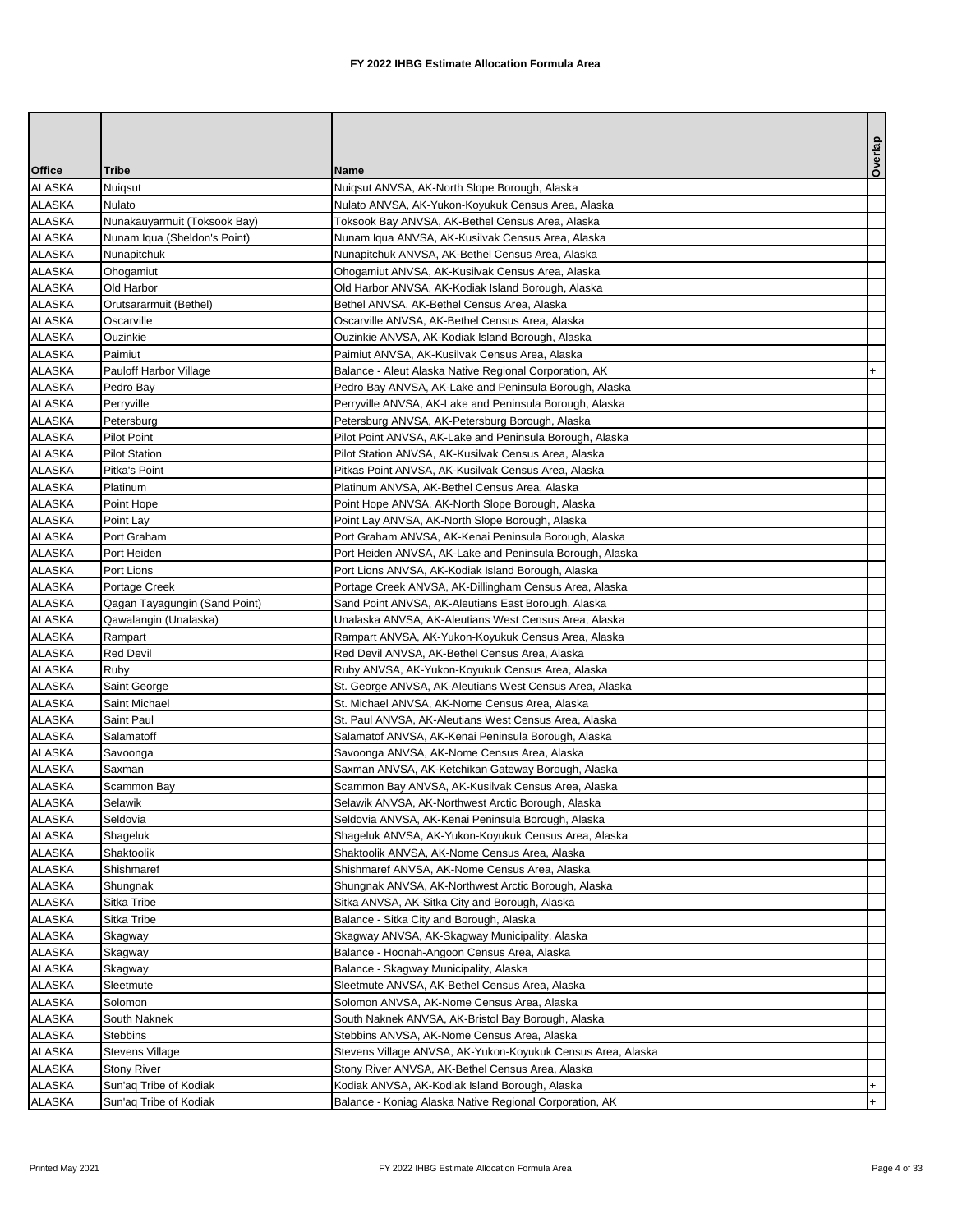| <b>Office</b> | <b>Tribe</b>                  | <b>Name</b>                                                   | Overlap   |
|---------------|-------------------------------|---------------------------------------------------------------|-----------|
| <b>ALASKA</b> | Takotna                       | Takotna ANVSA, AK-Yukon-Koyukuk Census Area, Alaska           |           |
| <b>ALASKA</b> | Tanacross                     | Tanacross ANVSA, AK-Southeast Fairbanks Census Area, Alaska   |           |
| <b>ALASKA</b> | Tanana                        | Tanana ANVSA, AK-Yukon-Koyukuk Census Area, Alaska            |           |
| <b>ALASKA</b> | <b>Tatitlek</b>               | Tatitlek ANVSA, AK-Valdez-Cordova Census Area, Alaska         |           |
| <b>ALASKA</b> | Tazlina                       | Tazlina ANVSA, AK-Valdez-Cordova Census Area, Alaska          |           |
| <b>ALASKA</b> | Telida                        | Telida ANVSA, AK-Yukon-Koyukuk Census Area, Alaska            |           |
| <b>ALASKA</b> | Teller                        | Teller ANVSA, AK-Nome Census Area, Alaska                     |           |
| <b>ALASKA</b> | Tetlin                        | Tetlin ANVSA, AK-Southeast Fairbanks Census Area, Alaska      |           |
| <b>ALASKA</b> | Tlingit-Haida Central Council | Balance - Sealaska Alaska Native Regional Corporation, Alaska |           |
| <b>ALASKA</b> | Togiak                        | Togiak ANVSA, AK-Dillingham Census Area, Alaska               |           |
| <b>ALASKA</b> | Tuluksak                      | Tuluksak ANVSA, AK-Bethel Census Area, Alaska                 |           |
| <b>ALASKA</b> | Tuntutuliak                   | Tuntutuliak ANVSA, AK-Bethel Census Area, Alaska              |           |
| <b>ALASKA</b> | Tununak                       | Tununak ANVSA, AK-Bethel Census Area, Alaska                  |           |
| <b>ALASKA</b> | Twin Hills                    | Twin Hills ANVSA, AK-Dillingham Census Area, Alaska           |           |
| <b>ALASKA</b> | Tyonek                        | Tyonek ANVSA, AK-Kenai Peninsula Borough, Alaska              |           |
| <b>ALASKA</b> | Ugashik                       | Ugashik ANVSA, AK-Lake and Peninsula Borough, Alaska          |           |
| <b>ALASKA</b> | Umkumiute                     | Balance - Calista Alaska Native Regional Corporation, AK      | $\ddot{}$ |
| <b>ALASKA</b> | Unalakleet                    | Unalakleet ANVSA, AK-Nome Census Area, Alaska                 |           |
| <b>ALASKA</b> | Unga                          | Balance - Aleut Alaska Native Regional Corporation, AK        | $\ddot{}$ |
| <b>ALASKA</b> | Venetie                       | Venetie ANVSA, AK-Yukon-Koyukuk Census Area, Alaska           |           |
| <b>ALASKA</b> | Wainwright                    | Wainwright ANVSA, AK-North Slope Borough, Alaska              |           |
| <b>ALASKA</b> | Wales                         | Wales ANVSA, AK-Nome Census Area, Alaska                      |           |
| <b>ALASKA</b> | <b>White Mountain</b>         | White Mountain ANVSA, AK-Nome Census Area, Alaska             |           |
| <b>ALASKA</b> | Wrangell                      | Wrangell ANVSA, AK-Wrangell City and Borough, Alaska          |           |
| <b>ALASKA</b> | Yakutat                       | Yakutat ANVSA, AK-Yakutat City and Borough, Alaska            |           |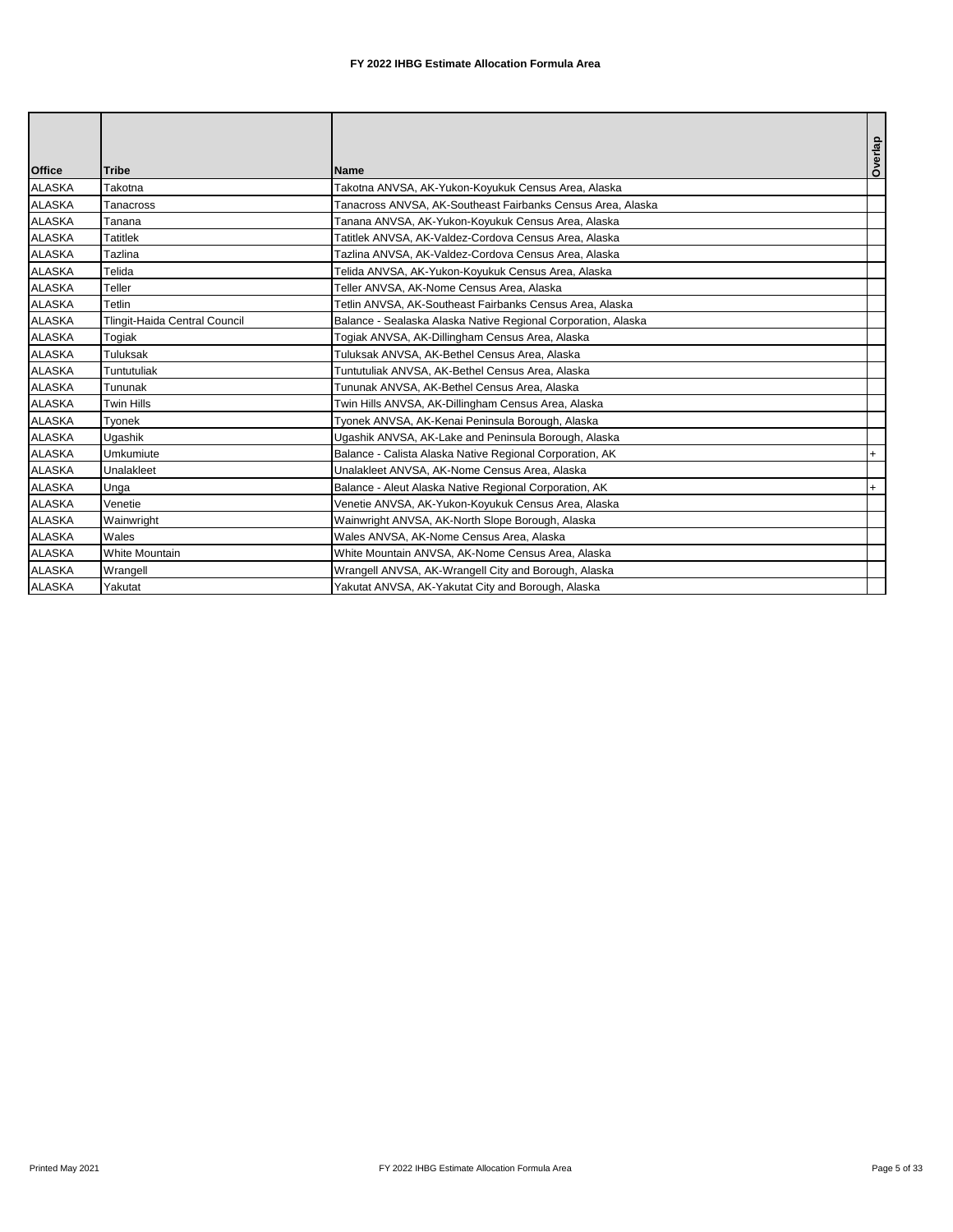|                    |                                              |                                                                                         | Overlap   |
|--------------------|----------------------------------------------|-----------------------------------------------------------------------------------------|-----------|
| <b>Office</b>      | Tribe                                        | Name                                                                                    |           |
| CHICAGO            | Aroostook Band of Micmac                     | Aroostook Band of Micmac Trust Land, ME-Aroostook County, Maine                         | $\ddot{}$ |
| CHICAGO            | Aroostook Band of Micmac                     | Balance - Aroostook County, Maine                                                       | $+$       |
| CHICAGO            | <b>Bad River Band</b>                        | Bad River Reservation, WI-Ashland County, Wisconsin                                     |           |
| CHICAGO            | <b>Bad River Band</b>                        | Bad River Reservation, WI-Iron County, Wisconsin                                        |           |
| CHICAGO            | <b>Bad River Band</b>                        | Balance - Ashland County, Wisconsin                                                     |           |
| CHICAGO            | <b>Bad River Band</b>                        | Balance - Iron County, Wisconsin                                                        |           |
| CHICAGO            | Bay Mills Indian Community                   | Bay Mills Reservation and Off-Reservation Trust Land, MI-Chippewa County, Michigan      | $\ddot{}$ |
| CHICAGO            | Bay Mills Indian Community                   | Balance - Chippewa County, MI                                                           | $+$       |
| CHICAGO            | Boise Forte Band of Minnesota Chippewa       | Bois Forte Reservation, MN-Itasca County, Minnesota                                     |           |
| CHICAGO            | Boise Forte Band of Minnesota Chippewa       | Bois Forte Reservation, MN-Koochiching County, Minnesota                                |           |
| CHICAGO            | Boise Forte Band of Minnesota Chippewa       | Bois Forte Reservation, MN-St. Louis County, Minnesota                                  |           |
| CHICAGO            | Catawba Indian Tribe                         | Catawba Reservation, SC-York County, South Carolina                                     |           |
| CHICAGO            | Catawba Indian Tribe                         | Balance - Abbeville County, South Carolina                                              |           |
| CHICAGO            | Catawba Indian Tribe                         | Balance - Aiken County, South Carolina                                                  |           |
| CHICAGO            | Catawba Indian Tribe                         | Balance - Allendale County, South Carolina                                              |           |
| CHICAGO            | Catawba Indian Tribe                         | Balance - Anderson County, South Carolina                                               |           |
| CHICAGO            | Catawba Indian Tribe                         | Balance - Bamberg County, South Carolina                                                |           |
| CHICAGO            | Catawba Indian Tribe                         | Balance - Barnwell County, South Carolina                                               |           |
| CHICAGO            | Catawba Indian Tribe                         | Balance - Beaufort County, South Carolina                                               |           |
| CHICAGO            | Catawba Indian Tribe                         | Balance - Berkeley County, South Carolina                                               |           |
| CHICAGO            | Catawba Indian Tribe                         | Balance - Cabarrus County, North Carolina                                               |           |
| CHICAGO            | Catawba Indian Tribe                         | Balance - Calhoun County, South Carolina                                                |           |
| CHICAGO            | Catawba Indian Tribe                         | Balance - Charleston County, South Carolina                                             |           |
| CHICAGO            | Catawba Indian Tribe                         | Balance - Cherokee County, South Carolina                                               |           |
| CHICAGO            | Catawba Indian Tribe                         | Balance - Chester County, South Carolina                                                |           |
| CHICAGO<br>CHICAGO | Catawba Indian Tribe                         | Balance - Chesterfield County, South Carolina                                           |           |
| CHICAGO            | Catawba Indian Tribe<br>Catawba Indian Tribe | Balance - Clarendon County, South Carolina                                              |           |
| CHICAGO            | Catawba Indian Tribe                         | Balance - Cleveland County, North Carolina<br>Balance - Colleton County, South Carolina |           |
| CHICAGO            | Catawba Indian Tribe                         | Balance - Darlington County, South Carolina                                             |           |
| CHICAGO            | Catawba Indian Tribe                         | Balance - Dillon County, South Carolina                                                 |           |
| CHICAGO            | Catawba Indian Tribe                         | Balance - Dorchester County, South Carolina                                             |           |
| CHICAGO            | Catawba Indian Tribe                         | Balance - Edgefield County, South Carolina                                              |           |
| CHICAGO            | Catawba Indian Tribe                         | Balance - Fairfield County, South Carolina                                              |           |
| CHICAGO            | Catawba Indian Tribe                         | Balance - Florence County, South Carolina                                               |           |
| CHICAGO            | Catawba Indian Tribe                         | Balance - Gaston County, North Carolina                                                 |           |
| <b>CHICAGO</b>     | Catawba Indian Tribe                         | Balance - Georgetown County, South Carolina                                             |           |
| CHICAGO            | Catawba Indian Tribe                         | Balance - Greenville County, South Carolina                                             |           |
| <b>CHICAGO</b>     | Catawba Indian Tribe                         | Balance - Greenwood County, South Carolina                                              |           |
| CHICAGO            | Catawba Indian Tribe                         | Balance - Hampton County, South Carolina                                                |           |
| CHICAGO            | Catawba Indian Tribe                         | Balance - Horry County, South Carolina                                                  |           |
| CHICAGO            | Catawba Indian Tribe                         | Balance - Jasper County, South Carolina                                                 |           |
| CHICAGO            | Catawba Indian Tribe                         | Balance - Kershaw County, South Carolina                                                |           |
| CHICAGO            | Catawba Indian Tribe                         | Balance - Lancaster County, South Carolina                                              |           |
| CHICAGO            | Catawba Indian Tribe                         | Balance - Laurens County, South Carolina                                                |           |
| CHICAGO            | Catawba Indian Tribe                         | Balance - Lee County, South Carolina                                                    |           |
| CHICAGO            | Catawba Indian Tribe                         | Balance - Lexington County, South Carolina                                              |           |
| CHICAGO            | Catawba Indian Tribe                         | Balance - Marion County, South Carolina                                                 |           |
| CHICAGO            | Catawba Indian Tribe                         | Balance - Marlboro County, South Carolina                                               |           |
| CHICAGO            | Catawba Indian Tribe                         | Balance - McCormick County, South Carolina                                              |           |
| CHICAGO            | Catawba Indian Tribe                         | Balance - Mecklenburg County, North Carolina                                            |           |
| CHICAGO            | Catawba Indian Tribe                         | Balance - Newberry County, South Carolina                                               |           |
| CHICAGO            | Catawba Indian Tribe                         | Balance - Oconee County, South Carolina                                                 |           |
| CHICAGO            | Catawba Indian Tribe                         | Balance - Orangeburg County, South Carolina                                             |           |
| CHICAGO            | Catawba Indian Tribe                         | Balance - Pickens County, South Carolina                                                |           |
| CHICAGO            | Catawba Indian Tribe                         | Balance - Richland County, South Carolina                                               |           |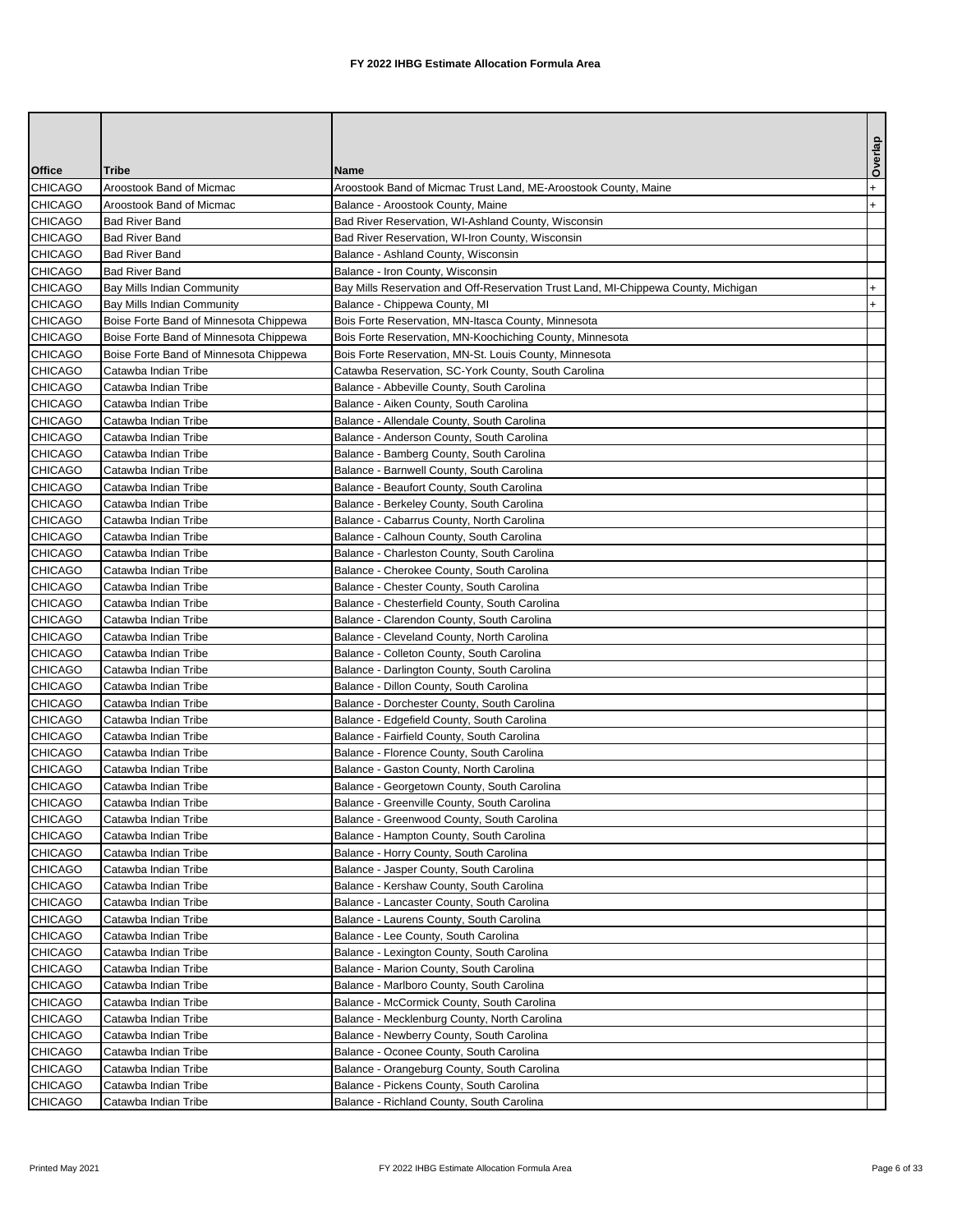|                    |                                                   |                                                                                                   | Overlap          |
|--------------------|---------------------------------------------------|---------------------------------------------------------------------------------------------------|------------------|
| <b>Office</b>      | Tribe                                             | <b>Name</b>                                                                                       |                  |
| CHICAGO            | Catawba Indian Tribe                              | Balance - Rutherford County, North Carolina                                                       |                  |
| <b>CHICAGO</b>     | Catawba Indian Tribe                              | Balance - Saluda County, South Carolina                                                           |                  |
| CHICAGO            | Catawba Indian Tribe                              | Balance - Spartanburg County, South Carolina                                                      |                  |
| CHICAGO            | Catawba Indian Tribe                              | Balance - Sumter County, South Carolina                                                           |                  |
| CHICAGO            | Catawba Indian Tribe                              | Balance - Union County, North Carolina                                                            |                  |
| CHICAGO            | Catawba Indian Tribe                              | Balance - Union County, South Carolina                                                            |                  |
| CHICAGO            | Catawba Indian Tribe                              | Balance - Williamsburg County, South Carolina                                                     |                  |
| CHICAGO            | Catawba Indian Tribe                              | Balance - York County, South Carolina                                                             |                  |
| CHICAGO<br>CHICAGO | Cayuga Nation                                     | Cayuga Nation TDSA, NY-Cayuga County, New York                                                    |                  |
| <b>CHICAGO</b>     | Cayuga Nation<br>Cayuga Nation                    | Cayuga Nation TDSA, NY-Seneca County, New York<br>Balance - Erie County, New York                 |                  |
| CHICAGO            | Chickahominy Indian Tribe                         | Chickahominy SDTSA, VA-Charles City County, Virginia                                              | $\ddot{}$        |
| CHICAGO            | Chickahominy Indian Tribe                         | Balance - Henrico County, Virginia                                                                | $\ddot{}$        |
| CHICAGO            | Chickahominy Indian Tribe                         | Balance - James City County, Virginia                                                             | $+$              |
| <b>CHICAGO</b>     | Chickahominy Indian Tribe                         | Balance - New Kent County, Virginia                                                               | $+$              |
| <b>CHICAGO</b>     | Chickahominy Indian Tribe                         | Balance - Charles City County, Virginia                                                           | $\ddot{}$        |
| CHICAGO            | Chickahominy Indian Tribe-Eastern Division        | Eastern Chickahominy SDTSA, VA-New Kent County, Virginia                                          | $\ddot{}$        |
| <b>CHICAGO</b>     | Chickahominy Indian Tribe-Eastern Division        | Balance - New Kent County, Virginia                                                               | $\ddot{}$        |
| CHICAGO            | Chickahominy Indian Tribe-Eastern Division        | Balance - Charles City County, Virginia                                                           | $+$              |
| <b>CHICAGO</b>     | Chickahominy Indian Tribe-Eastern Division        | Balance - Henrico County, Virginia                                                                | $\ddot{}$        |
| CHICAGO            | Chickahominy Indian Tribe-Eastern Division        | Balance - James City County, Virginia                                                             | $+$              |
| CHICAGO            | <b>Coharie State Tribe</b>                        | Coharie SDTSA, NC-Cumberland County, North Carolina                                               |                  |
| CHICAGO            | <b>Coharie State Tribe</b>                        | Coharie SDTSA, NC-Harnett County, North Carolina                                                  |                  |
| <b>CHICAGO</b>     | <b>Coharie State Tribe</b>                        | Coharie SDTSA, NC-Sampson County, North Carolina                                                  |                  |
| <b>CHICAGO</b>     | Eastern Cherokee                                  | Eastern Cherokee Reservation, NC-Cherokee County, North Carolina                                  |                  |
| CHICAGO            | Eastern Cherokee                                  | Eastern Cherokee Reservation, NC-Graham County, North Carolina                                    |                  |
| <b>CHICAGO</b>     | Eastern Cherokee                                  | Eastern Cherokee Reservation, NC-Haywood County, North Carolina                                   |                  |
| CHICAGO            | Eastern Cherokee                                  | Eastern Cherokee Reservation, NC-Jackson County, North Carolina                                   |                  |
| CHICAGO            | Eastern Cherokee                                  | Eastern Cherokee Reservation, NC-Swain County, North Carolina                                     |                  |
| CHICAGO            | Fond Du Lac Band of Minnesota Chippewa            | Fond du Lac Reservation and Off-Reservation Trust Land, MN--WI-Carlton County, Minnesota          |                  |
| CHICAGO            | Fond Du Lac Band of Minnesota Chippewa            | Fond du Lac Reservation and Off-Reservation Trust Land, MN--WI-Douglas County, Wisconsin          |                  |
| <b>CHICAGO</b>     | Fond Du Lac Band of Minnesota Chippewa            | Fond du Lac Reservation and Off-Reservation Trust Land, MN--WI-St. Louis County, Minnesota        |                  |
| <b>CHICAGO</b>     | Fond Du Lac Band of Minnesota Chippewa            | Balance - Carlton County, Minnesota                                                               |                  |
| <b>CHICAGO</b>     | Fond Du Lac Band of Minnesota Chippewa            | Balance - St. Louis County, Minnesota                                                             |                  |
| <b>CHICAGO</b>     | Forest County Potawatami                          | Forest County Potawatomi Community and Off-Reservation Trust Land, Oconto County, Wisconsin       | $+$              |
| <b>CHICAGO</b>     | Forest County Potawatami                          | Forest County Potawatomi Community and Off-Reservation Trust Land, WI-Forest County, Wisconsin    | $+$              |
| <b>CHICAGO</b>     | Forest County Potawatami                          | Forest County Potawatomi Community and Off-Reservation Trust Land, WI-Milwaukee County, Wisconsin | $+$              |
| <b>CHICAGO</b>     | Grand Portage Band of Minn. Chippewa              | Grand Portage Reservation and Off-Reservation Trust Land, MN-Cook County, Minnesota               |                  |
| CHICAGO            | Grand Portage Band of Minn. Chippewa              | Balance - Cook County, Minnesota                                                                  |                  |
| CHICAGO            | <b>Grand Traverse Band</b>                        | Grand Traverse Reservation and Off-Reservation Trust Land, Grand Traverse County, Michigan        | $+$              |
| CHICAGO            | <b>Grand Traverse Band</b>                        | Grand Traverse Reservation and Off-Reservation Trust Land, MI-Antrim County, Michigan             | $\ddot{}$        |
| CHICAGO            | Grand Traverse Band                               | Grand Traverse Reservation and Off-Reservation Trust Land, MI-Benzie County, Michigan             | $+$              |
| CHICAGO            | <b>Grand Traverse Band</b>                        | Grand Traverse Reservation and Off-Reservation Trust Land, MI-Charlevoix County, Michigan         | $\ddot{}$        |
| CHICAGO            | Grand Traverse Band                               | Grand Traverse Reservation and Off-Reservation Trust Land, MI-Leelanau County, Michigan           | $\ddot{}$        |
| CHICAGO            | Grand Traverse Band                               | Balance - Antrim County, Michigan                                                                 | $\ddot{}$        |
| CHICAGO            | Grand Traverse Band                               | Balance - Benzie County, Michigan                                                                 | $+$              |
| CHICAGO<br>CHICAGO | Grand Traverse Band                               | Balance - Grand Traverse County, Michigan                                                         | $+$<br>$\ddot{}$ |
| CHICAGO            | Grand Traverse Band<br><b>Grand Traverse Band</b> | Balance - Leelanau County, Michigan                                                               |                  |
| CHICAGO            | <b>Grand Traverse Band</b>                        | Balance - Manistee County, Michigan<br>Balance - Charlevoix County, MI                            | $+$<br>$+$       |
| CHICAGO            | Haliwa-Saponi State Tribe                         | Haliwa-Saponi SDTSA, NC-Franklin County, North Carolina                                           |                  |
| CHICAGO            | Haliwa-Saponi State Tribe                         | Haliwa-Saponi SDTSA, NC-Halifax County, North Carolina                                            |                  |
| CHICAGO            | Haliwa-Saponi State Tribe                         | Haliwa-Saponi SDTSA, NC-Nash County, North Carolina                                               |                  |
| CHICAGO            | Haliwa-Saponi State Tribe                         | Haliwa-Saponi SDTSA, NC-Warren County, North Carolina                                             |                  |
| CHICAGO            | Hannahville Community                             | Hannahville Indian Community and Off-Reservation Trust Land, MI-Delta County, Michigan            |                  |
| <b>CHICAGO</b>     | Hannahville Community                             | Hannahville Indian Community and Off-Reservation Trust Land, MI-Menominee County, Michigan        |                  |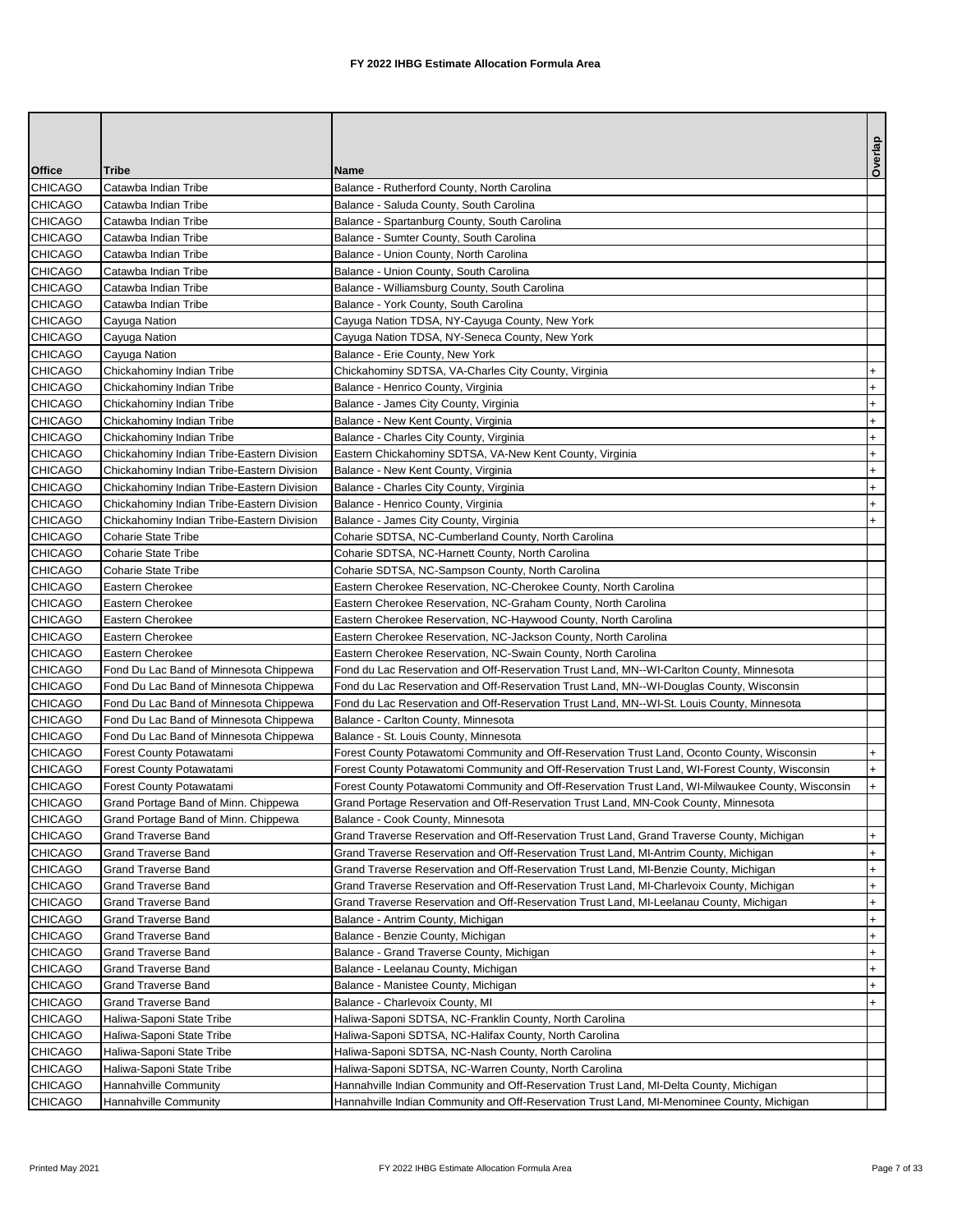|                |                                       |                                                                                               | Overlap   |
|----------------|---------------------------------------|-----------------------------------------------------------------------------------------------|-----------|
| Office         | Tribe                                 | Name                                                                                          |           |
| CHICAGO        | <b>Ho-Chunk Nation</b>                | Ho-Chunk Nation Reservation and Off-Reservation Trust Land, Adams County, Wisconsin           |           |
| <b>CHICAGO</b> | Ho-Chunk Nation                       | Ho-Chunk Nation Reservation and Off-Reservation Trust Land, Clark County, Wisconsin           |           |
| CHICAGO        | Ho-Chunk Nation                       | Ho-Chunk Nation Reservation and Off-Reservation Trust Land, Crawford County, Wisconsin        |           |
| <b>CHICAGO</b> | Ho-Chunk Nation                       | Ho-Chunk Nation Reservation and Off-Reservation Trust Land, Dane County, Wisconsin            |           |
| <b>CHICAGO</b> | Ho-Chunk Nation                       | Ho-Chunk Nation Reservation and Off-Reservation Trust Land, Eau Claire County, Wisconsin      |           |
| CHICAGO        | <b>Ho-Chunk Nation</b>                | Ho-Chunk Nation Reservation and Off-Reservation Trust Land, Houston County, Minnesota         |           |
| CHICAGO        | Ho-Chunk Nation                       | Ho-Chunk Nation Reservation and Off-Reservation Trust Land, Jackson County, Wisconsin         |           |
| CHICAGO        | <b>Ho-Chunk Nation</b>                | Ho-Chunk Nation Reservation and Off-Reservation Trust Land, Juneau County, Wisconsin          |           |
| <b>CHICAGO</b> | Ho-Chunk Nation                       | Ho-Chunk Nation Reservation and Off-Reservation Trust Land, La Crosse County, Wisconsin       |           |
| CHICAGO        | <b>Ho-Chunk Nation</b>                | Ho-Chunk Nation Reservation and Off-Reservation Trust Land, Marathon County, Wisconsin        |           |
| <b>CHICAGO</b> | Ho-Chunk Nation                       | Ho-Chunk Nation Reservation and Off-Reservation Trust Land, Monroe County, Wisconsin          |           |
| CHICAGO        | Ho-Chunk Nation                       | Ho-Chunk Nation Reservation and Off-Reservation Trust Land, Sauk County, Wisconsin            |           |
| CHICAGO        | Ho-Chunk Nation                       | Ho-Chunk Nation Reservation and Off-Reservation Trust Land, Shawano County, Wisconsin         |           |
| <b>CHICAGO</b> | Ho-Chunk Nation                       | Ho-Chunk Nation Reservation and Off-Reservation Trust Land, Vernon County, Wisconsin          |           |
| CHICAGO        | <b>Ho-Chunk Nation</b>                | Ho-Chunk Nation Reservation and Off-Reservation Trust Land, Wood County, Wisconsin            |           |
| CHICAGO        | Ho-Chunk Nation                       | Balance - Adams County, Wisconsin                                                             |           |
| CHICAGO        | <b>Ho-Chunk Nation</b>                | Balance - Clark County, Wisconsin                                                             |           |
| <b>CHICAGO</b> | <b>Ho-Chunk Nation</b>                | Balance - Columbia County, Wisconsin                                                          |           |
| <b>CHICAGO</b> | <b>Ho-Chunk Nation</b>                | Balance - Crawford County, Wisconsin                                                          |           |
| <b>CHICAGO</b> | Ho-Chunk Nation                       | Balance - Dane County, Wisconsin                                                              |           |
| CHICAGO        | <b>Ho-Chunk Nation</b>                | Balance - Eau Claire County, Wisconsin                                                        |           |
| CHICAGO        | <b>Ho-Chunk Nation</b>                | Balance - Jackson County, Wisconsin                                                           |           |
| <b>CHICAGO</b> | Ho-Chunk Nation                       | Balance - Juneau County, Wisconsin                                                            |           |
| CHICAGO        | <b>Ho-Chunk Nation</b>                | Balance - La Crosse County, Wisconsin                                                         |           |
| <b>CHICAGO</b> | Ho-Chunk Nation                       | Balance - Monroe County, Wisconsin                                                            |           |
| <b>CHICAGO</b> | <b>Ho-Chunk Nation</b>                | Balance - Sauk County, Wisconsin                                                              |           |
| <b>CHICAGO</b> | <b>Ho-Chunk Nation</b>                | Balance - Shawano County, Wisconsin                                                           |           |
| <b>CHICAGO</b> | <b>Ho-Chunk Nation</b>                | Balance - Trempealeau County, Wisconsin                                                       |           |
| CHICAGO        | Ho-Chunk Nation                       | Balance - Vernon County, Wisconsin                                                            |           |
| <b>CHICAGO</b> | <b>Ho-Chunk Nation</b>                | Balance - Wood County, Wisconsin                                                              |           |
| CHICAGO        | Houlton Band of Maliseets             | Houlton Maliseet Reservation and Off-Reservation Trust Land, ME-Aroostook County, Maine       | $\ddot{}$ |
| CHICAGO        | Houlton Band of Maliseets             | Balance - Aroostook County, ME                                                                | $+$       |
| CHICAGO        | Keweenaw Bay Indian Community         | L'Anse Reservation and Off-Reservation Trust Land, MI-Baraga County, Michigan                 | $\ddot{}$ |
| <b>CHICAGO</b> | Keweenaw Bay Indian Community         | L'Anse Reservation and Off-Reservation Trust Land, MI-Marquette County, Michigan              | $\ddot{}$ |
| CHICAGO        | Keweenaw Bay Indian Community         | Ontonagon Reservation, MI-Ontonagon County, Michigan                                          | $^{+}$    |
| <b>CHICAGO</b> | Keweenaw Bay Indian Community         | Balance - Baraga County, Michigan                                                             | $\ddot{}$ |
| <b>CHICAGO</b> | Keweenaw Bay Indian Community         | Balance - Marquette County, Michigan                                                          | $+$       |
| <b>CHICAGO</b> | Lac Courte Oreilles                   | Lac Courte Oreilles Reservation and Off-Reservation Trust Land, WI-Burnett County, Wisconsin  |           |
| CHICAGO        | Lac Courte Oreilles                   | Lac Courte Oreilles Reservation and Off-Reservation Trust Land, WI-Sawyer County, Wisconsin   |           |
| <b>CHICAGO</b> | Lac Courte Oreilles                   | Lac Courte Oreilles Reservation and Off-Reservation Trust Land, WI-Washburn County, Wisconsin |           |
| CHICAGO        | Lac Courte Oreilles                   | Balance - Sawyer County, Wisconsin                                                            |           |
| CHICAGO        | Lac Du Flambeau Band                  | Lac du Flambeau Reservation, WI-Iron County, Wisconsin                                        |           |
| CHICAGO        | Lac Du Flambeau Band                  | Lac du Flambeau Reservation, WI-Oneida County, Wisconsin                                      |           |
| CHICAGO        | Lac Du Flambeau Band                  | Lac du Flambeau Reservation, WI-Vilas County, Wisconsin                                       |           |
| CHICAGO        | Lac Du Flambeau Band                  | Balance - Vilas County, Wisconsin                                                             |           |
| CHICAGO        | Lac Vieux Desert Band                 | Lac Vieux Desert Reservation, MI-Gogebic County, Michigan                                     |           |
| CHICAGO        | Leech Lake Band of Minnesota Chippewa | Leech Lake Reservation and Off-Reservation Trust Land, MN-Beltrami County, Minnesota          |           |
| CHICAGO        | Leech Lake Band of Minnesota Chippewa | Leech Lake Reservation and Off-Reservation Trust Land, MN-Cass County, Minnesota              |           |
| CHICAGO        | Leech Lake Band of Minnesota Chippewa | Leech Lake Reservation and Off-Reservation Trust Land, MN-Hubbard County, Minnesota           |           |
| CHICAGO        | Leech Lake Band of Minnesota Chippewa | Leech Lake Reservation and Off-Reservation Trust Land, MN-Itasca County, Minnesota            |           |
| CHICAGO        | Leech Lake Band of Minnesota Chippewa | Balance - Beltrami County, Minnesota                                                          |           |
| CHICAGO        | Little River Band of Ottawa           | Little River Reservation and Off-Reservation Trust Land, MI-Manistee County, Michigan         |           |
| CHICAGO        | Little River Band of Ottawa           | Little River Reservation and Off-Reservation Trust Land, MI-Mason Co                          |           |
| CHICAGO        | Little River Band of Ottawa           | Balance - Lake County, Michigan                                                               |           |
| CHICAGO        | Little River Band of Ottawa           | Balance - Mason County, Michigan                                                              |           |
| CHICAGO        | Little River Band of Ottawa           | Balance - Wexford County, Michigan                                                            |           |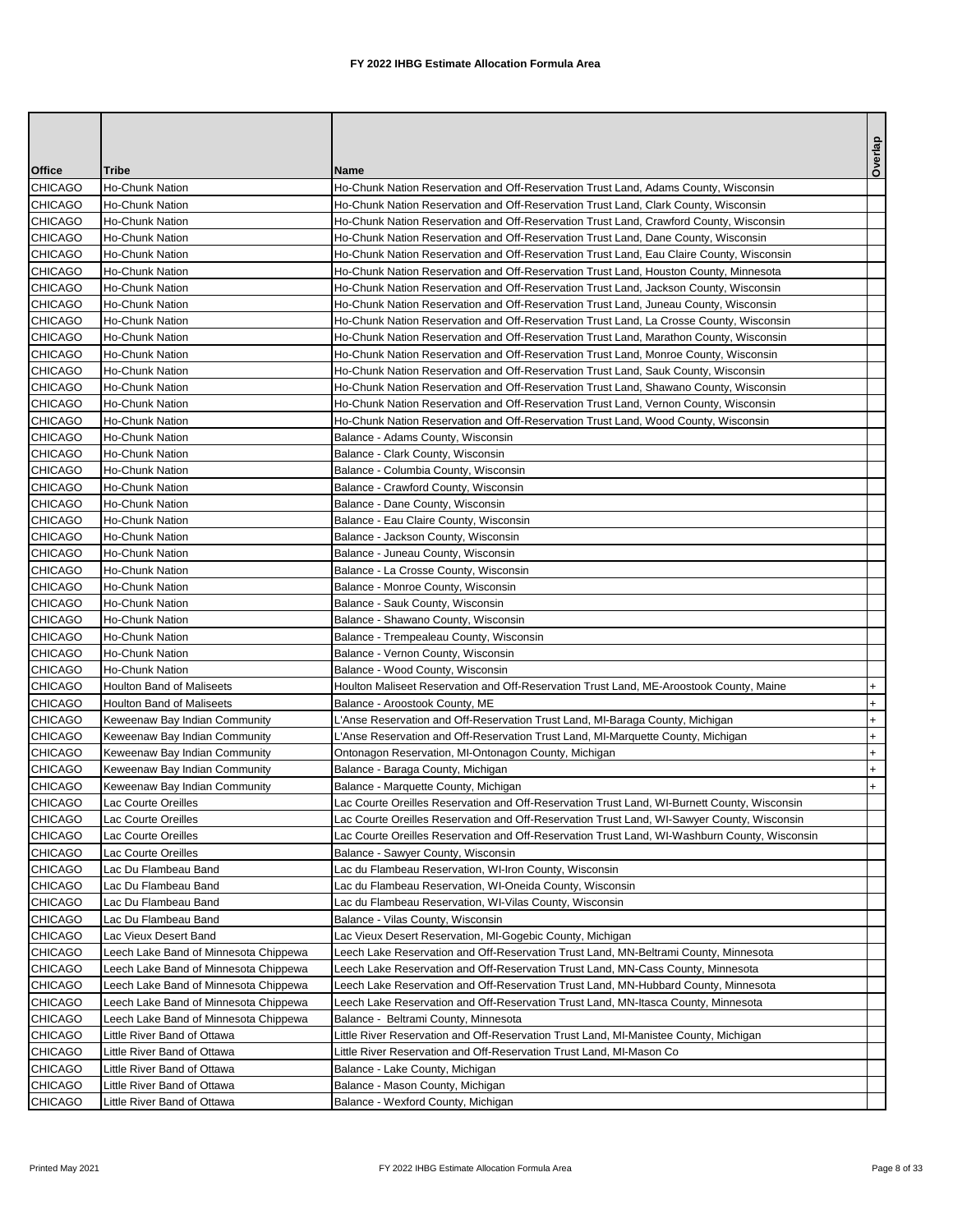|                    |                                                                                  |                                                                                                                                                                                               | Overlap   |
|--------------------|----------------------------------------------------------------------------------|-----------------------------------------------------------------------------------------------------------------------------------------------------------------------------------------------|-----------|
| Office             | Tribe                                                                            | Name                                                                                                                                                                                          |           |
| CHICAGO            | Little Traverse Bay Band                                                         |                                                                                                                                                                                               | $\ddot{}$ |
| CHICAGO            | Little Traverse Bay Band                                                         | Little Traverse Bay Reservation and Off-Reservation Trust Land, Charlevoix County, Michigan                                                                                                   | $\ddot{}$ |
| CHICAGO            | Little Traverse Bay Band                                                         | Little Traverse Bay Reservation and Off-Reservation Trust Land, Emmet County, Michigan                                                                                                        | $^{+}$    |
| <b>CHICAGO</b>     | Little Traverse Bay Band                                                         | Balance - Charlevoix County, Michigan                                                                                                                                                         | $\ddot{}$ |
| CHICAGO            | Little Traverse Bay Band                                                         | Balance - Cheboygan County, Michigan                                                                                                                                                          | $\ddot{}$ |
| CHICAGO            | Little Traverse Bay Band                                                         | Balance - Emmet County, Michigan                                                                                                                                                              | $\ddot{}$ |
| CHICAGO            | Lower Sioux                                                                      | Lower Sioux Indian Community, MN-Redwood County, Minnesota                                                                                                                                    |           |
| CHICAGO            | <b>Lower Sioux</b>                                                               | Balance - Redwood County, Minnesota                                                                                                                                                           |           |
| CHICAGO            | Lumbee State Tribe                                                               | Lumbee SDTSA, NC-Cumberland County, North Carolina                                                                                                                                            |           |
| CHICAGO            | Lumbee State Tribe                                                               | Lumbee SDTSA, NC-Hoke County, North Carolina                                                                                                                                                  |           |
| CHICAGO            | Lumbee State Tribe                                                               | Lumbee SDTSA, NC-Robeson County, North Carolina                                                                                                                                               |           |
| CHICAGO            | Lumbee State Tribe                                                               | Lumbee SDTSA, NC-Scotland County, North Carolina                                                                                                                                              |           |
| CHICAGO<br>CHICAGO | Lumbee State Tribe                                                               | Balance - Cumberland County, North Carolina                                                                                                                                                   |           |
| CHICAGO            | Mashantucket Pequot<br>Mashpee Wampanoag                                         | Mashantucket Pequot Reservation and Off-Reservation Trust Land, New London County, CT<br>Balance - Barnstable County, Massachusetts                                                           |           |
| CHICAGO            |                                                                                  | Match-e-be-nash-she-wish Band of Pottawator Match-e-be-nash-she-wish Band of Pottawatomi Reservation, MI-Allegan County, Michigan                                                             | $+$       |
| CHICAGO            | Match-e-be-nash-she-wish Band of Pottawaton Balance - Barry County, Michigan     |                                                                                                                                                                                               | $^{+}$    |
| CHICAGO            | Match-e-be-nash-she-wish Band of Pottawator Balance - Kalamazoo County, Michigan |                                                                                                                                                                                               | $\ddot{}$ |
| CHICAGO            | Match-e-be-nash-she-wish Band of Pottawator Balance - Kent County, Michigan      |                                                                                                                                                                                               | $\ddot{}$ |
| CHICAGO            | Match-e-be-nash-she-wish Band of Pottawator Balance - Ottawa County, Michigan    |                                                                                                                                                                                               | $\ddot{}$ |
| CHICAGO            | Match-e-be-nash-she-wish Band of Pottawator Balance - Allegan County, MI         |                                                                                                                                                                                               | $+$       |
| CHICAGO            | Menominee Indian Tribe                                                           | Menominee Reservation and Off-Reservation Trust Land, WI-Menominee County, Wisconsin                                                                                                          |           |
| CHICAGO            | Menominee Indian Tribe                                                           | Menominee Reservation and Off-Reservation Trust Land, WI-Shawano County, Wisconsin                                                                                                            |           |
| CHICAGO            | Miccosukee Tribe                                                                 | Miccosukee Reservation and Off-Reservation Trust Land, FL-Broward County, Florida                                                                                                             |           |
| CHICAGO            | Miccosukee Tribe                                                                 | Miccosukee Reservation and Off-Reservation Trust Land, FL-Hendry County, Florida                                                                                                              |           |
| CHICAGO            | Miccosukee Tribe                                                                 | Miccosukee Reservation and Off-Reservation Trust Land, FL-Highlands County, Florida                                                                                                           |           |
| CHICAGO            | Miccosukee Tribe                                                                 | Miccosukee Reservation and Off-Reservation Trust Land, FL-Miami-Dade County, Florida                                                                                                          |           |
| CHICAGO            | Mille Lacs Band of Minnesota Chippewa                                            | Mille Lacs Reservation and Off-Reservation Trust Land, Crow Wing County, Minnesota                                                                                                            |           |
| CHICAGO            | Mille Lacs Band of Minnesota Chippewa                                            | Mille Lacs Reservation and Off-Reservation Trust Land, MN-Aitkin County, Minnesota                                                                                                            |           |
| CHICAGO            | Mille Lacs Band of Minnesota Chippewa                                            | Mille Lacs Reservation and Off-Reservation Trust Land, MN-Mille Lacs County, Minnesota                                                                                                        |           |
| CHICAGO            | Mille Lacs Band of Minnesota Chippewa                                            | Mille Lacs Reservation and Off-Reservation Trust Land, MN-Pine County, Minnesota                                                                                                              |           |
| CHICAGO            | Mille Lacs Band of Minnesota Chippewa                                            | Balance - Crow Wing County, Minnesota                                                                                                                                                         |           |
| CHICAGO            | Mille Lacs Band of Minnesota Chippewa                                            | Balance - Mille Lacs County, Minnesota                                                                                                                                                        |           |
| CHICAGO            | Mille Lacs Band of Minnesota Chippewa                                            | Balance - Pine County, Minnesota                                                                                                                                                              |           |
| CHICAGO            | Mississippi Choctaw Tribe                                                        | Mississippi Choctaw Reservation and Off-Reservation Trust Land, Jones County, Mississippi                                                                                                     |           |
| <b>CHICAGO</b>     | Mississippi Choctaw Tribe                                                        | Mississippi Choctaw Reservation and Off-Reservation Trust Land, Kemper County, Mississippi                                                                                                    |           |
| <b>CHICAGO</b>     | Mississippi Choctaw Tribe                                                        | Mississippi Choctaw Reservation and Off-Reservation Trust Land, Leake County, Mississippi                                                                                                     |           |
| <b>CHICAGO</b>     | Mississippi Choctaw Tribe                                                        | Mississippi Choctaw Reservation and Off-Reservation Trust Land, MS-Newton County, Mississippi                                                                                                 |           |
| <b>CHICAGO</b>     | Mississippi Choctaw Tribe                                                        | Mississippi Choctaw Reservation and Off-Reservation Trust Land, MS-Scott County, Mississippi                                                                                                  |           |
| CHICAGO<br>CHICAGO | Mississippi Choctaw Tribe<br>Mississippi Choctaw Tribe                           | Mississippi Choctaw Reservation and Off-Reservation Trust Land, MS-Winston County, Mississippi<br>Mississippi Choctaw Reservation and Off-Reservation Trust Land, Neshoba County, Mississippi |           |
| CHICAGO            | Mississippi Choctaw Tribe                                                        | Mississippi Choctaw Reservation, MS-Attala County, Mississippi                                                                                                                                |           |
| CHICAGO            | Mississippi Choctaw Tribe                                                        | Mississippi Choctaw Reservation, MS-Jackson County, Mississippi                                                                                                                               |           |
| CHICAGO            | Mississippi Choctaw Tribe                                                        | Mississippi Choctaw Reservation, MS-Noxubee County, Mississippi                                                                                                                               |           |
| CHICAGO            | Mississippi Choctaw Tribe                                                        | Balance - Jackson County, Mississippi                                                                                                                                                         |           |
| CHICAGO            | Mississippi Choctaw Tribe                                                        | Balance - Jasper County, Mississippi                                                                                                                                                          |           |
| CHICAGO            | Mississippi Choctaw Tribe                                                        | Balance - Jones County, Mississippi                                                                                                                                                           |           |
| CHICAGO            | Mississippi Choctaw Tribe                                                        | Balance - Kemper County, Mississippi                                                                                                                                                          |           |
| CHICAGO            | Mississippi Choctaw Tribe                                                        | Balance - Lauderdale County, Tennessee                                                                                                                                                        |           |
| CHICAGO            | Mississippi Choctaw Tribe                                                        | Balance - Leake County, Mississippi                                                                                                                                                           |           |
| CHICAGO            | Mississippi Choctaw Tribe                                                        | Balance - Neshoba County, Mississippi                                                                                                                                                         |           |
| CHICAGO            | Mississippi Choctaw Tribe                                                        | Balance - Newton County, Mississippi                                                                                                                                                          |           |
| CHICAGO            | Mississippi Choctaw Tribe                                                        | Balance - Scott County, Mississippi                                                                                                                                                           |           |
| CHICAGO            | Mississippi Choctaw Tribe                                                        | Balance - Winston County, Mississippi                                                                                                                                                         |           |
| CHICAGO            | Monacan Indian Nation                                                            | Balance - Amherst County, Virginia                                                                                                                                                            |           |
| <b>CHICAGO</b>     | Monacan Indian Nation                                                            | Balance - Appomattox County, Virginia                                                                                                                                                         |           |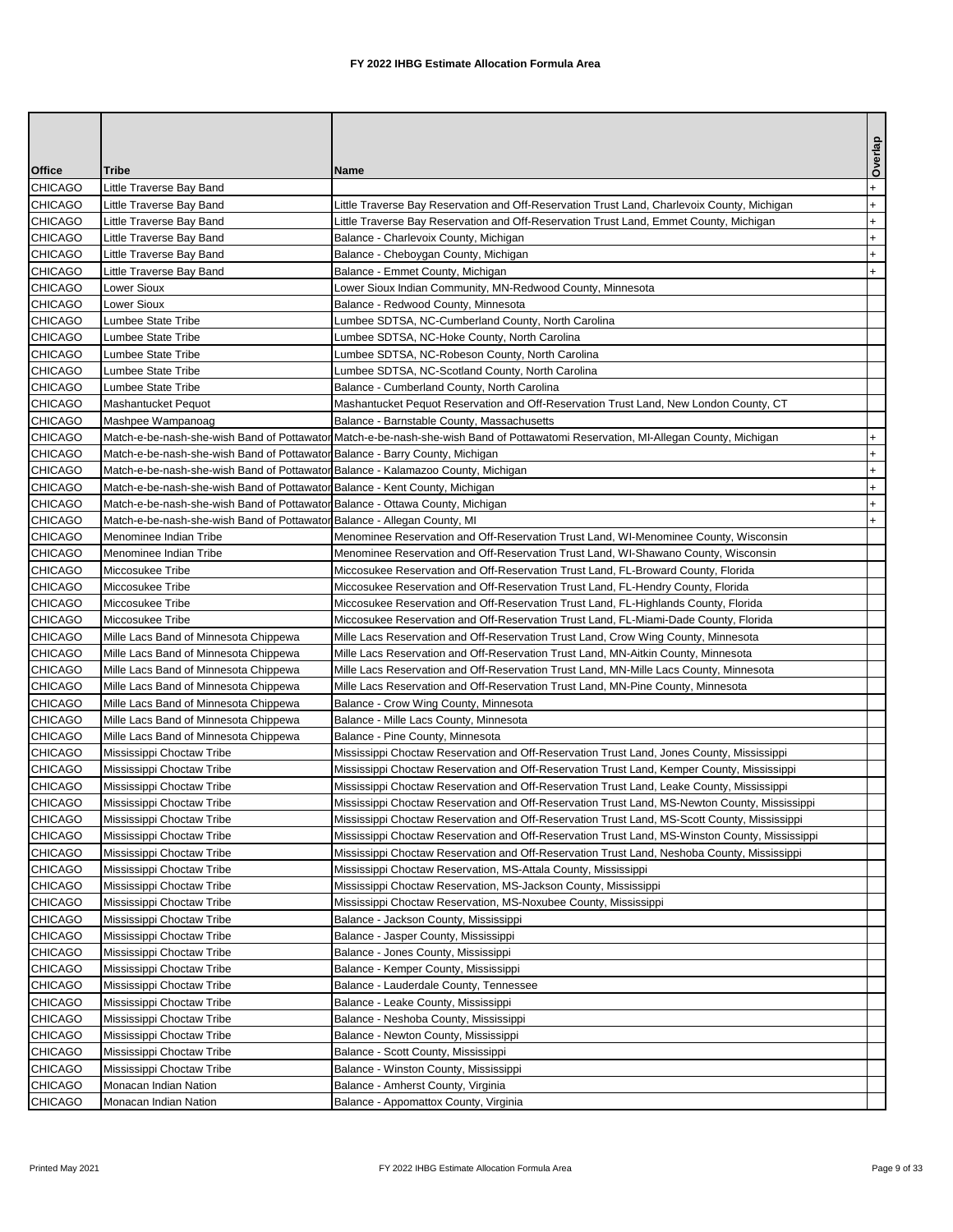|                |                                       |                                                                                            | Overlap   |
|----------------|---------------------------------------|--------------------------------------------------------------------------------------------|-----------|
| <b>Office</b>  | Tribe                                 | Name                                                                                       |           |
| CHICAGO        | Monacan Indian Nation                 | Balance - Buena Vista city, Virginia                                                       |           |
| CHICAGO        | Monacan Indian Nation                 | Balance - Lynchburg city, Virginia                                                         |           |
| <b>CHICAGO</b> | Monacan Indian Nation                 | Bedford County, Virginia - part                                                            |           |
| <b>CHICAGO</b> | Monacan Indian Nation                 | Buckingham County, Virginia - part                                                         |           |
| <b>CHICAGO</b> | Monacan Indian Nation                 | Campbell County, Virginia - part                                                           |           |
| <b>CHICAGO</b> | Monacan Indian Nation                 | Nelson County, Virginia - part                                                             |           |
| CHICAGO        | Monacan Indian Nation                 | Rockbridge County, Virginia -- part                                                        |           |
| <b>CHICAGO</b> | <b>MOWA Band of Choctaw Indians</b>   | MOWA Choctaw (state) Reservation, AL-Mobile County, Alabama                                | $+$       |
| <b>CHICAGO</b> | <b>MOWA Band of Choctaw Indians</b>   | MOWA Choctaw (state) Reservation, AL-Washington County, Alabama                            | $+$       |
| CHICAGO        | <b>MOWA Band of Choctaw Indians</b>   | Balance - Washington County, Alabama                                                       | $+$       |
| CHICAGO        | MOWA Band of Choctaw Indians          | Balance - Mobile County, Alabama                                                           | $\ddot{}$ |
| CHICAGO        | Nansemond Indian Nation               | Balance - Chesapeake city, Virginia                                                        |           |
| <b>CHICAGO</b> | Nansemond Indian Nation               | Balance - Hampton city, Virginia                                                           |           |
| <b>CHICAGO</b> | Nansemond Indian Nation               | Balance - Newport News city, Virginia                                                      |           |
| CHICAGO        | Nansemond Indian Nation               | Balance - Norfolk city, Virginia                                                           |           |
| CHICAGO        | Nansemond Indian Nation               | Balance - Portsmouth city, Virginia                                                        |           |
| CHICAGO        | Nansemond Indian Nation               | Balance - Suffolk city, Virginia                                                           |           |
| <b>CHICAGO</b> | Nansemond Indian Nation               | Balance - Virginia Beach city, Virginia                                                    |           |
| CHICAGO        | Narragansett Tribe                    | Narragansett Reservation, RI-Washington County, Rhode Island                               |           |
| <b>CHICAGO</b> | Narragansett Tribe                    | Balance - Washington County, Rhode Island                                                  |           |
| <b>CHICAGO</b> | Nottawaseppi Huron Band of Potawatomi | Huron Potawatomi Reservation and Off-Reservation Trust Land, MI-Calhoun County, Michigan   |           |
| CHICAGO        | Nottawaseppi Huron Band of Potawatomi | Balance - Calhoun County, Michigan                                                         |           |
| <b>CHICAGO</b> | Oneida Nation of New York             | Oneida Nation Reservation, NY-Madison County, New York                                     |           |
| <b>CHICAGO</b> | Oneida Nation of New York             | Balance - Chenango County, New York                                                        |           |
| CHICAGO        | Oneida Nation of New York             | Balance - Cortland County, New York                                                        |           |
| <b>CHICAGO</b> | Oneida Nation of New York             | Balance - Herkimer County, New York                                                        |           |
| CHICAGO        | Oneida Nation of New York             | Balance - Madison County, New York                                                         |           |
| <b>CHICAGO</b> | Oneida Nation of New York             | Balance - Oneida County, New York                                                          |           |
| CHICAGO        | Oneida Nation of New York             | Balance - Onondaga County, New York                                                        |           |
| CHICAGO        | Oneida Tribe                          | Oneida (WI) Reservation and Off-Reservation Trust Land, WI-Brown County, Wisconsin         |           |
| CHICAGO        | Oneida Tribe                          | Oneida (WI) Reservation and Off-Reservation Trust Land, WI-Outagamie County, Wisconsin     |           |
| <b>CHICAGO</b> | Oneida Tribe                          | Balance - Brown County, Wisconsin                                                          |           |
| <b>CHICAGO</b> | Oneida Tribe                          | Balance - Outagamie County, Wisconsin                                                      |           |
| CHICAGO        | Onondaga Nation                       | Onondaga Nation Reservation, NY-Onondaga County, New York                                  |           |
| CHICAGO        | Pamunkey                              | Pamunkey (state) Reservation, VA-King William County, Virginia                             |           |
| CHICAGO        | Passamaquoddy Indian Tribe            | Indian Township Reservation, ME-Washington County, Maine                                   |           |
| <b>CHICAGO</b> | Penobscot Tribe                       | Penobscot Reservation and Off-Reservation Trust Land, ME-Aroostook County, Maine           |           |
| <b>CHICAGO</b> | Penobscot Tribe                       | Penobscot Reservation and Off-Reservation Trust Land, ME-Franklin County, Maine            |           |
| CHICAGO        | Penobscot Tribe                       | Penobscot Reservation and Off-Reservation Trust Land, ME-Penobscot County, Maine           |           |
| CHICAGO        | Penobscot Tribe                       | Penobscot Reservation and Off-Reservation Trust Land, ME-Piscataquis                       |           |
| CHICAGO        | Penobscot Tribe                       | Balance - Penobscot County, Maine                                                          |           |
| CHICAGO        | <b>Pleasant Point</b>                 | Passamaquoddy Trust Land, ME-Franklin County, Maine                                        |           |
| CHICAGO        | <b>Pleasant Point</b>                 | Passamaquoddy Trust Land, ME-Hancock County, Maine                                         |           |
| CHICAGO        | <b>Pleasant Point</b>                 | Passamaquoddy Trust Land, ME-Oxford County, Maine                                          |           |
| <b>CHICAGO</b> | <b>Pleasant Point</b>                 | Passamaquoddy Trust Land, ME-Penobscot County, Maine                                       |           |
| CHICAGO        | <b>Pleasant Point</b>                 | Passamaquoddy Trust Land, ME-Somerset County, Maine                                        |           |
| CHICAGO        | <b>Pleasant Point</b>                 | Passamaquoddy Trust Land, ME-Washington County, Maine                                      |           |
| CHICAGO        | Pleasant Point                        | Pleasant Point Reservation, ME-Washington County, Maine                                    |           |
| CHICAGO        | <b>Pleasant Point</b>                 | Balance - Washington County, Maine                                                         |           |
| CHICAGO        | Poarch Band of Creek Indians          | Poarch Creek Reservation and Off-Reservation Trust Land, AL--FL-Elmore County, Alabama     | $+$       |
| CHICAGO        | Poarch Band of Creek Indians          | Poarch Creek Reservation and Off-Reservation Trust Land, AL--FL-Escambia County, Alabama   | $+$       |
| CHICAGO        | Poarch Band of Creek Indians          | Poarch Creek Reservation and Off-Reservation Trust Land, AL--FL-Escambia County, Florida   | $\ddot{}$ |
| CHICAGO        | Poarch Band of Creek Indians          | Poarch Creek Reservation and Off-Reservation Trust Land, AL--FL-Monroe County, Alabama     | $\ddot{}$ |
| <b>CHICAGO</b> | Poarch Band of Creek Indians          | Poarch Creek Reservation and Off-Reservation Trust Land, AL--FL-Montgomery County, Alabama | $\ddot{}$ |
| CHICAGO        | Poarch Band of Creek Indians          | Balance - Baldwin County, Alabama                                                          | $+$       |
| CHICAGO        | Poarch Band of Creek Indians          | Balance - Escambia County, Alabama                                                         | $+$       |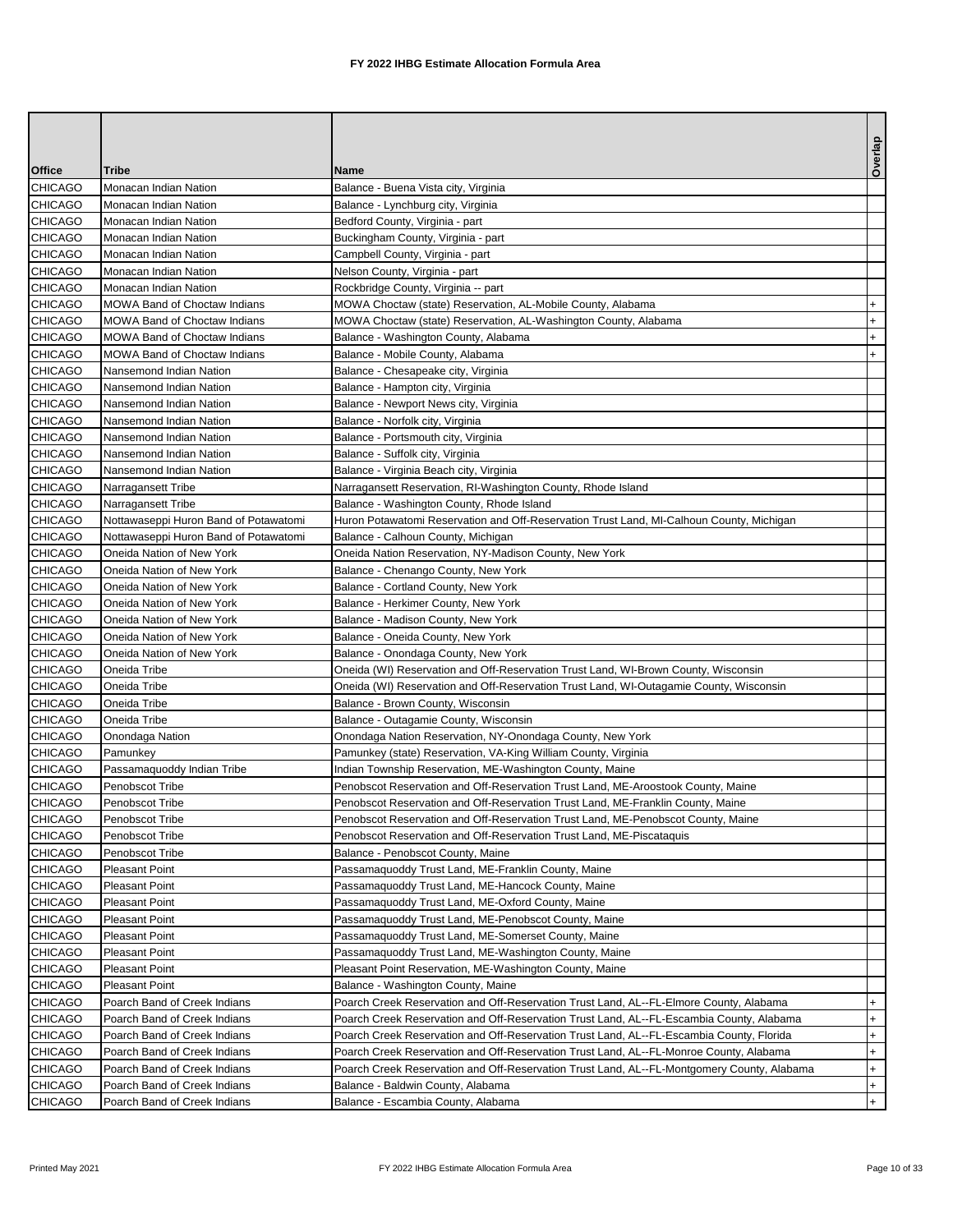|                |                                        |                                                                                           | Overlap   |
|----------------|----------------------------------------|-------------------------------------------------------------------------------------------|-----------|
| <b>Office</b>  | Tribe                                  | <b>Name</b>                                                                               |           |
| CHICAGO        | Poarch Band of Creek Indians           | Balance - Escambia County, Florida                                                        | $\ddot{}$ |
| CHICAGO        | Poarch Band of Creek Indians           | Balance - Mobile County, Alabama                                                          | $+$       |
| CHICAGO        | Poarch Band of Creek Indians           | Balance - Monroe County, Alabama                                                          | $\ddot{}$ |
| CHICAGO        | Pokagon Band of Potawatomi             | Pokagon Reservation and Off-Reservation Trust Land, MI-Berrien County, Michigan           | $\ddot{}$ |
| CHICAGO        | Pokagon Band of Potawatomi             | Pokagon Reservation and Off-Reservation Trust Land, MI-Cass County, Michigan              | $+$       |
| CHICAGO        | Pokagon Band of Potawatomi             | Pokagon Reservation and Off-Reservation Trust Land, MI-St. Joseph County, Indiana         | $\ddot{}$ |
| CHICAGO        | Pokagon Band of Potawatomi             | Pokagon Reservation and Off-Reservation Trust Land, MI-Van Buren County, Michigan         | $\ddot{}$ |
| CHICAGO        | Pokagon Band of Potawatomi             | Balance - Allegan County, Michigan                                                        | $\ddot{}$ |
| CHICAGO        | Pokagon Band of Potawatomi             | Balance - Berrien County, Michigan                                                        | $+$       |
| CHICAGO        | Pokagon Band of Potawatomi             | Balance - Cass County, Michigan                                                           | $\ddot{}$ |
| CHICAGO        | Pokagon Band of Potawatomi             | Balance - Elkhart County, Indiana                                                         | $\ddot{}$ |
| CHICAGO        | Pokagon Band of Potawatomi             | Balance - Kosciusko County, Indiana                                                       | $+$       |
| CHICAGO        | Pokagon Band of Potawatomi             | Balance - LaPorte County, Indiana                                                         | $\ddot{}$ |
| CHICAGO        | Pokagon Band of Potawatomi             | Balance - Marshall County, Indiana                                                        | $+$       |
| CHICAGO        | Pokagon Band of Potawatomi             | Balance - St. Joseph County, Indiana                                                      | $\ddot{}$ |
| CHICAGO        | Pokagon Band of Potawatomi             | Balance - Starke County, Indiana                                                          | $\ddot{}$ |
| CHICAGO        | Pokagon Band of Potawatomi             | Balance - Van Buren County, Michigan                                                      | $+$       |
| CHICAGO        | <b>Prairie Island Sioux</b>            | Prairie Island Indian Community and Off-Reservation Trust Land, Dakota County, Minnesota  |           |
| CHICAGO        | <b>Prairie Island Sioux</b>            | Prairie Island Indian Community and Off-Reservation Trust Land, Goodhue County, Minnesota |           |
| CHICAGO        | Rappahannock Tribe                     | Balance - Essex County, Virginia                                                          | $+$       |
| CHICAGO        | Rappahannock Tribe                     | Balance - King and Queen County, Virginia                                                 | $^{+}$    |
| <b>CHICAGO</b> | Rappahannock Tribe                     | Balance - King William County, Virginia                                                   | $+$       |
| <b>CHICAGO</b> | Rappahannock Tribe                     | Balance - Caroline County, Virginia                                                       | $+$       |
| <b>CHICAGO</b> | Red Cliff Band of Lake Superior Chippe | Red Cliff Reservation and Off-Reservation Trust Land, WI-Bayfield County, Wisconsin       |           |
| CHICAGO        | Red Lake Band of Chippewa              | Red Lake Reservation, MN-Beltrami County, Minnesota                                       |           |
| CHICAGO        | Red Lake Band of Chippewa              | Red Lake Reservation, MN-Clearwater County, Minnesota                                     |           |
| CHICAGO        | Red Lake Band of Chippewa              | Red Lake Reservation, MN-Koochiching County, Minnesota                                    |           |
| CHICAGO        | Red Lake Band of Chippewa              | Red Lake Reservation, MN-Lake of the Woods County, Minnesota                              |           |
| CHICAGO        | Red Lake Band of Chippewa              | Red Lake Reservation, MN-Marshall County, Minnesota                                       |           |
| CHICAGO        | Red Lake Band of Chippewa              | Red Lake Reservation, MN-Pennington County, Minnesota                                     |           |
| CHICAGO        | Red Lake Band of Chippewa              | Red Lake Reservation, MN-Polk County, Minnesota                                           |           |
| CHICAGO        | Red Lake Band of Chippewa              | Red Lake Reservation, MN-Red Lake County, Minnesota                                       |           |
| <b>CHICAGO</b> | Red Lake Band of Chippewa              | Red Lake Reservation, MN-Roseau County, Minnesota                                         |           |
| CHICAGO        | Red Lake Band of Chippewa              | Balance - Beltrami County, Minnesota                                                      |           |
| CHICAGO        | Sac & Fox Tribe of the Mississippi, IA | Sac and Fox/Meskwaki Settlement and Off-Reservation Trust Land, IA-Tama County, Iowa      |           |
| CHICAGO        | Saginaw Chippewa                       | Isabella Reservation and Off-Reservation Trust Land, MI-Arenac County, Michigan           |           |
| CHICAGO        | Saginaw Chippewa                       | Isabella Reservation and Off-Reservation Trust Land, MI-Isabella County, Michigan         |           |
| <b>CHICAGO</b> | Saginaw Chippewa                       | Balance - Arenac County, Michigan                                                         |           |
| CHICAGO        | Saginaw Chippewa                       | Balance - Gladwin County, Michigan                                                        |           |
| CHICAGO        | Saginaw Chippewa                       | Balance - Gratiot County, Michigan                                                        |           |
| CHICAGO        | Saginaw Chippewa                       | Balance - Isabella County, Michigan                                                       |           |
| CHICAGO        | Saginaw Chippewa                       | Balance - Mecosta County, Michigan                                                        |           |
| CHICAGO        | Saginaw Chippewa                       | Balance - Midland County, Michigan                                                        |           |
| CHICAGO        | Saginaw Chippewa                       | Balance - Montcalm County, Michigan                                                       |           |
| CHICAGO        | Saginaw Chippewa                       | Balance - Osceola County, Michigan                                                        |           |
| CHICAGO        | Saint Croix Chippewa                   | St. Croix Reservation and Off-Reservation Trust Land, WI-Barron County, Wisconsin         |           |
| CHICAGO        | Saint Croix Chippewa                   | St. Croix Reservation and Off-Reservation Trust Land, WI-Burnett County, Wisconsin        |           |
| CHICAGO        | Saint Croix Chippewa                   | St. Croix Reservation and Off-Reservation Trust Land, WI-Polk County, Wisconsin           |           |
| CHICAGO        | Saint Croix Chippewa                   | Balance - Burnett County, Wisconsin                                                       |           |
| CHICAGO        | Saint Croix Chippewa                   | Almena Village, Cumberland City, Rice Lake Town, WI                                       |           |
| CHICAGO        | Saint Croix Chippewa                   | Clayton, Johnstown & Bone Lake Towns, Turtle Lake & Luck Vil., WI                         |           |
| CHICAGO        | Sault Ste. Marie Tribe                 | Sault Sainte Marie Reservation and Off-Reservation Trust Land, Marquette County, Michigan | $+$       |
| CHICAGO        | Sault Ste. Marie Tribe                 | Sault Ste. Marie Reservation and Off-Reservation Trust Land, Alger County, Michigan       | $+$       |
| CHICAGO        | Sault Ste. Marie Tribe                 | Sault Ste. Marie Reservation and Off-Reservation Trust Land, Chippewa County, Michigan    | $+$       |
| CHICAGO        | Sault Ste. Marie Tribe                 | Sault Ste. Marie Reservation and Off-Reservation Trust Land, Delta County, Michigan       | $+$       |
| CHICAGO        | Sault Ste. Marie Tribe                 | Sault Ste. Marie Reservation and Off-Reservation Trust Land, Luce County, Michigan        | $+$       |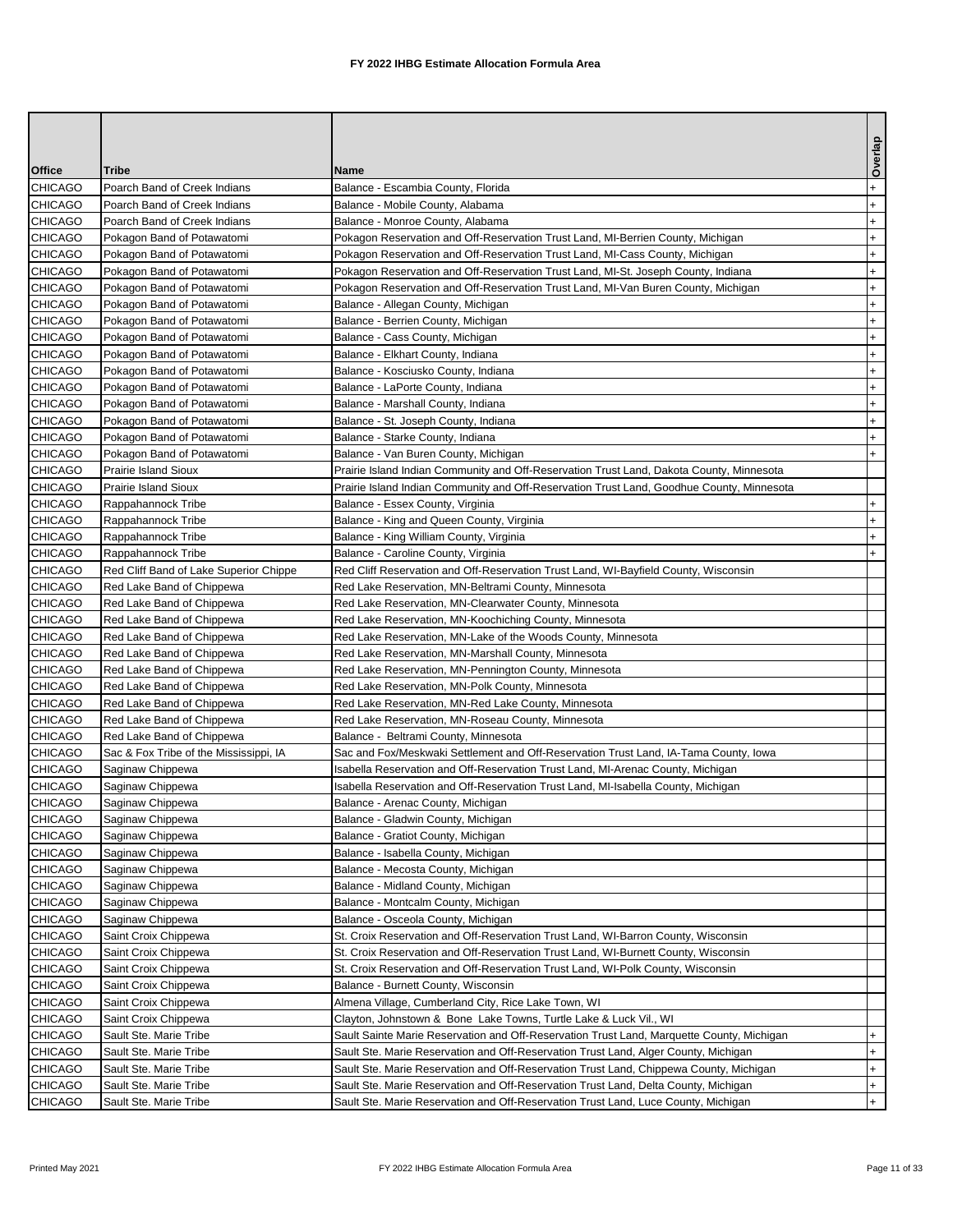|                |                                        |                                                                                            | Overlap   |
|----------------|----------------------------------------|--------------------------------------------------------------------------------------------|-----------|
| <b>Office</b>  | Tribe                                  | Name                                                                                       |           |
| CHICAGO        | Sault Ste. Marie Tribe                 | Sault Ste. Marie Reservation and Off-Reservation Trust Land, Mackinac County, Michigan     | $\ddot{}$ |
| CHICAGO        | Sault Ste. Marie Tribe                 | Sault Ste. Marie Reservation and Off-Reservation Trust Land, Schoolcraft County, Michigan  | $\ddot{}$ |
| <b>CHICAGO</b> | Sault Ste. Marie Tribe                 | Balance - Alger County, Michigan                                                           | $\ddot{}$ |
| CHICAGO        | Sault Ste. Marie Tribe                 | Balance - Chippewa County, Michigan                                                        | $^{+}$    |
| CHICAGO        | Sault Ste. Marie Tribe                 | Balance - Delta County, Michigan                                                           | $\ddot{}$ |
| CHICAGO        | Sault Ste. Marie Tribe                 | Balance - Luce County, Michigan                                                            | $^{+}$    |
| CHICAGO        | Sault Ste. Marie Tribe                 | Balance - Mackinac County, Michigan                                                        | $+$       |
| CHICAGO        | Sault Ste. Marie Tribe                 | Balance - Schoolcraft County, Michigan                                                     | $+$       |
| <b>CHICAGO</b> | Sault Ste. Marie Tribe                 | Balance - Marquette County, MI                                                             | $+$       |
| CHICAGO        | Seminole Tribe                         | Big Cypress Reservation, FL-Broward County, Florida                                        |           |
| CHICAGO        | Seminole Tribe                         | Big Cypress Reservation, FL-Hendry County, Florida                                         |           |
| CHICAGO        | Seminole Tribe                         | Brighton Reservation, FL-Glades County, Florida                                            |           |
| CHICAGO        | Seminole Tribe                         | Coconut Creek Trust Land, FL-Broward County, Florida                                       |           |
| CHICAGO        | Seminole Tribe                         | Fort Pierce Reservation, FL-St. Lucie County, Florida                                      |           |
| CHICAGO        | Seminole Tribe                         | Hollywood Reservation, FL-Broward County, Florida                                          |           |
| CHICAGO        | Seminole Tribe                         | Immokalee Reservation, FL-Collier County, Florida                                          |           |
| CHICAGO        | Seminole Tribe                         | Seminole (FL) Trust Land, FL-Broward County, Florida                                       |           |
| CHICAGO        | Seminole Tribe                         | Tampa Reservation, FL-Hillsborough County, Florida                                         |           |
| CHICAGO        | Seneca Nation of New York              | Allegany Reservation, NY-Cattaraugus County, New York                                      |           |
| CHICAGO        | Seneca Nation of New York              | Cattaraugus Reservation, NY-Cattaraugus County, New York                                   |           |
| CHICAGO        | Seneca Nation of New York              | Cattaraugus Reservation, NY-Chautaugua County, New York                                    |           |
| CHICAGO        | Seneca Nation of New York              | Cattaraugus Reservation, NY-Erie County, New York                                          |           |
| CHICAGO        | Seneca Nation of New York              | Oil Springs Reservation, NY-Allegany County, New York                                      |           |
| CHICAGO        | Seneca Nation of New York              | Oil Springs Reservation, NY-Cattaraugus County, New York                                   |           |
| CHICAGO        | Shakopee Mdewakanton Sioux             | Shakopee Mdewakanton Sioux Community and Off-Reservation Trust Land, Scott Cnty, Minnesota |           |
| CHICAGO        | Shinnecock Indian Nation               | Shinnecock (state) Reservation, NY-Suffolk County, New York                                |           |
| CHICAGO        | Sokagoan Chippewa Tribe                | Sokaogon Chippewa Community and Off-Reservation Trust Land, WI-Forest County, Wisconsin    | $+$       |
| CHICAGO        | Sokagoan Chippewa Tribe                | Balance - Forest County, Wisconsin                                                         | $\ddot{}$ |
| CHICAGO        | St. Regis Mohawk Tribe                 | St. Regis Mohawk Reservation, NY-Franklin County, New York                                 |           |
| CHICAGO        | St. Regis Mohawk Tribe                 | Balance - Franklin County, New York                                                        |           |
| CHICAGO        | St. Regis Mohawk Tribe                 | Balance - St. Lawrence County, New York                                                    |           |
| CHICAGO        | Stockbridge-Munsee Tribe               | Stockbridge Munsee Community and Off-Reservation Trust Land, WI-Shawano County, Wisconsin  |           |
| CHICAGO        | Tonawanda Band of Senecas              | Tonawanda Reservation, NY-Erie County, New York                                            |           |
| CHICAGO        | Tonawanda Band of Senecas              | Tonawanda Reservation, NY-Genesee County, New York                                         |           |
| <b>CHICAGO</b> | Tonawanda Band of Senecas              | Tonawanda Reservation, NY-Niagara County, New York                                         |           |
| CHICAGO        | <b>Tuscarora Nation</b>                | Tuscarora Nation Reservation, NY-Niagara County, New York                                  |           |
| <b>CHICAGO</b> | Upper Mattaponi Tribe                  | Mattaponi (state) Reservation, VA-King William County, Virginia                            | $\ddot{}$ |
| CHICAGO        | Upper Mattaponi Tribe                  | Balance - King William County, Virginia                                                    | $+$       |
| <b>CHICAGO</b> | Upper Mattaponi Tribe                  | Balance - Essex County, Virginia                                                           | $\ddot{}$ |
| CHICAGO        | Upper Mattaponi Tribe                  | Balance - Henrico County, Virginia                                                         | $+$       |
| CHICAGO        | Upper Mattaponi Tribe                  | Balance - King and Queen County, Virginia                                                  | $+$       |
| CHICAGO        | Upper Mattaponi Tribe                  | Balance - New Kent County, Virginia                                                        | $+$       |
| CHICAGO        | Upper Mattaponi Tribe                  | Hanover County, Virginia - part                                                            | $+$       |
| CHICAGO        | Upper Mattaponi Tribe                  | Richmond City, Virginia -- part                                                            | $\ddot{}$ |
| CHICAGO        | Upper Mattaponi Tribe                  | Caroline County, Virginia - part                                                           | $+$       |
| CHICAGO        | Upper Mattaponi Tribe                  | Charles City County, Virginia - part                                                       | $+$       |
| CHICAGO        | <b>Upper Sioux Indian Community</b>    | Upper Sioux Community and Off-Reservation Trust Land, MN-Chippewa Co, Minnesota            |           |
| CHICAGO        | Upper Sioux Indian Community           | Upper Sioux Community and Off-Reservation Trust Land, MN-Yellow Medicine County, Minnesota |           |
| CHICAGO        | Upper Sioux Indian Community           | Balance - Chippewa County, Minnesota                                                       |           |
| CHICAGO        | <b>Upper Sioux Indian Community</b>    | Balance - Renville County, Minnesota                                                       |           |
| CHICAGO        | Upper Sioux Indian Community           | Balance - Yellow Medicine County, Minnesota                                                |           |
| CHICAGO        | Waccamaw Siouan State Tribe            | Waccamaw Siouan SDTSA, NC-Bladen County, North Carolina                                    |           |
| CHICAGO        | Waccamaw Siouan State Tribe            | Waccamaw Siouan SDTSA, NC-Columbus County, North Carolina                                  |           |
| CHICAGO        | Wampanoag Tribe of Gay Head            | Wampanoag-Aquinnah Trust Land, MA-Dukes County, Massachusetts                              |           |
| CHICAGO        | Wampanoag Tribe of Gay Head            | Balance - Dukes County, Massachusetts                                                      |           |
| CHICAGO        | White Earth Band of Minnesota Chippewa | White Earth Reservation and Off-Reservation Trust Land, MN-Becker County, Minnesota        |           |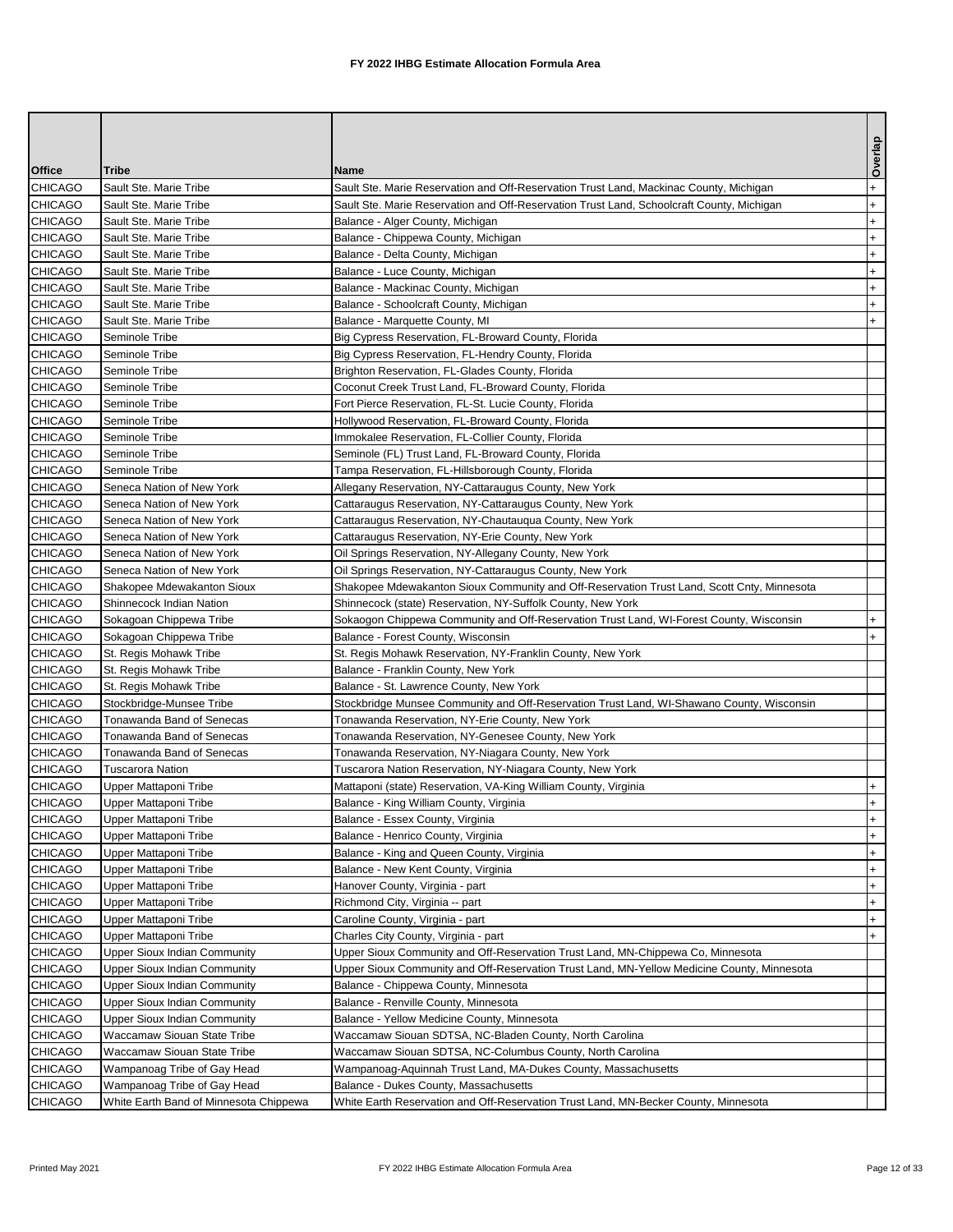| <b>Office</b>  | <b>Tribe</b>                           | <b>Name</b>                                                                             | Overlap |
|----------------|----------------------------------------|-----------------------------------------------------------------------------------------|---------|
| <b>CHICAGO</b> | White Earth Band of Minnesota Chippewa | White Earth Reservation and Off-Reservation Trust Land, MN-Clearwater County, Minnesota |         |
| <b>CHICAGO</b> | White Earth Band of Minnesota Chippewa | White Earth Reservation and Off-Reservation Trust Land, MN-Mahnomen County, Minnesota   |         |
| <b>CHICAGO</b> | White Earth Band of Minnesota Chippewa | Balance - Becker County, Minnesota                                                      |         |
| <b>CHICAGO</b> | White Earth Band of Minnesota Chippewa | Balance - Clearwater County, Minnesota                                                  |         |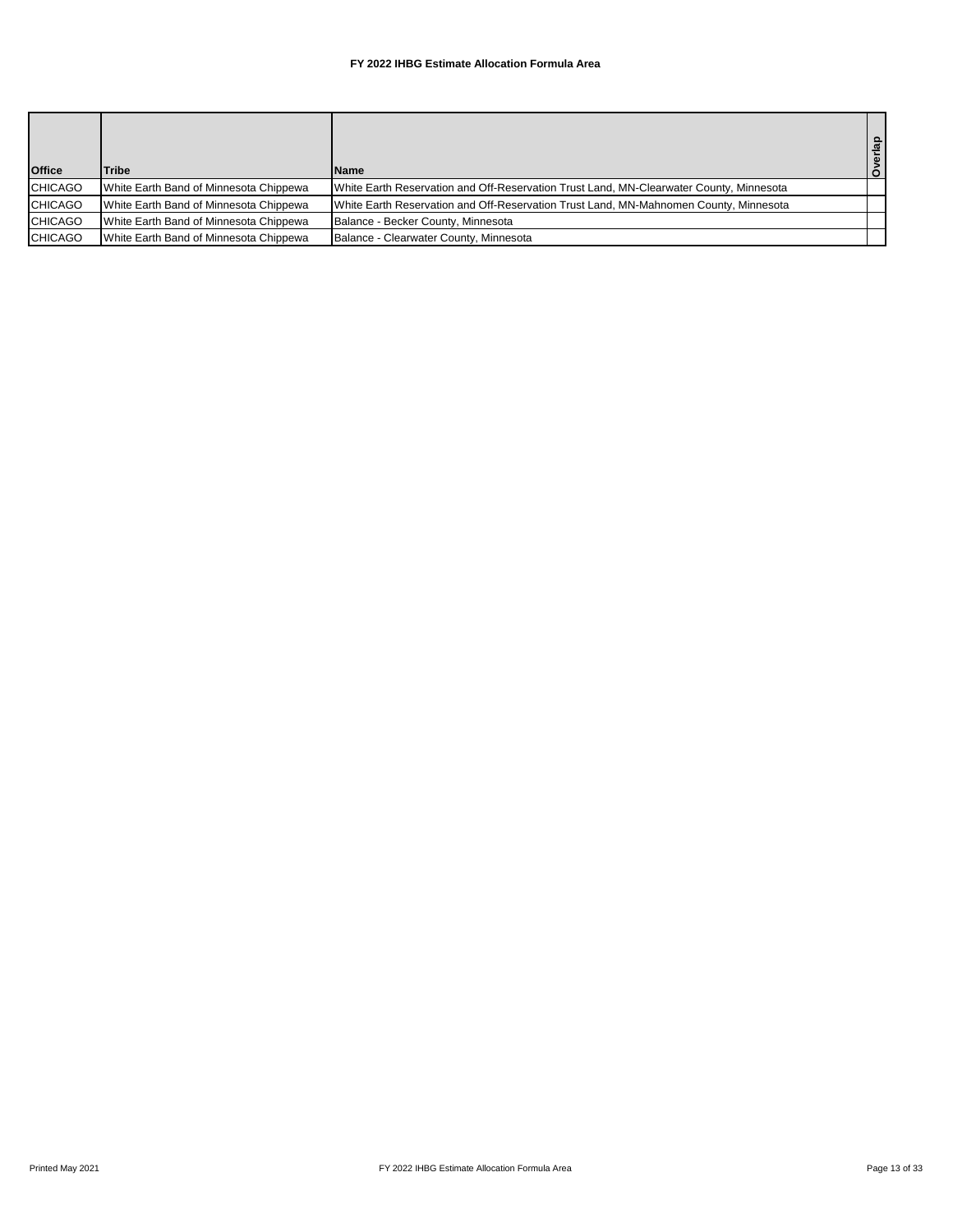|                                |                                                            |                                                                                                                                                                                                                                                                  | Overlap   |
|--------------------------------|------------------------------------------------------------|------------------------------------------------------------------------------------------------------------------------------------------------------------------------------------------------------------------------------------------------------------------|-----------|
| <b>Office</b>                  | Tribe                                                      | <b>Name</b>                                                                                                                                                                                                                                                      |           |
| <b>DENVER</b>                  | Assinboine & Sioux Tribes of Ft. Peck                      | Fort Peck Indian Reservation and Off-Reservation Trust Land, MT-Daniels County, Montana                                                                                                                                                                          |           |
| DENVER                         | Assinboine & Sioux Tribes of Ft. Peck                      | Fort Peck Indian Reservation and Off-Reservation Trust Land, MT-Roosevelt County, Montana                                                                                                                                                                        |           |
| <b>DENVER</b>                  | Assinboine & Sioux Tribes of Ft. Peck                      | Fort Peck Indian Reservation and Off-Reservation Trust Land, MT-Sheridan County, Montana                                                                                                                                                                         |           |
| <b>DENVER</b>                  | Assinboine & Sioux Tribes of Ft. Peck                      | Fort Peck Indian Reservation and Off-Reservation Trust Land, MT-Valley County, Montana                                                                                                                                                                           |           |
| DENVER                         | <b>Blackfeet Tribe</b>                                     | Blackfeet Indian Reservation and Off-Reservation Trust Land, MT-Glacier County, Montana                                                                                                                                                                          |           |
| DENVER                         | <b>Blackfeet Tribe</b>                                     | Blackfeet Indian Reservation and Off-Reservation Trust Land, MT-Pondera County, Montana<br>Cheyenne River Reservation and Off-Reservation Trust Land, SD-Dewey County, South Dakota                                                                              |           |
| DENVER                         | <b>Cheyenne River Sioux</b><br><b>Cheyenne River Sioux</b> |                                                                                                                                                                                                                                                                  |           |
| <b>DENVER</b><br><b>DENVER</b> |                                                            | Cheyenne River Reservation and Off-Reservation Trust Land, SD-Haakon County, South Dakota<br>Cheyenne River Reservation and Off-Reservation Trust Land, SD-Meade County, South Dakota                                                                            |           |
|                                | Cheyenne River Sioux                                       |                                                                                                                                                                                                                                                                  |           |
| DENVER                         | <b>Cheyenne River Sioux</b>                                | Cheyenne River Reservation and Off-Reservation Trust Land, SD-Stanley County, South Dakota                                                                                                                                                                       |           |
| DENVER<br><b>DENVER</b>        | Cheyenne River Sioux                                       | Cheyenne River Reservation and Off-Reservation Trust Land, SD-Sully County, South Dakota                                                                                                                                                                         |           |
| DENVER                         | <b>Cheyenne River Sioux</b>                                | Cheyenne River Reservation and Off-Reservation Trust Land, SD-Ziebach County, South Dakota                                                                                                                                                                       |           |
| <b>DENVER</b>                  |                                                            | Chippewa Cree of the Rocky Boy's Reservation Rocky Boy's Reservation and Off-Reservation Trust Land, MT-Chouteau County, Montana<br>Chippewa Cree of the Rocky Boy's Reservation Rocky Boy's Reservation and Off-Reservation Trust Land, MT-Hill County, Montana |           |
| DENVER                         | <b>Crow Creek Sioux</b>                                    | Crow Creek Reservation, SD-Buffalo County, South Dakota                                                                                                                                                                                                          |           |
| DENVER                         | <b>Crow Creek Sioux</b>                                    | Crow Creek Reservation, SD-Hughes County, South Dakota                                                                                                                                                                                                           |           |
| <b>DENVER</b>                  | <b>Crow Creek Sioux</b>                                    | Crow Creek Reservation, SD-Hyde County, South Dakota                                                                                                                                                                                                             |           |
|                                |                                                            | Crow Reservation and Off-Reservation Trust Land, MT-Big Horn County, Montana                                                                                                                                                                                     |           |
| DENVER<br><b>DENVER</b>        | Crow Tribe<br>Crow Tribe                                   | Crow Reservation and Off-Reservation Trust Land, MT-Treasure County, Montana                                                                                                                                                                                     |           |
|                                |                                                            |                                                                                                                                                                                                                                                                  |           |
| DENVER<br>DENVER               | Crow Tribe<br>Crow Tribe                                   | Crow Reservation and Off-Reservation Trust Land, MT-Yellowstone County, Montana<br>Balance - Big Horn County, Montana                                                                                                                                            |           |
| <b>DENVER</b>                  | <b>Flandreau Santee Sioux</b>                              | Flandreau Reservation, SD-Moody County, South Dakota                                                                                                                                                                                                             |           |
| <b>DENVER</b>                  | Fort Belknap Indian Community                              | Fort Belknap Reservation and Off-Reservation Trust Land, MT-Blaine County, Montana                                                                                                                                                                               |           |
| DENVER                         | Fort Belknap Indian Community                              | Fort Belknap Reservation and Off-Reservation Trust Land, MT-Phillips County, Montana                                                                                                                                                                             |           |
| DENVER                         | <b>Goshute Reservation</b>                                 | Goshute Reservation, NV--UT-Juab County, Utah                                                                                                                                                                                                                    | $+$       |
| <b>DENVER</b>                  | Goshute Reservation                                        | Goshute Reservation, NV--UT-Tooele County, Utah                                                                                                                                                                                                                  | $\ddot{}$ |
| <b>DENVER</b>                  | Goshute Reservation                                        | Goshute Reservation, NV--UT-White Pine County, Nevada                                                                                                                                                                                                            | $\ddot{}$ |
| <b>DENVER</b>                  | Goshute Reservation                                        | Balance - Ada County, ID                                                                                                                                                                                                                                         | $\ddot{}$ |
| <b>DENVER</b>                  | <b>Goshute Reservation</b>                                 | Balance - Canyon County, ID                                                                                                                                                                                                                                      | $\ddot{}$ |
| DENVER                         | <b>Goshute Reservation</b>                                 | Balance - Elko County, NV                                                                                                                                                                                                                                        | $^{+}$    |
| DENVER                         | Goshute Reservation                                        | Balance - Elmore County, ID                                                                                                                                                                                                                                      | $\ddot{}$ |
| <b>DENVER</b>                  | Goshute Reservation                                        | Balance - Eureka County, NV                                                                                                                                                                                                                                      | $+$       |
| DENVER                         | <b>Goshute Reservation</b>                                 | Balance - Lander County, NV                                                                                                                                                                                                                                      | $+$       |
| DENVER                         | Goshute Reservation                                        | Balance - Nye County, NV                                                                                                                                                                                                                                         | $\ddot{}$ |
| DENVER                         | <b>Goshute Reservation</b>                                 | Balance - Owyhee County, ID                                                                                                                                                                                                                                      | $\ddot{}$ |
| <b>DENVER</b>                  | <b>Goshute Reservation</b>                                 | Balance - Tooele County, UT                                                                                                                                                                                                                                      | $\ddot{}$ |
| <b>DENVER</b>                  | <b>Goshute Reservation</b>                                 | Balance - White Pine County, NV                                                                                                                                                                                                                                  | $+$       |
| <b>DENVER</b>                  | <b>Goshute Reservation</b>                                 | Community of Winnemucca, NV                                                                                                                                                                                                                                      | $+$       |
| <b>DENVER</b>                  | Little Shell Tribe of Chippewa Indians                     | Balance - Blaine County, Montana                                                                                                                                                                                                                                 |           |
| DENVER                         | Little Shell Tribe of Chippewa Indians                     | Balance - Cascade County, Montana                                                                                                                                                                                                                                |           |
| DENVER                         | Little Shell Tribe of Chippewa Indians                     | Balance - Glacier County, Montana                                                                                                                                                                                                                                |           |
| DENVER                         | Little Shell Tribe of Chippewa Indians                     | Balance - Hill County, Montana                                                                                                                                                                                                                                   |           |
| DENVER                         | Lower Brule Sioux                                          | Lower Brule Reservation and Off-Reservation Trust Land, SD-Lyman County, South Dakota                                                                                                                                                                            |           |
| DENVER                         | Lower Brule Sioux                                          | Lower Brule Reservation and Off-Reservation Trust Land, SD-Stanley County, South Dakota                                                                                                                                                                          |           |
| <b>DENVER</b>                  | Northern Arapahoe                                          | Wind River Reservation and Off-Reservation Trust Land, WY-Fremont County, Wyoming                                                                                                                                                                                | $\ddot{}$ |
| DENVER                         | Northern Arapahoe                                          | Wind River Reservation and Off-Reservation Trust Land, WY-Hot Springs County, Wyoming                                                                                                                                                                            | $+$       |
| DENVER                         | Northern Arapahoe                                          | Cities of Lander and Riverton, WY                                                                                                                                                                                                                                | $\ddot{}$ |
| DENVER                         | Northern Cheyenne                                          | Northern Cheyenne Indian Reservation and Off-Reservation Trust Land, Meade County, South Dakota                                                                                                                                                                  |           |
| DENVER                         | Northern Cheyenne                                          | Northern Cheyenne Indian Reservation and Off-Reservation Trust Land, MT--SD-Big Horn County, Montana                                                                                                                                                             |           |
| DENVER                         | Northern Cheyenne                                          | Northern Cheyenne Indian Reservation and Off-Reservation Trust Land, Rosebud County, Montana                                                                                                                                                                     |           |
| DENVER                         | NW Band of Shoshone Nation                                 | Northwestern Shoshone Reservation, UT-Box Elder County, Utah                                                                                                                                                                                                     |           |
| DENVER                         | NW Band of Shoshone Nation                                 | Balance - Box Elder County, Utah                                                                                                                                                                                                                                 |           |
| DENVER                         | NW Band of Shoshone Nation                                 | Balance - Power County, Idaho                                                                                                                                                                                                                                    |           |
| <b>DENVER</b>                  | Oglala Lakota Sioux Tribe                                  | Pine Ridge Reservation, SD--NE-Bennett County, South Dakota                                                                                                                                                                                                      |           |
| DENVER                         | Oglala Lakota Sioux Tribe                                  | Pine Ridge Reservation, SD--NE-Jackson County, South Dakota                                                                                                                                                                                                      |           |
| DENVER                         | Oglala Lakota Sioux Tribe                                  | Pine Ridge Reservation, SD--NE-Oglala Lakota County, South Dakota                                                                                                                                                                                                |           |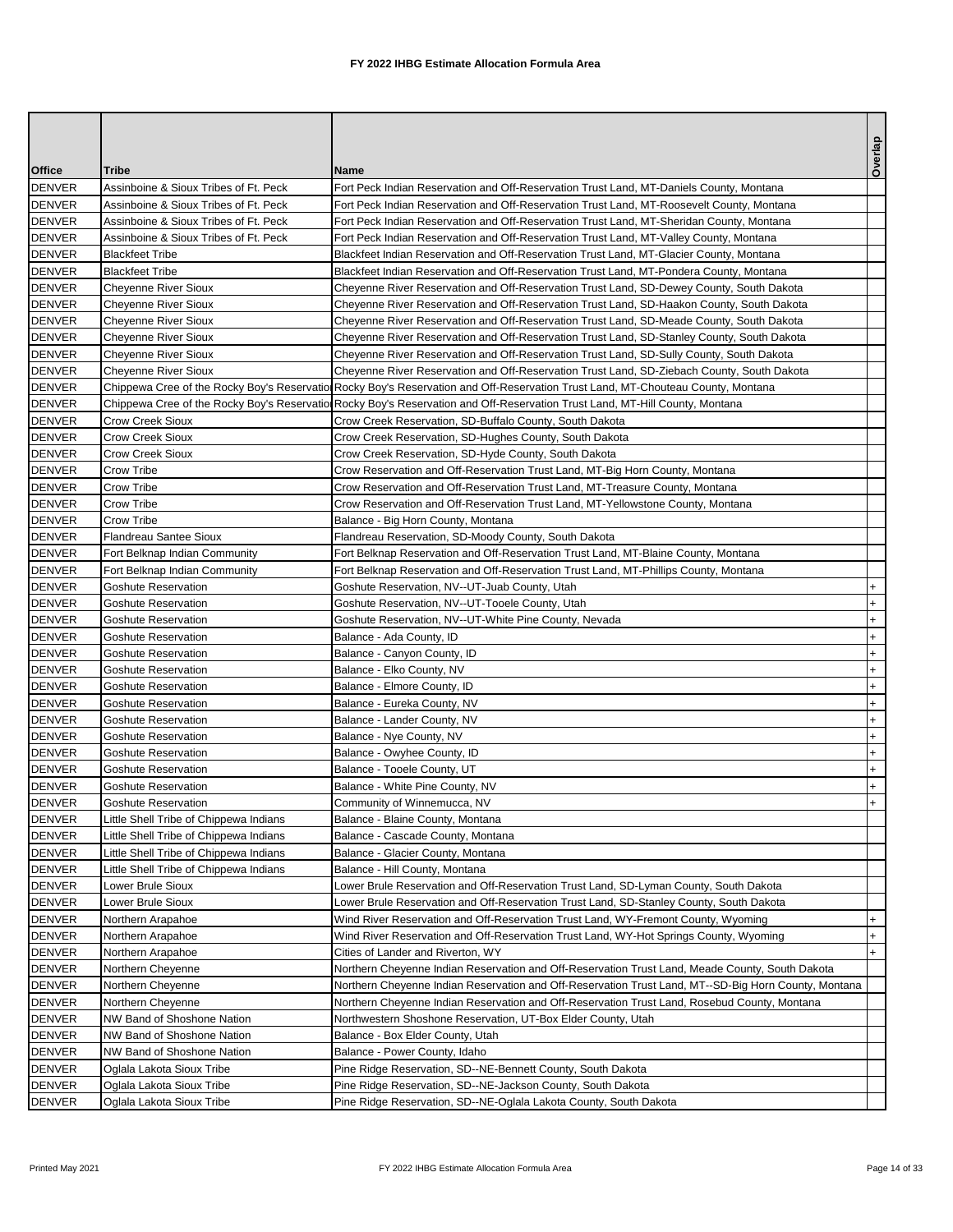|               |                                        |                                                                                                 | Overlap   |
|---------------|----------------------------------------|-------------------------------------------------------------------------------------------------|-----------|
| <b>Office</b> | Tribe                                  | <b>Name</b>                                                                                     |           |
| <b>DENVER</b> | Oglala Lakota Sioux Tribe              | Pine Ridge Reservation, SD--NE-Sheridan County, Nebraska                                        |           |
| <b>DENVER</b> | Omaha Tribe                            | Omaha Reservation, NE--IA-Burt County, Nebraska                                                 |           |
| <b>DENVER</b> | Omaha Tribe                            | Omaha Reservation, NE--IA-Cuming County, Nebraska                                               |           |
| <b>DENVER</b> | Omaha Tribe                            | Omaha Reservation, NE--IA-Monona County, Iowa                                                   |           |
| DENVER        | Omaha Tribe                            | Omaha Reservation, NE--IA-Thurston County, Nebraska                                             |           |
| DENVER        | Paiute Indian Tribe of Utah            | Paiute (UT) Reservation, UT-Iron County, Utah                                                   | $+$       |
| DENVER        | Paiute Indian Tribe of Utah            | Paiute (UT) Reservation, UT-Millard County, Utah                                                | $\ddot{}$ |
| <b>DENVER</b> | Paiute Indian Tribe of Utah            | Paiute (UT) Reservation, UT-Sevier County, Utah                                                 | $\ddot{}$ |
| DENVER        | Paiute Indian Tribe of Utah            | Paiute (UT) Reservation, UT-Washington County, Utah                                             | $+$       |
| DENVER        | Paiute Indian Tribe of Utah            | Balance - Beaver County, Utah                                                                   | $\ddot{}$ |
| DENVER        | Paiute Indian Tribe of Utah            | Balance - Millard County, Utah                                                                  | $+$       |
| <b>DENVER</b> | Paiute Indian Tribe of Utah            | Balance - Sevier County, Utah                                                                   | $+$       |
| <b>DENVER</b> | Paiute Indian Tribe of Utah            | Balance - Iron County, Utah                                                                     | $+$       |
| DENVER        | Paiute Indian Tribe of Utah            | Balance - Washington County, Utah                                                               | $+$       |
| DENVER        | Ponca Tribe of Nebraska                | Ponca (NE) Trust Land, NE--IA-Knox County, Nebraska                                             |           |
| DENVER        | Ponca Tribe of Nebraska                | Ponca (NE) Trust Land, NE-Lancaster County, Nebraska                                            |           |
| <b>DENVER</b> | Ponca Tribe of Nebraska                | Ponca (NE) Trust Land, NE-Pottawattamie County, Iowa                                            |           |
| DENVER        | Ponca Tribe of Nebraska                | Balance - Boyd County, Nebraska                                                                 |           |
| DENVER        | Ponca Tribe of Nebraska                | Balance - Burt County, Nebraska                                                                 |           |
| <b>DENVER</b> | Ponca Tribe of Nebraska                | Balance - Charles Mix County, South Dakota                                                      |           |
| <b>DENVER</b> | Ponca Tribe of Nebraska                | Balance - Douglas County, Nebraska                                                              |           |
| <b>DENVER</b> | Ponca Tribe of Nebraska                | Balance - Hall County, Nebraska                                                                 |           |
| DENVER        | Ponca Tribe of Nebraska                | Balance - Holt County, Nebraska                                                                 |           |
| DENVER        | Ponca Tribe of Nebraska                | Balance - Knox County, Nebraska                                                                 |           |
| DENVER        | Ponca Tribe of Nebraska                | Balance - Lancaster County, Nebraska                                                            |           |
| <b>DENVER</b> | Ponca Tribe of Nebraska                | Balance - Madison County, Nebraska                                                              |           |
| <b>DENVER</b> | Ponca Tribe of Nebraska                | Balance - Platte County, Nebraska                                                               |           |
| DENVER        | Ponca Tribe of Nebraska                | Balance - Pottawattamie County, Iowa                                                            |           |
| DENVER        | Ponca Tribe of Nebraska                | Balance - Sarpy County, Nebraska                                                                |           |
| <b>DENVER</b> | Ponca Tribe of Nebraska                | Balance - Stanton County, Nebraska                                                              |           |
| <b>DENVER</b> | Ponca Tribe of Nebraska                | Balance - Wayne County, Nebraska                                                                |           |
| <b>DENVER</b> | Ponca Tribe of Nebraska                | Balance - Woodbury County, Iowa                                                                 |           |
| DENVER        | <b>Rosebud Sioux</b>                   | Rosebud Indian Reservation and Off-Reservation Trust Land, SD-Gregory County, South Dakota      |           |
| DENVER        | Rosebud Sioux                          | Rosebud Indian Reservation and Off-Reservation Trust Land, SD-Lyman County, South Dakota        |           |
| <b>DENVER</b> | <b>Rosebud Sioux</b>                   | Rosebud Indian Reservation and Off-Reservation Trust Land, SD-Mellette County, South Dakota     |           |
| <b>DENVER</b> | <b>Rosebud Sioux</b>                   | Rosebud Indian Reservation and Off-Reservation Trust Land, SD-Todd County, South Dakota         |           |
| <b>DENVER</b> | Rosebud Sioux                          | Rosebud Indian Reservation and Off-Reservation Trust Land, SD-Tripp County, South Dakota        |           |
| <b>DENVER</b> | Salish and Kootenai Tribes             | Flathead Reservation, MT-Flathead County, Montana                                               |           |
| <b>DENVER</b> | Salish and Kootenai Tribes             | Flathead Reservation, MT-Lake County, Montana                                                   |           |
| DENVER        | Salish and Kootenai Tribes             | Flathead Reservation, MT-Missoula County, Montana                                               |           |
| <b>DENVER</b> | Salish and Kootenai Tribes             | Flathead Reservation, MT-Sanders County, Montana                                                |           |
| DENVER        | Santee Sioux Tribe                     | Santee Reservation, NE-Knox County, Nebraska                                                    |           |
| DENVER        | Shoshone Tribe of the Wind River Reser | Wind River Reservation and Off-Reservation Trust Land, WY-Fremont County, Wyoming               | $+$       |
| DENVER        | Shoshone Tribe of the Wind River Reser | Wind River Reservation and Off-Reservation Trust Land, WY-Hot Springs County, Wyoming           | $+$       |
| DENVER        | Sisseton-Wahpeton Oyate                | Lake Traverse Reservation and Off-Reservation Trust Land, SD--ND-Codington County, South Dakota |           |
| DENVER        | Sisseton-Wahpeton Oyate                | Lake Traverse Reservation and Off-Reservation Trust Land, SD--ND-Day County, South Dakota       |           |
| DENVER        | Sisseton-Wahpeton Oyate                | Lake Traverse Reservation and Off-Reservation Trust Land, SD--ND-Grant County, South Dakota     |           |
| DENVER        | Sisseton-Wahpeton Oyate                | Lake Traverse Reservation and Off-Reservation Trust Land, SD--ND-Marshall County, South Dakota  |           |
| <b>DENVER</b> | Sisseton-Wahpeton Oyate                | Lake Traverse Reservation and Off-Reservation Trust Land, SD--ND-Richland County, North Dakota  |           |
| DENVER        | Sisseton-Wahpeton Oyate                | Lake Traverse Reservation and Off-Reservation Trust Land, SD--ND-Roberts County, South Dakota   |           |
| DENVER        | Sisseton-Wahpeton Oyate                | Lake Traverse Reservation and Off-Reservation Trust Land, SD--ND-Sargent County, North Dakota   |           |
| DENVER        | Skull Valley Band of Goshute           | Skull Valley Reservation, UT-Tooele County, Utah                                                |           |
| DENVER        | Southern Ute Tribe                     | Southern Ute Reservation, CO-Archuleta County, Colorado                                         |           |
| DENVER        | Southern Ute Tribe                     | Southern Ute Reservation, CO-La Plata County, Colorado                                          |           |
| DENVER        | Southern Ute Tribe                     | Southern Ute Reservation, CO-Montezuma County, Colorado                                         |           |
| DENVER        | Spirit Lake Sioux Tribe                | Spirit Lake Reservation, ND-Benson County, North Dakota                                         |           |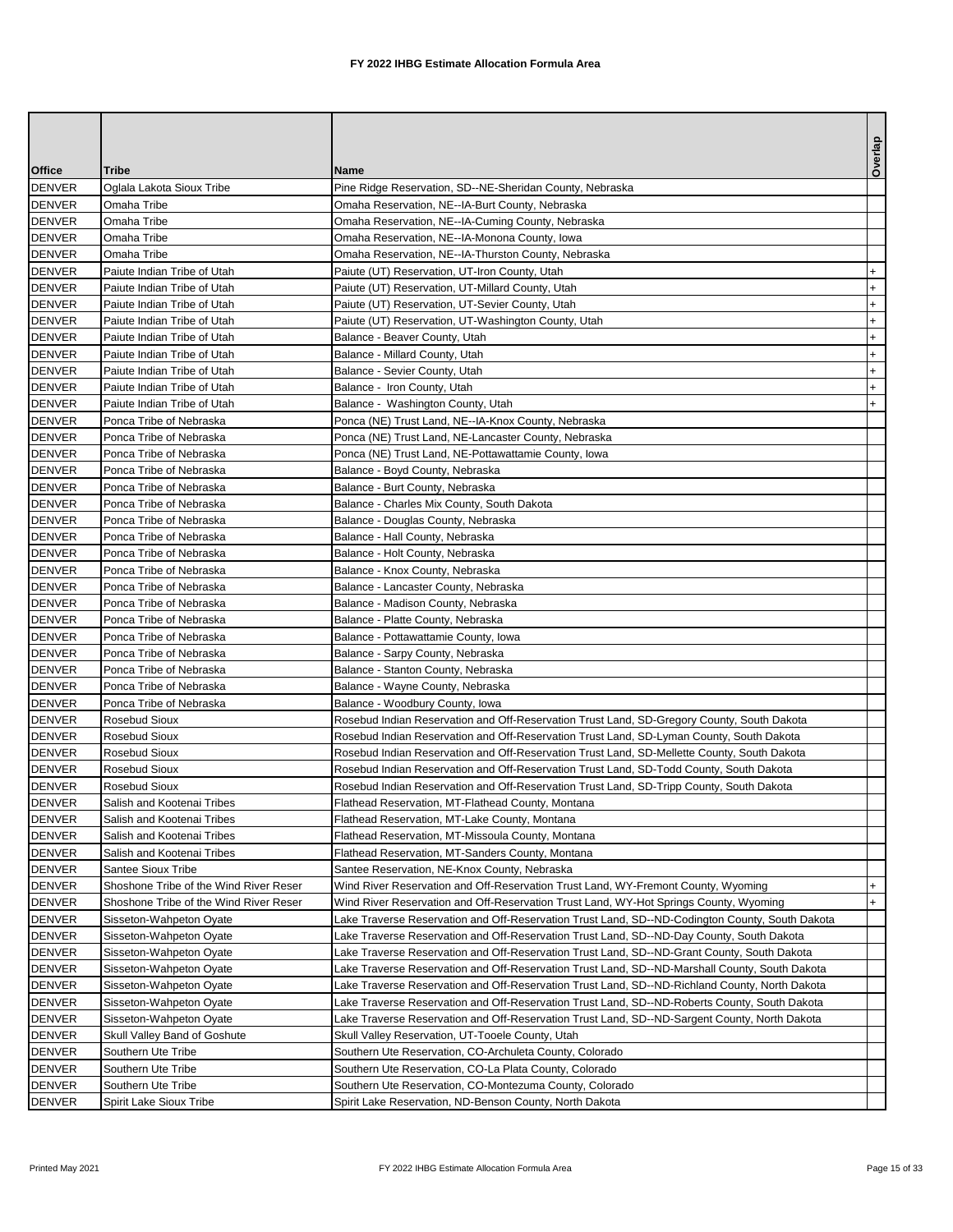|               |                                             |                                                                                            | Overlap |
|---------------|---------------------------------------------|--------------------------------------------------------------------------------------------|---------|
| <b>Office</b> | Tribe                                       | <b>Name</b>                                                                                |         |
| <b>DENVER</b> | Spirit Lake Sioux Tribe                     | Spirit Lake Reservation, ND-Eddy County, North Dakota                                      |         |
| DENVER        | Spirit Lake Sioux Tribe                     | Spirit Lake Reservation, ND-Nelson County, North Dakota                                    |         |
| DENVER        | Spirit Lake Sioux Tribe                     | Spirit Lake Reservation, ND-Ramsey County, North Dakota                                    |         |
| <b>DENVER</b> | <b>Standing Rock Sioux</b>                  | Standing Rock Reservation, SD--ND-Corson County, South Dakota                              |         |
| DENVER        | Standing Rock Sioux                         | Standing Rock Reservation, SD--ND-Dewey County, South Dakota                               |         |
| DENVER        | <b>Standing Rock Sioux</b>                  | Standing Rock Reservation, SD--ND-Sioux County, North Dakota                               |         |
| <b>DENVER</b> | <b>Standing Rock Sioux</b>                  | Standing Rock Reservation, SD--ND-Ziebach County, South Dakota                             |         |
| <b>DENVER</b> | Three Affiliated Tribes Fort Berthold       | Fort Berthold Reservation, ND-Dunn County, North Dakota                                    |         |
| DENVER        | Three Affiliated Tribes Fort Berthold       | Fort Berthold Reservation, ND-McKenzie County, North Dakota                                |         |
| DENVER        | Three Affiliated Tribes Fort Berthold       | Fort Berthold Reservation, ND-McLean County, North Dakota                                  |         |
| DENVER        | Three Affiliated Tribes Fort Berthold       | Fort Berthold Reservation, ND-Mercer County, North Dakota                                  |         |
| <b>DENVER</b> | Three Affiliated Tribes Fort Berthold       | Fort Berthold Reservation, ND-Mountrail County, North Dakota                               |         |
| DENVER        | Three Affiliated Tribes Fort Berthold       | Fort Berthold Reservation, ND-Ward County, North Dakota                                    |         |
| DENVER        | Turtle Mountain Band of Chippewa            | Turtle Mountain Reservation and Off-Reservation Trust Land, -Rolette County, North Dakota  |         |
| DENVER        | Turtle Mountain Band of Chippewa            | Turtle Mountain Reservation and Off-Reservation Trust Land, Blaine County, Montana         |         |
| DENVER        | Turtle Mountain Band of Chippewa            | Turtle Mountain Reservation and Off-Reservation Trust Land, Burke County, North Dakota     |         |
| <b>DENVER</b> | Turtle Mountain Band of Chippewa            | Turtle Mountain Reservation and Off-Reservation Trust Land, Carter County, Montana         |         |
| DENVER        | Turtle Mountain Band of Chippewa            | Turtle Mountain Reservation and Off-Reservation Trust Land, Cavalier County, North Dakota  |         |
| DENVER        | Turtle Mountain Band of Chippewa            | Turtle Mountain Reservation and Off-Reservation Trust Land, Chouteau County, Montana       |         |
| <b>DENVER</b> | Turtle Mountain Band of Chippewa            | Turtle Mountain Reservation and Off-Reservation Trust Land, Daniels County, Montana        |         |
| DENVER        | Turtle Mountain Band of Chippewa            | Turtle Mountain Reservation and Off-Reservation Trust Land, Divide County, North Dakota    |         |
| DENVER        | Turtle Mountain Band of Chippewa            | Turtle Mountain Reservation and Off-Reservation Trust Land, McCone County, Montana         |         |
| DENVER        | Turtle Mountain Band of Chippewa            | Turtle Mountain Reservation and Off-Reservation Trust Land, McHenry County, North Dakota   |         |
| DENVER        | Turtle Mountain Band of Chippewa            | Turtle Mountain Reservation and Off-Reservation Trust Land, McLean County, North Dakota    |         |
| DENVER        | Turtle Mountain Band of Chippewa            | Turtle Mountain Reservation and Off-Reservation Trust Land, Mountrail County, North Dakota |         |
| <b>DENVER</b> | Turtle Mountain Band of Chippewa            | Turtle Mountain Reservation and Off-Reservation Trust Land, Perkins County, South Dakota   |         |
| <b>DENVER</b> | Turtle Mountain Band of Chippewa            | Turtle Mountain Reservation and Off-Reservation Trust Land, Phillips County, Montana       |         |
| DENVER        | Turtle Mountain Band of Chippewa            | Turtle Mountain Reservation and Off-Reservation Trust Land, Roosevelt County, Montana      |         |
| DENVER        | Turtle Mountain Band of Chippewa            | Turtle Mountain Reservation and Off-Reservation Trust Land, Sheridan County, Montana       |         |
| <b>DENVER</b> | Turtle Mountain Band of Chippewa            | Turtle Mountain Reservation and Off-Reservation Trust Land, Valley County, Montana         |         |
| <b>DENVER</b> | Turtle Mountain Band of Chippewa            | Turtle Mountain Reservation and Off-Reservation Trust Land, Williams County, North Dakota  |         |
| <b>DENVER</b> | Turtle Mountain Band of Chippewa            | Balance - Divide County, North Dakota                                                      |         |
| DENVER        | Turtle Mountain Band of Chippewa            | Balance - McKenzie County, North Dakota                                                    |         |
| DENVER        | Turtle Mountain Band of Chippewa            | Balance - Richland County, Montana                                                         |         |
| <b>DENVER</b> | Turtle Mountain Band of Chippewa            | Balance - Rolette County, North Dakota                                                     |         |
| DENVER        | Turtle Mountain Band of Chippewa            | Balance - Roosevelt County, Montana                                                        |         |
| <b>DENVER</b> | Turtle Mountain Band of Chippewa            | Balance - Sheridan County, Montana                                                         |         |
| <b>DENVER</b> | Turtle Mountain Band of Chippewa            | Balance - Williams County, North Dakota                                                    |         |
| <b>DENVER</b> | Ute Indian Tribe Uintah & Ouray Reservation | Uintah and Ouray Reservation and Off-Reservation Trust Land, UT-Carbon County, Utah        |         |
| DENVER        | Ute Indian Tribe Uintah & Ouray Reservation | Uintah and Ouray Reservation and Off-Reservation Trust Land, UT-Duchesne County, Utah      |         |
| <b>DENVER</b> | Ute Indian Tribe Uintah & Ouray Reservation | Uintah and Ouray Reservation and Off-Reservation Trust Land, UT-Emery County, Utah         |         |
| DENVER        | Ute Indian Tribe Uintah & Ouray Reservation | Uintah and Ouray Reservation and Off-Reservation Trust Land, UT-Grand County, Utah         |         |
| DENVER        | Ute Indian Tribe Uintah & Ouray Reservation | Uintah and Ouray Reservation and Off-Reservation Trust Land, UT-Uintah County, Utah        |         |
| DENVER        | Ute Indian Tribe Uintah & Ouray Reservation | Uintah and Ouray Reservation and Off-Reservation Trust Land, UT-Utah                       |         |
| DENVER        | Ute Indian Tribe Uintah & Ouray Reservation | Uintah and Ouray Reservation and Off-Reservation Trust Land, UT-Wasatch County, Utah       |         |
| DENVER        | Ute Mountain Tribe                          | Ute Mountain Reservation and Off-Reservation Trust Land, La Plata County, Colorado         |         |
| DENVER        | Ute Mountain Tribe                          | Ute Mountain Reservation and Off-Reservation Trust Land, Montezuma County, Colorado        |         |
| DENVER        | Ute Mountain Tribe                          | Ute Mountain Reservation and Off-Reservation Trust Land, San Juan County, New Mexico       |         |
| <b>DENVER</b> | Ute Mountain Tribe                          | Ute Mountain Reservation and Off-Reservation Trust Land, San Juan County, Utah             |         |
| DENVER        | Winnebago Tribe                             | Winnebago Reservation and Off-Reservation Trust Land, NE--IA-Burt County, Nebraska         |         |
| DENVER        | Winnebago Tribe                             | Winnebago Reservation and Off-Reservation Trust Land, NE--IA-Dixon County, Nebraska        |         |
| DENVER        | Winnebago Tribe                             | Winnebago Reservation and Off-Reservation Trust Land, NE--IA-Thurston County, Nebraska     |         |
| <b>DENVER</b> | Winnebago Tribe                             | Winnebago Reservation and Off-Reservation Trust Land, NE--IA-Woodbury County, lowa         |         |
| <b>DENVER</b> | Yankton Sioux                               | Yankton Reservation, SD-Charles Mix County, South Dakota                                   |         |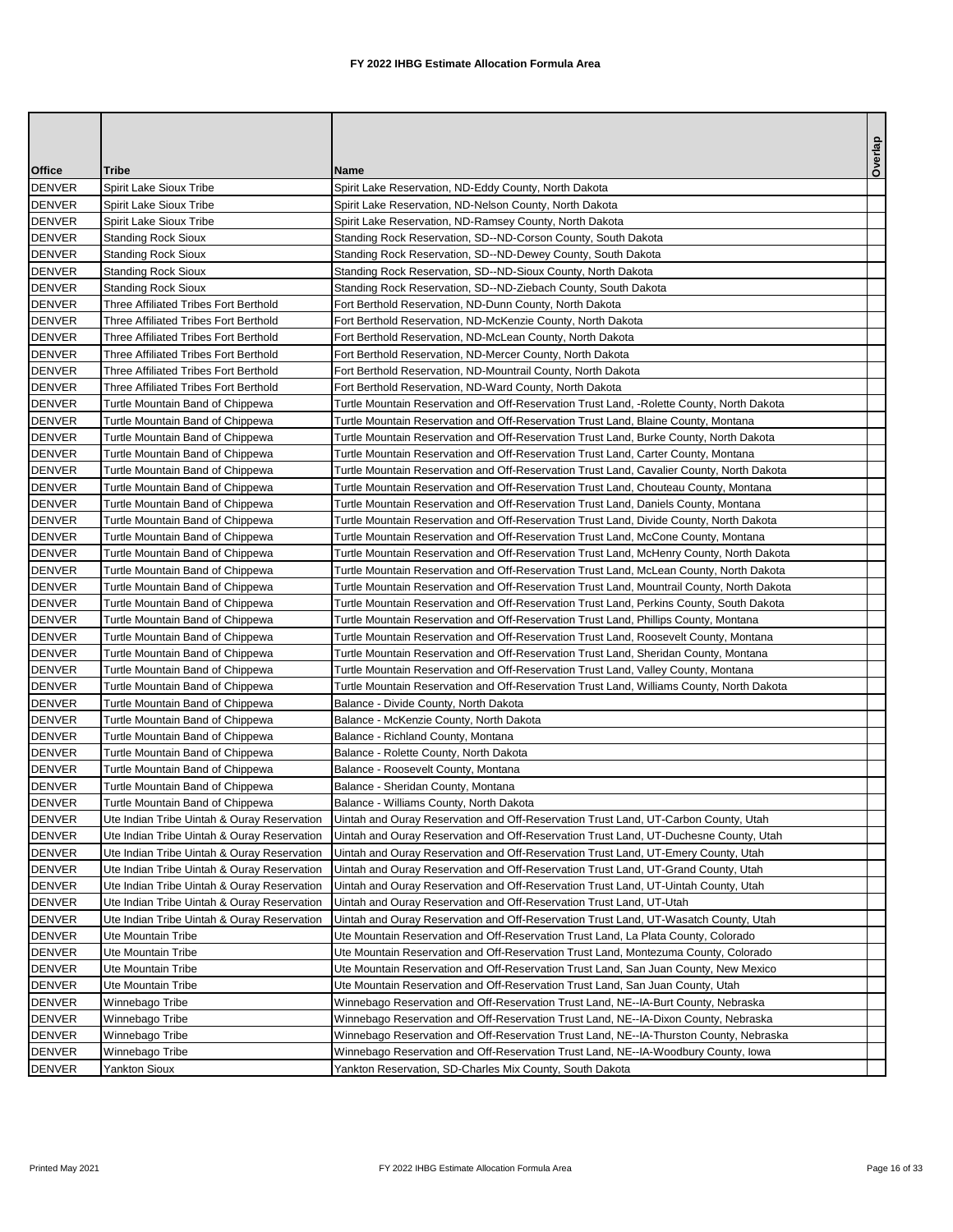|                                                |                                                    |                                                                                                                                                                                 | Overlap                |
|------------------------------------------------|----------------------------------------------------|---------------------------------------------------------------------------------------------------------------------------------------------------------------------------------|------------------------|
| <b>Office</b>                                  | Tribe                                              | <b>Name</b>                                                                                                                                                                     |                        |
| OKLAHOMA                                       | Absentee-Shawnee                                   | Citizen Potawatomi Nation-Absentee Shawnee OTSA, OK-Cleveland County, Oklahoma                                                                                                  | $^{+}$                 |
| <b>OKLAHOMA</b>                                | Absentee-Shawnee                                   | Citizen Potawatomi Nation-Absentee Shawnee OTSA, OK-Oklahoma County, Oklahoma                                                                                                   | $+$                    |
| <b>OKLAHOMA</b>                                | Absentee-Shawnee                                   | Citizen Potawatomi Nation-Absentee Shawnee OTSA, OK-Pottawatomie County, Oklahoma                                                                                               | $+$                    |
| <b>OKLAHOMA</b>                                | Absentee-Shawnee                                   | Balance - Cleveland County, Oklahoma                                                                                                                                            | $+$                    |
| OKLAHOMA                                       | Absentee-Shawnee                                   | Balance - Lincoln County, Oklahoma                                                                                                                                              | $\ddot{}$              |
|                                                | OKLAHOMA   Alabama-Couchatta                       | Alabama-Coushatta Reservation and Off-Reservation Trust Land, TX-Polk County, Texas                                                                                             |                        |
| <b>OKLAHOMA</b>                                | Alabama-Quassarte Tribal Town                      | Creek OTSA, OK-Creek County, Oklahoma                                                                                                                                           | $\ddot{}$              |
| OKLAHOMA Apache Tribe                          |                                                    | Kiowa-Comanche-Apache-Fort Sill Apache OTSA, OK-Caddo County, Oklahoma                                                                                                          | $+$                    |
| OKLAHOMA                                       | Apache Tribe                                       | Kiowa-Comanche-Apache-Fort Sill Apache OTSA, OK-Comanche County, Oklahoma                                                                                                       | $\ddot{}$              |
| OKLAHOMA Apache Tribe                          |                                                    | Kiowa-Comanche-Apache-Fort Sill Apache OTSA, OK-Cotton County, Oklahoma                                                                                                         | $\ddot{}$              |
| OKLAHOMA Apache Tribe                          |                                                    | Kiowa-Comanche-Apache-Fort Sill Apache OTSA, OK-Grady County, Oklahoma                                                                                                          | $\ddot{}$              |
| OKLAHOMA Apache Tribe                          |                                                    | Kiowa-Comanche-Apache-Fort Sill Apache OTSA, OK-Greer County, Oklahoma                                                                                                          | $\ddot{}$              |
| OKLAHOMA Apache Tribe                          |                                                    | Kiowa-Comanche-Apache-Fort Sill Apache OTSA, OK-Harmon County, Oklahoma                                                                                                         | $+$                    |
| OKLAHOMA Apache Tribe<br>OKLAHOMA Apache Tribe |                                                    | Kiowa-Comanche-Apache-Fort Sill Apache OTSA, OK-Jackson County, Oklahoma                                                                                                        | $\ddot{}$              |
|                                                |                                                    | Kiowa-Comanche-Apache-Fort Sill Apache OTSA, OK-Jefferson County, Oklahoma                                                                                                      | $\ddot{}$<br>$\ddot{}$ |
| OKLAHOMA<br>OKLAHOMA Apache Tribe              | Apache Tribe                                       | Kiowa-Comanche-Apache-Fort Sill Apache OTSA, OK-Kiowa County, Oklahoma                                                                                                          | $+$                    |
| OKLAHOMA Apache Tribe                          |                                                    | Kiowa-Comanche-Apache-Fort Sill Apache OTSA, OK-Stephens County, Oklahoma                                                                                                       |                        |
| OKLAHOMA Apache Tribe                          |                                                    | Kiowa-Comanche-Apache-Fort Sill Apache OTSA, OK-Tillman County, Oklahoma<br>Kiowa-Comanche-Apache-Ft Sill Apache/Caddo-Wichita-Delaware joint-use OTSA, Caddo County, Oklahomi+ |                        |
| OKLAHOMA Apache Tribe                          |                                                    | Kiowa-Comanche-Apache-Ft Sill Apache/Caddo-Wichita-Delaware joint-use OTSA, Grady County, OK                                                                                    | $+$                    |
| OKLAHOMA   Caddo Tribe                         |                                                    | Caddo-Wichita-Delaware OTSA, OK-Blaine County, Oklahoma                                                                                                                         | $+$                    |
| OKLAHOMA   Caddo Tribe                         |                                                    | Caddo-Wichita-Delaware OTSA, OK-Caddo County, Oklahoma                                                                                                                          | $+$                    |
| OKLAHOMA                                       | Caddo Tribe                                        | Caddo-Wichita-Delaware OTSA, OK-Canadian County, Oklahoma                                                                                                                       | $\ddot{}$              |
| OKLAHOMA   Caddo Tribe                         |                                                    | Caddo-Wichita-Delaware OTSA, OK-Grady County, Oklahoma                                                                                                                          | $+$                    |
| <b>OKLAHOMA</b>                                | Caddo Tribe                                        | Kiowa-Comanche-Apache-Ft Sill Apache/Caddo-Wichita-Delaware joint-use OTSA, Caddo County, Oklahomi+                                                                             |                        |
| OKLAHOMA Caddo Tribe                           |                                                    | Kiowa-Comanche-Apache-Ft Sill Apache/Caddo-Wichita-Delaware joint-use OTSA, Grady County, Oklahoma+                                                                             |                        |
|                                                | OKLAHOMA Cherokee Nation                           | Cherokee OTSA, OK-Adair County, Oklahoma                                                                                                                                        | $\ddot{}$              |
|                                                | OKLAHOMA Cherokee Nation                           | Cherokee OTSA, OK-Cherokee County, Oklahoma                                                                                                                                     | $\ddot{}$              |
| <b>OKLAHOMA</b>                                | Cherokee Nation                                    | Cherokee OTSA, OK-Craig County, Oklahoma                                                                                                                                        | $\ddot{}$              |
|                                                | OKLAHOMA Cherokee Nation                           | Cherokee OTSA, OK-Delaware County, Oklahoma                                                                                                                                     | $\ddot{}$              |
|                                                | OKLAHOMA Cherokee Nation                           | Cherokee OTSA, OK-Mayes County, Oklahoma                                                                                                                                        | $\ddot{}$              |
| OKLAHOMA                                       | Cherokee Nation                                    | Cherokee OTSA, OK-McIntosh County, Oklahoma                                                                                                                                     | $\ddot{}$              |
|                                                | OKLAHOMA Cherokee Nation                           | Cherokee OTSA, OK-Muskogee County, Oklahoma                                                                                                                                     | $\ddot{}$              |
| <b>OKLAHOMA</b>                                | Cherokee Nation                                    | Cherokee OTSA, OK-Nowata County, Oklahoma                                                                                                                                       | $\ddot{}$              |
| <b>OKLAHOMA</b>                                | <b>Cherokee Nation</b>                             | Cherokee OTSA, OK-Ottawa County, Oklahoma                                                                                                                                       | $+$                    |
| <b>OKLAHOMA</b>                                | Cherokee Nation                                    | Cherokee OTSA, OK-Rogers County, Oklahoma                                                                                                                                       | $\ddot{}$              |
| OKLAHOMA                                       | <b>Cherokee Nation</b>                             | Cherokee OTSA, OK-Sequoyah County, Oklahoma                                                                                                                                     | $\ddot{}$              |
| <b>OKLAHOMA</b>                                | Cherokee Nation                                    | Cherokee OTSA, OK-Tulsa County, Oklahoma                                                                                                                                        | $+$                    |
| <b>OKLAHOMA</b>                                | <b>Cherokee Nation</b>                             | Cherokee OTSA, OK-Wagoner County, Oklahoma                                                                                                                                      | $+$                    |
| <b>OKLAHOMA</b>                                | <b>Cherokee Nation</b>                             | Cherokee OTSA, OK-Washington County, Oklahoma                                                                                                                                   | $+$                    |
| OKLAHOMA                                       | Cheyenne-Arapaho Tribes                            | Cheyenne-Arapaho OTSA, OK-Beckham County, Oklahoma                                                                                                                              |                        |
| OKLAHOMA                                       | Cheyenne-Arapaho Tribes                            | Cheyenne-Arapaho OTSA, OK-Blaine County, Oklahoma                                                                                                                               |                        |
| <b>OKLAHOMA</b>                                | Cheyenne-Arapaho Tribes                            | Cheyenne-Arapaho OTSA, OK-Caddo County, Oklahoma                                                                                                                                |                        |
| <b>OKLAHOMA</b>                                | Cheyenne-Arapaho Tribes                            | Cheyenne-Arapaho OTSA, OK-Canadian County, Oklahoma                                                                                                                             |                        |
| <b>OKLAHOMA</b>                                | Cheyenne-Arapaho Tribes                            | Cheyenne-Arapaho OTSA, OK-Custer County, Oklahoma                                                                                                                               |                        |
| OKLAHOMA                                       | Cheyenne-Arapaho Tribes                            | Cheyenne-Arapaho OTSA, OK-Dewey County, Oklahoma                                                                                                                                |                        |
| OKLAHOMA                                       | Cheyenne-Arapaho Tribes                            | Cheyenne-Arapaho OTSA, OK-Ellis County, Oklahoma                                                                                                                                |                        |
| OKLAHOMA                                       | Cheyenne-Arapaho Tribes                            | Cheyenne-Arapaho OTSA, OK-Kingfisher County, Oklahoma                                                                                                                           |                        |
| <b>OKLAHOMA</b>                                | Cheyenne-Arapaho Tribes                            | Cheyenne-Arapaho OTSA, OK-Roger Mills County, Oklahoma                                                                                                                          |                        |
| <b>OKLAHOMA</b>                                | Cheyenne-Arapaho Tribes                            | Cheyenne-Arapaho OTSA, OK-Washita County, Oklahoma                                                                                                                              |                        |
| OKLAHOMA                                       | Cheyenne-Arapaho Tribes                            | Balance - Beckham County, Oklahoma                                                                                                                                              |                        |
| OKLAHOMA                                       | Cheyenne-Arapaho Tribes                            | Balance - Blaine County, Oklahoma                                                                                                                                               |                        |
| <b>OKLAHOMA</b><br>OKLAHOMA                    | Cheyenne-Arapaho Tribes                            | Balance - Canadian County, Oklahoma                                                                                                                                             |                        |
| <b>OKLAHOMA</b>                                | Cheyenne-Arapaho Tribes<br>Cheyenne-Arapaho Tribes | Balance - Custer County, Oklahoma<br>Balance - Dewey County, Oklahoma                                                                                                           |                        |
| <b>OKLAHOMA</b>                                | Cheyenne-Arapaho Tribes                            | Balance - Kingfisher County, Oklahoma                                                                                                                                           |                        |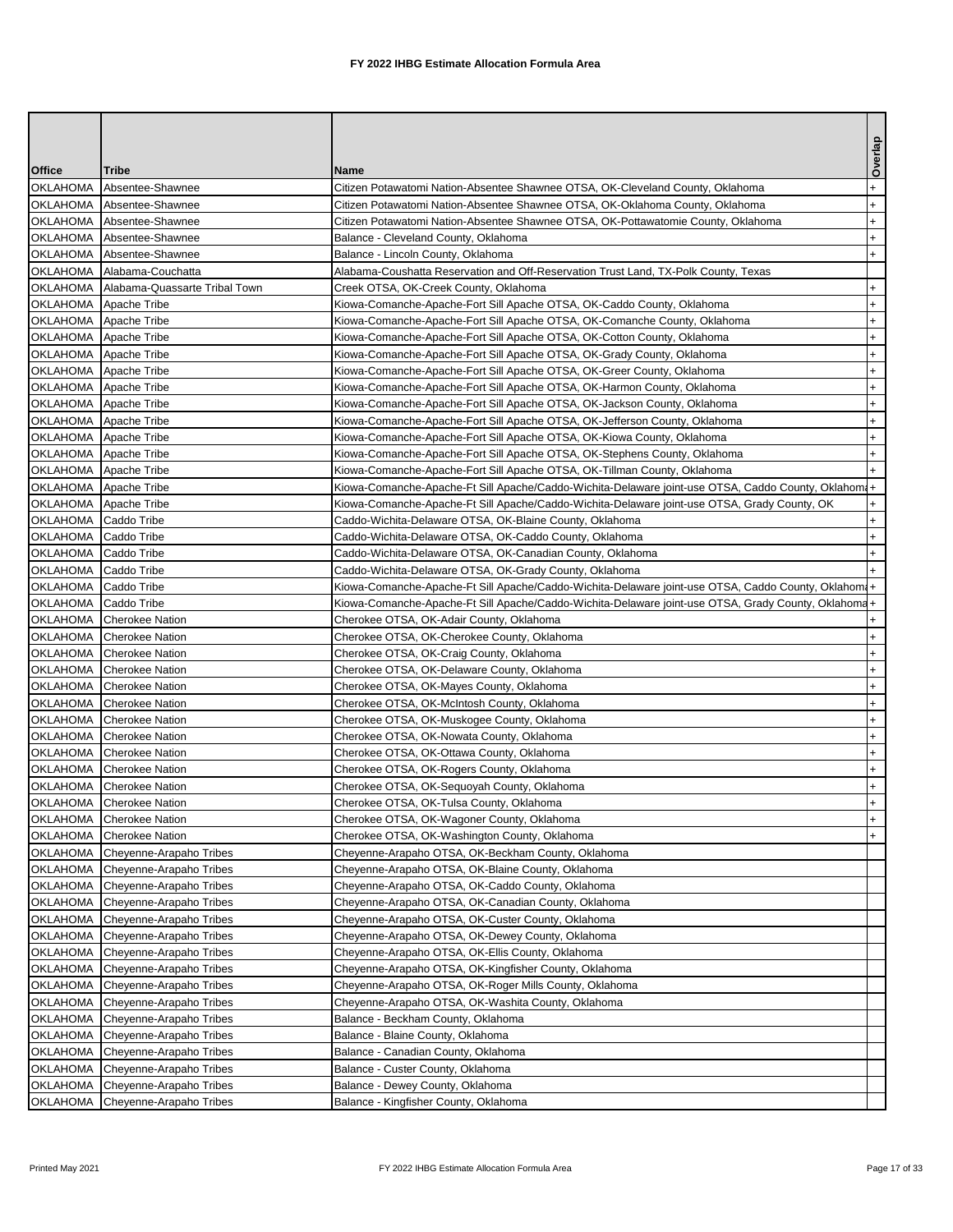|                    |                                                    |                                                                                                     | Overlap   |
|--------------------|----------------------------------------------------|-----------------------------------------------------------------------------------------------------|-----------|
| <b>Office</b>      | <b>Tribe</b>                                       | Name                                                                                                |           |
| <b>OKLAHOMA</b>    | Cheyenne-Arapaho Tribes                            | Balance - Major County, Oklahoma                                                                    |           |
|                    | OKLAHOMA Cheyenne-Arapaho Tribes                   | Balance - Roger Mills County, Oklahoma                                                              |           |
|                    | OKLAHOMA Cheyenne-Arapaho Tribes                   | Balance - Washita County, Oklahoma                                                                  |           |
|                    | OKLAHOMA Cheyenne-Arapaho Tribes                   | Balance - Woodward County, Oklahoma                                                                 |           |
|                    | OKLAHOMA Cheyenne-Arapaho Tribes                   | Census Tracts 1026, 1040, OK                                                                        |           |
| OKLAHOMA Chickasaw |                                                    | Chickasaw OTSA, OK-Bryan County, Oklahoma                                                           |           |
| <b>OKLAHOMA</b>    | Chickasaw                                          | Chickasaw OTSA, OK-Carter County, Oklahoma                                                          |           |
| OKLAHOMA Chickasaw |                                                    | Chickasaw OTSA, OK-Garvin County, Oklahoma                                                          |           |
| <b>OKLAHOMA</b>    | Chickasaw                                          | Chickasaw OTSA, OK-Grady County, Oklahoma                                                           |           |
| OKLAHOMA Chickasaw |                                                    | Chickasaw OTSA, OK-Jefferson County, Oklahoma                                                       |           |
| OKLAHOMA Chickasaw |                                                    | Chickasaw OTSA, OK-Johnston County, Oklahoma                                                        |           |
| OKLAHOMA Chickasaw |                                                    | Chickasaw OTSA, OK-Love County, Oklahoma                                                            |           |
| OKLAHOMA Chickasaw |                                                    | Chickasaw OTSA, OK-Marshall County, Oklahoma                                                        |           |
| OKLAHOMA Chickasaw |                                                    | Chickasaw OTSA, OK-McClain County, Oklahoma                                                         |           |
| OKLAHOMA Chickasaw |                                                    | Chickasaw OTSA, OK-Murray County, Oklahoma                                                          |           |
| OKLAHOMA Chickasaw |                                                    | Chickasaw OTSA, OK-Pontotoc County, Oklahoma                                                        |           |
| OKLAHOMA Chickasaw |                                                    | Chickasaw OTSA, OK-Stephens County, Oklahoma                                                        |           |
|                    | OKLAHOMA Chitimacha Tribe                          | Chitimacha Reservation, LA-St. Mary Parish, Louisiana                                               |           |
|                    | OKLAHOMA Chitimacha Tribe                          | Balance - St. Mary Parish, Louisiana                                                                |           |
|                    | OKLAHOMA Choctaw Nation                            | Choctaw OTSA, OK-Atoka County, Oklahoma                                                             |           |
|                    | OKLAHOMA Choctaw Nation                            | Choctaw OTSA, OK-Bryan County, Oklahoma                                                             |           |
|                    | OKLAHOMA Choctaw Nation                            | Choctaw OTSA, OK-Choctaw County, Oklahoma<br>Choctaw OTSA, OK-Coal County, Oklahoma                 |           |
|                    | OKLAHOMA Choctaw Nation<br>OKLAHOMA Choctaw Nation | Choctaw OTSA, OK-Haskell County, Oklahoma                                                           |           |
|                    | OKLAHOMA Choctaw Nation                            | Choctaw OTSA, OK-Hughes County, Oklahoma                                                            |           |
|                    | OKLAHOMA Choctaw Nation                            | Choctaw OTSA, OK-Latimer County, Oklahoma                                                           |           |
|                    | OKLAHOMA Choctaw Nation                            | Choctaw OTSA, OK-Le Flore County, Oklahoma                                                          |           |
|                    | OKLAHOMA Choctaw Nation                            | Choctaw OTSA, OK-McCurtain County, Oklahoma                                                         |           |
|                    | OKLAHOMA Choctaw Nation                            | Choctaw OTSA, OK-Pittsburg County, Oklahoma                                                         |           |
|                    | OKLAHOMA Choctaw Nation                            | Choctaw OTSA, OK-Pushmataha County, Oklahoma                                                        |           |
| <b>OKLAHOMA</b>    | Citizen Potawatomi Nation                          | Balance - Lincoln County, OK                                                                        | $+$       |
| OKLAHOMA           | Citizen Potawatomi Nation                          | Balance-Cleveland County, OK                                                                        | $+$       |
|                    | OKLAHOMA   Citizen Potawatomi Nation               | Citizen Potawatomi Nation-Absentee Shawnee OTSA, OK-Oklahoma County, Oklahoma                       | $+$       |
|                    | OKLAHOMA   Citizen Potawatomi Nation               | Citizen Potawatomi Nation-Absentee Shawnee OTSA, OK-Pottawatomie County, Oklahoma                   | $\ddot{}$ |
|                    | OKLAHOMA   Citizen Potawatomi Nation               | Citizen Potawatomi Nation-Absentee Shawnee Tribe OTSA, OK                                           | $+$       |
|                    | OKLAHOMA   Citizen Potawatomi Nation               | Eastern Portion Oklahoma Co, OK                                                                     | $\ddot{}$ |
|                    | OKLAHOMA Comanche Nation                           | Kiowa-Comanche-Apache-Fort Sill Apache OTSA, OK-Caddo County, Oklahoma                              | $+$       |
|                    | OKLAHOMA Comanche Nation                           | Kiowa-Comanche-Apache-Fort Sill Apache OTSA, OK-Comanche County, Oklahoma                           | $+$       |
|                    | OKLAHOMA Comanche Nation                           | Kiowa-Comanche-Apache-Fort Sill Apache OTSA, OK-Cotton County, Oklahoma                             | $+$       |
| OKLAHOMA           | <b>Comanche Nation</b>                             | Kiowa-Comanche-Apache-Fort Sill Apache OTSA, OK-Grady County, Oklahoma                              | $+$       |
| <b>OKLAHOMA</b>    | <b>Comanche Nation</b>                             | Kiowa-Comanche-Apache-Fort Sill Apache OTSA, OK-Greer County, Oklahoma                              | $+$       |
| OKLAHOMA           | <b>Comanche Nation</b>                             | Kiowa-Comanche-Apache-Fort Sill Apache OTSA, OK-Harmon County, Oklahoma                             | $+$       |
| OKLAHOMA           | <b>Comanche Nation</b>                             | Kiowa-Comanche-Apache-Fort Sill Apache OTSA, OK-Jackson County, Oklahoma                            | $\ddot{}$ |
| OKLAHOMA           | Comanche Nation                                    | Kiowa-Comanche-Apache-Fort Sill Apache OTSA, OK-Jefferson County, Oklahoma                          | $+$       |
| OKLAHOMA           | <b>Comanche Nation</b>                             | Kiowa-Comanche-Apache-Fort Sill Apache OTSA, OK-Kiowa County, Oklahoma                              | $\ddot{}$ |
| OKLAHOMA           | <b>Comanche Nation</b>                             | Kiowa-Comanche-Apache-Fort Sill Apache OTSA, OK-Stephens County, Oklahoma                           | $+$       |
| OKLAHOMA           | <b>Comanche Nation</b>                             | Kiowa-Comanche-Apache-Fort Sill Apache OTSA, OK-Tillman County, Oklahoma                            |           |
| <b>OKLAHOMA</b>    | <b>Comanche Nation</b>                             | Kiowa-Comanche-Apache-Ft Sill Apache/Caddo-Wichita-Delaware joint-use OTSA, Caddo County, Oklahom   |           |
| OKLAHOMA           | <b>Comanche Nation</b>                             | Kiowa-Comanche-Apache-Ft Sill Apache/Caddo-Wichita-Delaware joint-use OTSA, Grady County, Oklahoma+ |           |
| <b>OKLAHOMA</b>    | Coushatta Tribe                                    | Coushatta Reservation and Off-Reservation Trust Land, LA-Allen Parish, Louisiana                    |           |
| OKLAHOMA           | Delaware Nation of West Oklahoma                   | Caddo-Wichita-Delaware OTSA, OK-Blaine County, Oklahoma                                             | $+$       |
| OKLAHOMA           | Delaware Nation of West Oklahoma                   | Caddo-Wichita-Delaware OTSA, OK-Caddo County, Oklahoma                                              | $\ddot{}$ |
| <b>OKLAHOMA</b>    | Delaware Nation of West Oklahoma                   | Caddo-Wichita-Delaware OTSA, OK-Canadian County, Oklahoma                                           | $+$       |
| OKLAHOMA           | Delaware Nation of West Oklahoma                   | Caddo-Wichita-Delaware OTSA, OK-Grady County, Oklahoma                                              |           |
| <b>OKLAHOMA</b>    | Delaware Nation of West Oklahoma                   | Kiowa-Comanche-Apache-Ft Sill Apache/Caddo-Wichita-Delaware joint-use OTSA, Caddo County, Oklahom   |           |
|                    | OKLAHOMA   Delaware Nation of West Oklahoma        | Kiowa-Comanche-Apache-Ft Sill Apache/Caddo-Wichita-Delaware joint-use OTSA, Grady County, Oklahoma+ |           |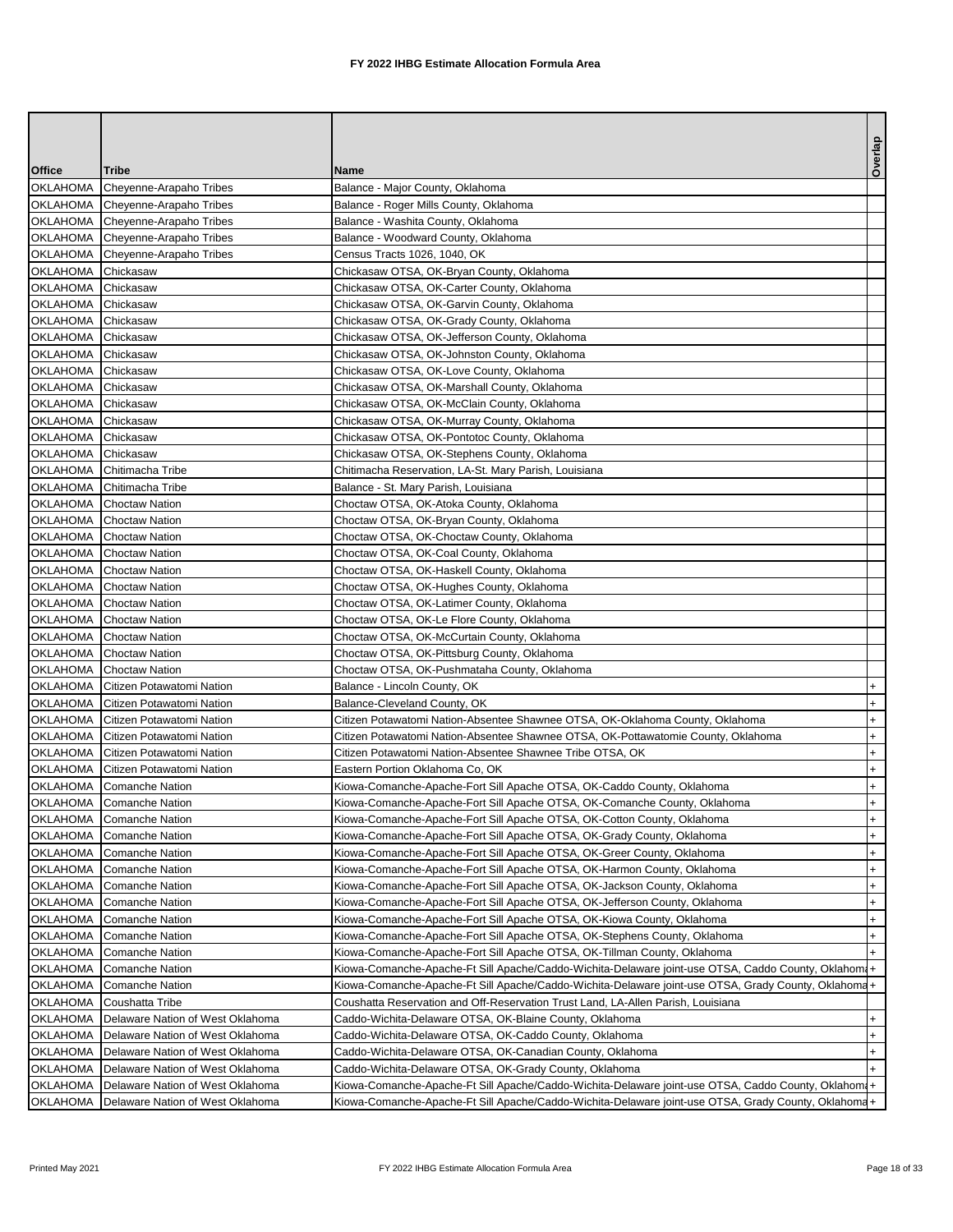|                       |                                                |                                                                                                     | Overlap   |
|-----------------------|------------------------------------------------|-----------------------------------------------------------------------------------------------------|-----------|
| <b>Office</b>         | Tribe                                          | Name                                                                                                |           |
| OKLAHOMA              | Delaware Tribe (Eastern)                       | Tribe Re-Recognized, No Assigned Formula Area                                                       |           |
|                       | OKLAHOMA   Eastern Shawnee Tribe               | Eastern Shawnee OTSA, OK-Ottawa County, Oklahoma                                                    |           |
|                       | OKLAHOMA   Fort Sill Apache Tribe              | Kiowa-Comanche-Apache-Fort Sill Apache OTSA, OK-Caddo County, Oklahoma                              | $\ddot{}$ |
| OKLAHOMA              | Fort Sill Apache Tribe                         | Kiowa-Comanche-Apache-Fort Sill Apache OTSA, OK-Comanche County, Oklahoma                           | $+$       |
| OKLAHOMA              | Fort Sill Apache Tribe                         | Kiowa-Comanche-Apache-Fort Sill Apache OTSA, OK-Cotton County, Oklahoma                             | $\ddot{}$ |
| OKLAHOMA              | Fort Sill Apache Tribe                         | Kiowa-Comanche-Apache-Fort Sill Apache OTSA, OK-Grady County, Oklahoma                              | $^{+}$    |
|                       | OKLAHOMA   Fort Sill Apache Tribe              | Kiowa-Comanche-Apache-Fort Sill Apache OTSA, OK-Greer County, Oklahoma                              | $^{+}$    |
| OKLAHOMA              | Fort Sill Apache Tribe                         | Kiowa-Comanche-Apache-Fort Sill Apache OTSA, OK-Harmon County, Oklahoma                             | $+$       |
|                       | OKLAHOMA   Fort Sill Apache Tribe              | Kiowa-Comanche-Apache-Fort Sill Apache OTSA, OK-Jackson County, Oklahoma                            | $\ddot{}$ |
|                       | OKLAHOMA   Fort Sill Apache Tribe              | Kiowa-Comanche-Apache-Fort Sill Apache OTSA, OK-Jefferson County, Oklahoma                          | $\ddot{}$ |
|                       | OKLAHOMA   Fort Sill Apache Tribe              | Kiowa-Comanche-Apache-Fort Sill Apache OTSA, OK-Kiowa County, Oklahoma                              | $\ddot{}$ |
|                       | OKLAHOMA   Fort Sill Apache Tribe              | Kiowa-Comanche-Apache-Fort Sill Apache OTSA, OK-Stephens County, Oklahoma                           | $\ddot{}$ |
| OKLAHOMA              | Fort Sill Apache Tribe                         | Kiowa-Comanche-Apache-Fort Sill Apache OTSA, OK-Tillman County, Oklahoma                            |           |
|                       | OKLAHOMA   Fort Sill Apache Tribe              | Kiowa-Comanche-Apache-Ft Sill Apache/Caddo-Wichita-Delaware joint-use OTSA, Caddo County, Oklahom.  |           |
| OKLAHOMA              | Fort Sill Apache Tribe                         | Kiowa-Comanche-Apache-Ft Sill Apache/Caddo-Wichita-Delaware joint-use OTSA, Grady County, Oklahoma+ |           |
|                       | OKLAHOMA   lowa Tribe of Kansas and Nebraska   | lowa (KS-NE) Reservation and Off-Reservation Trust Land, KS--NE-Brown County, Kansas                |           |
| <b>OKLAHOMA</b>       | lowa Tribe of Kansas and Nebraska              | lowa (KS-NE) Reservation and Off-Reservation Trust Land, KS--NE-Doniphan County, Kansas             |           |
| OKLAHOMA              | Iowa Tribe of Kansas and Nebraska              | lowa (KS-NE) Reservation and Off-Reservation Trust Land, KS--NE-Richardson County, Nebraska         |           |
|                       | OKLAHOMA   lowa Tribe of Kansas and Nebraska   | Balance - Brown County, Kansas                                                                      |           |
|                       | OKLAHOMA   lowa Tribe of Kansas and Nebraska   | Balance - Doniphan County, Kansas                                                                   |           |
| OKLAHOMA              | Iowa Tribe of Kansas and Nebraska              | Balance - Richardson County, Nebraska                                                               |           |
| OKLAHOMA              | lowa Tribe of Oklahoma                         | lowa OTSA, OK-Lincoln County, Oklahoma                                                              |           |
| <b>OKLAHOMA</b>       | lowa Tribe of Oklahoma                         | lowa OTSA, OK-Logan County, Oklahoma                                                                |           |
| OKLAHOMA              | lowa Tribe of Oklahoma                         | lowa OTSA, OK-Oklahoma County, Oklahoma                                                             |           |
|                       | OKLAHOMA lowa Tribe of Oklahoma                | lowa OTSA, OK-Payne County, Oklahoma                                                                |           |
| <b>OKLAHOMA</b>       | Jena Band of Choctaw                           | Jena Band of Choctaw Reservation, LA-Grant Parish, Louisiana                                        |           |
| OKLAHOMA              | Jena Band of Choctaw                           | Jena Band of Choctaw Reservation, LA-La Salle Parish, Louisiana                                     |           |
| OKLAHOMA              | <b>Kaw Nation</b>                              | Kaw OTSA, OK-Kay County, Oklahoma                                                                   | $\ddot{}$ |
| OKLAHOMA   Kaw Nation |                                                | Kaw/Ponca joint-use OTSA, OK-Kay County, Oklahoma                                                   | $\ddot{}$ |
|                       | OKLAHOMA Kialegee Tribal Town                  | Creek OTSA, OK-Creek County, Oklahoma                                                               | $\ddot{}$ |
|                       | OKLAHOMA   Kickapoo Traditional Tribe of Texas | Kickapoo (TX) Reservation, TX-Maverick County, Texas                                                |           |
| OKLAHOMA              | Kickapoo Traditional Tribe of Texas            | Balance - Maverick County, Texas                                                                    |           |
|                       | OKLAHOMA Kickapoo Tribe of Kansas              | Kickapoo (KS) Reservation, KS-Atchison County, Kansas                                               |           |
|                       | OKLAHOMA   Kickapoo Tribe of Kansas            | Kickapoo (KS) Reservation, KS-Brown County, Kansas                                                  |           |
|                       | OKLAHOMA   Kickapoo Tribe of Kansas            | Kickapoo (KS) Reservation, KS-Jackson County, Kansas                                                |           |
|                       | OKLAHOMA   Kickapoo Tribe of Oklahoma          | Kickapoo OTSA, OK-Lincoln County, Oklahoma                                                          |           |
|                       | OKLAHOMA   Kickapoo Tribe of Oklahoma          | Kickapoo OTSA, OK-Pottawatomie County, Oklahoma                                                     |           |
| OKLAHOMA Kiowa Tribe  |                                                | Kiowa-Comanche-Apache-Fort Sill Apache OTSA, OK-Caddo County, Oklahoma                              | $+$       |
| OKLAHOMA Kiowa Tribe  |                                                | Kiowa-Comanche-Apache-Fort Sill Apache OTSA, OK-Comanche County, Oklahoma                           | $^{+}$    |
| OKLAHOMA Kiowa Tribe  |                                                | Kiowa-Comanche-Apache-Fort Sill Apache OTSA, OK-Cotton County, Oklahoma                             | $+$       |
| OKLAHOMA              | Kiowa Tribe                                    | Kiowa-Comanche-Apache-Fort Sill Apache OTSA, OK-Grady County, Oklahoma                              | $+$       |
| OKLAHOMA Kiowa Tribe  |                                                | Kiowa-Comanche-Apache-Fort Sill Apache OTSA, OK-Greer County, Oklahoma                              | $+$       |
| OKLAHOMA Kiowa Tribe  |                                                | Kiowa-Comanche-Apache-Fort Sill Apache OTSA, OK-Harmon County, Oklahoma                             | $\ddot{}$ |
| OKLAHOMA              | Kiowa Tribe                                    | Kiowa-Comanche-Apache-Fort Sill Apache OTSA, OK-Jackson County, Oklahoma                            | $\ddot{}$ |
| OKLAHOMA              | Kiowa Tribe                                    | Kiowa-Comanche-Apache-Fort Sill Apache OTSA, OK-Jefferson County, Oklahoma                          | $+$       |
| OKLAHOMA              | Kiowa Tribe                                    | Kiowa-Comanche-Apache-Fort Sill Apache OTSA, OK-Kiowa County, Oklahoma                              | $\ddot{}$ |
| OKLAHOMA              | Kiowa Tribe                                    | Kiowa-Comanche-Apache-Fort Sill Apache OTSA, OK-Stephens County, Oklahoma                           | $+$       |
| OKLAHOMA              | Kiowa Tribe                                    | Kiowa-Comanche-Apache-Fort Sill Apache OTSA, OK-Tillman County, Oklahoma                            | $+$       |
| <b>OKLAHOMA</b>       | Kiowa Tribe                                    | Kiowa-Comanche-Apache-Ft Sill Apache/Caddo-Wichita-Delaware joint-use OTSA, Caddo County, Oklahom.  |           |
| OKLAHOMA              | Kiowa Tribe                                    | Kiowa-Comanche-Apache-Ft Sill Apache/Caddo-Wichita-Delaware joint-use OTSA, Grady County, Oklahoma+ |           |
| OKLAHOMA              | Miami Tribe                                    | Miami OTSA, OK-Ottawa County, Oklahoma                                                              | $\ddot{}$ |
| OKLAHOMA              | Miami Tribe                                    | Miami/Peoria joint-use OTSA, OK-Ottawa County, Oklahoma                                             | $+$       |
| OKLAHOMA              | Modoc Tribe                                    | Modoc OTSA, OK-Ottawa County, Oklahoma                                                              |           |
|                       | OKLAHOMA Muscogee (Creek) Nation               | Creek OTSA, OK-Creek County, Oklahoma                                                               | $+$       |
|                       | OKLAHOMA Muscogee (Creek) Nation               | Creek OTSA, OK-Hughes County, Oklahoma                                                              | $^{+}$    |
|                       | OKLAHOMA Muscogee (Creek) Nation               | Creek OTSA, OK-Mayes County, Oklahoma                                                               | $+$       |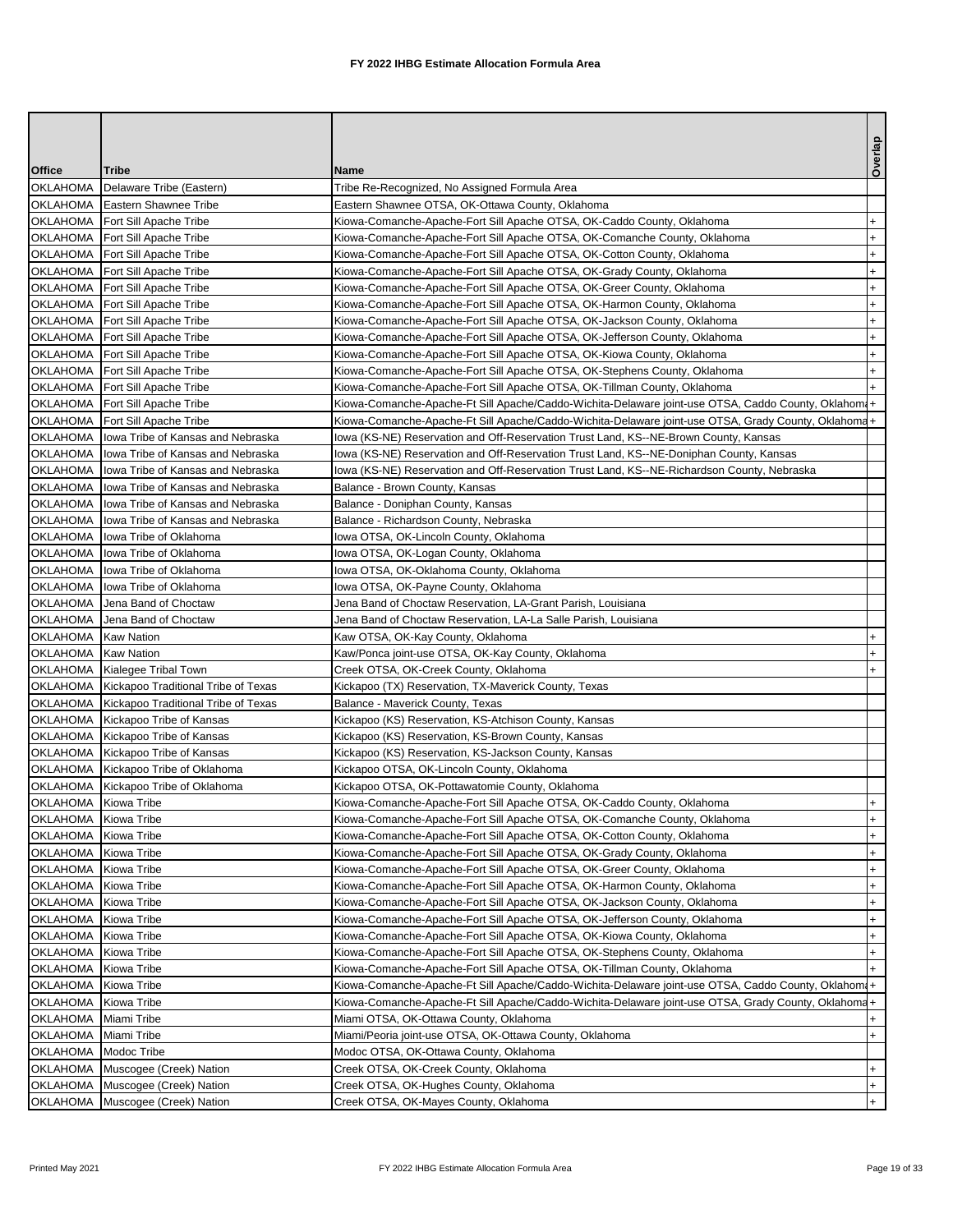|                        |                                              |                                                                                                     | Overlap    |
|------------------------|----------------------------------------------|-----------------------------------------------------------------------------------------------------|------------|
| <b>Office</b>          | <b>Tribe</b>                                 | <b>Name</b>                                                                                         |            |
| <b>OKLAHOMA</b>        | Muscogee (Creek) Nation                      | Creek OTSA, OK-McIntosh County, Oklahoma                                                            | $\ddot{}$  |
|                        | OKLAHOMA Muscogee (Creek) Nation             | Creek OTSA, OK-Muskogee County, Oklahoma                                                            | $\ddot{}$  |
|                        | OKLAHOMA Muscogee (Creek) Nation             | Creek OTSA, OK-Okfuskee County, Oklahoma                                                            | $+$        |
|                        | OKLAHOMA Muscogee (Creek) Nation             | Creek OTSA, OK-Okmulgee County, Oklahoma                                                            | $\ddot{}$  |
| <b>OKLAHOMA</b>        | Muscogee (Creek) Nation                      | Creek OTSA, OK-Rogers County, Oklahoma                                                              | $\ddot{}$  |
|                        | OKLAHOMA Muscogee (Creek) Nation             | Creek OTSA, OK-Tulsa County, Oklahoma                                                               | $\ddot{}$  |
|                        | OKLAHOMA Muscogee (Creek) Nation             | Creek OTSA, OK-Wagoner County, Oklahoma                                                             | $\ddot{}$  |
| OKLAHOMA               | Muscogee (Creek) Nation                      | Creek/Seminole joint-use OTSA, OK-Seminole County, Oklahoma                                         | $\ddot{+}$ |
| <b>OKLAHOMA</b>        | <b>Osage Nation</b>                          | Osage Reservation, OK-Osage County, Oklahoma                                                        |            |
|                        | OKLAHOMA Otoe-Missouria Tribe                | Otoe-Missouria OTSA, OK-Noble County, Oklahoma                                                      |            |
|                        | OKLAHOMA Otoe-Missouria Tribe                | Otoe-Missouria OTSA, OK-Pawnee County, Oklahoma                                                     |            |
| OKLAHOMA Ottawa Tribe  |                                              | Ottawa OTSA, OK-Ottawa County, Oklahoma                                                             |            |
|                        | OKLAHOMA   Pawnee Nation                     | Pawnee OTSA, OK-Pawnee County, Oklahoma                                                             |            |
| OKLAHOMA Peoria Tribe  |                                              | Miami/Peoria joint-use OTSA, OK-Ottawa County, Oklahoma                                             | $\ddot{}$  |
| OKLAHOMA Peoria Tribe  |                                              | Peoria OTSA, OK-Ottawa County, Oklahoma                                                             | $+$        |
| OKLAHOMA   Ponca Tribe |                                              | Kaw/Ponca joint-use OTSA, OK-Kay County, Oklahoma                                                   | $\ddot{}$  |
| OKLAHOMA Ponca Tribe   |                                              | Ponca OTSA, OK-Kay County, Oklahoma                                                                 | $\ddot{}$  |
| OKLAHOMA Ponca Tribe   |                                              | Ponca OTSA, OK-Noble County, Oklahoma                                                               | $+$        |
|                        | OKLAHOMA   Prairie Band of Potawatomi Nation | Prairie Band of Potawatomi Nation Reservation, KS-Jackson County, Kansas                            |            |
|                        | OKLAHOMA Quapaw Tribe                        | Quapaw OTSA, OK-Ottawa County, Oklahoma                                                             |            |
|                        | OKLAHOMA Sac and Fox Nation of Missouri      | Sac and Fox Nation Reservation and Off-Reservation Trust Land, NE--KS-Brown County, Kansas          |            |
|                        | OKLAHOMA Sac and Fox Nation of Missouri      | Sac and Fox Nation Reservation and Off-Reservation Trust Land, NE--KS-Richardson County, Nebraska   |            |
|                        | OKLAHOMA Sac and Fox Nation, Oklahoma        | Sac and Fox OTSA, OK-Lincoln County, Oklahoma                                                       |            |
|                        | OKLAHOMA Sac and Fox Nation, Oklahoma        | Sac and Fox OTSA, OK-Payne County, Oklahoma                                                         |            |
|                        | OKLAHOMA Sac and Fox Nation, Oklahoma        | Sac and Fox OTSA, OK-Pottawatomie County, Oklahoma                                                  |            |
|                        | OKLAHOMA Seminole Nation                     | Seminole OTSA, OK-Seminole County, Oklahoma                                                         |            |
|                        | OKLAHOMA Seneca-Cayuga                       | Seneca-Cayuga OTSA, OK-Delaware County, Oklahoma                                                    |            |
|                        | OKLAHOMA Seneca-Cayuga                       | Seneca-Cayuga OTSA, OK-Ottawa County, Oklahoma                                                      |            |
| OKLAHOMA Shawnee       |                                              | Minimum Needs                                                                                       |            |
|                        | OKLAHOMA   Thlopthlocco Tribal Town          | Creek OTSA, OK-Creek County, Oklahoma                                                               | $+$        |
|                        | OKLAHOMA Tonkawa Tribe                       | Tonkawa OTSA, OK-Kay County, Oklahoma                                                               |            |
|                        | OKLAHOMA Tunica-Biloxi Tribe                 | Tunica-Biloxi Reservation and Off-Reservation Trust Land, LA-Avoyelles Parish, Louisiana            |            |
|                        | OKLAHOMA Tunica-Biloxi Tribe                 | Balance - Avoyelles Parish, Louisiana                                                               |            |
|                        | OKLAHOMA Tunica-Biloxi Tribe                 | Balance - Rapides Parish, Louisiana                                                                 |            |
|                        | OKLAHOMA United Keetoowah                    | Cherokee OTSA, OK                                                                                   | $+$        |
|                        | OKLAHOMA Wichita Tribe                       | Caddo-Wichita-Delaware OTSA, OK-Blaine County, Oklahoma                                             | $\ddot{}$  |
|                        | OKLAHOMA Wichita Tribe                       | Caddo-Wichita-Delaware OTSA, OK-Caddo County, Oklahoma                                              | $\ddot{}$  |
|                        | OKLAHOMA Wichita Tribe                       | Caddo-Wichita-Delaware OTSA, OK-Canadian County, Oklahoma                                           | $+$        |
|                        | OKLAHOMA Wichita Tribe                       | Caddo-Wichita-Delaware OTSA, OK-Grady County, Oklahoma                                              |            |
|                        | OKLAHOMA Wichita Tribe                       | Kiowa-Comanche-Apache-Ft Sill Apache/Caddo-Wichita-Delaware joint-use OTSA, Caddo County, Oklahom   |            |
|                        | OKLAHOMA Wichita Tribe                       | Kiowa-Comanche-Apache-Ft Sill Apache/Caddo-Wichita-Delaware joint-use OTSA, Grady County, Oklahoma+ |            |
|                        | OKLAHOMA Wyandotte Nation                    | Wyandotte OTSA, OK-Ottawa County, Oklahoma                                                          |            |
|                        | OKLAHOMA Wyandotte Nation                    | Balance - Newton County, Missouri                                                                   |            |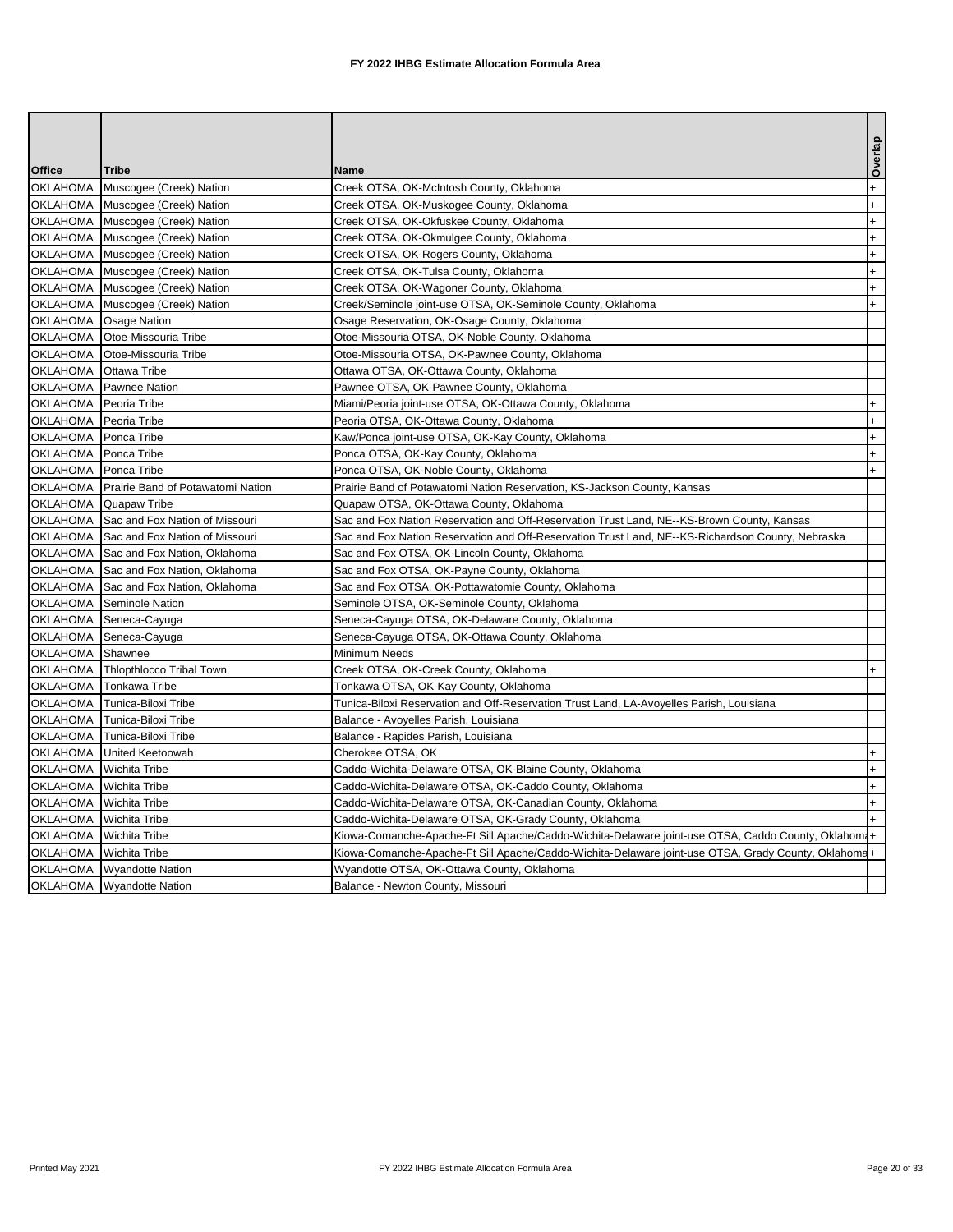|                |                                       |                                                                                         | Overlap   |
|----------------|---------------------------------------|-----------------------------------------------------------------------------------------|-----------|
| <b>Office</b>  | Tribe                                 | <b>Name</b>                                                                             |           |
| PHOENIX        | Acoma Pueblo                          | Acoma Pueblo and Off-Reservation Trust Land, NM-Catron County, New Mexico               |           |
| <b>PHOENIX</b> | Acoma Pueblo                          | Acoma Pueblo and Off-Reservation Trust Land, NM-Cibola County, New Mexico               |           |
| <b>PHOENIX</b> | Acoma Pueblo                          | Acoma Pueblo and Off-Reservation Trust Land, NM-Socorro County, New Mexico              |           |
| <b>PHOENIX</b> | Agua Caliente Band of Cahuilla        | Agua Caliente Indian Reservation and Off-Reservation Trust Land, Riverside County, CA.  |           |
| <b>PHOENIX</b> | Ak-Chin                               | Maricopa (Ak Chin) Indian Reservation, AZ-Pinal County, Arizona                         |           |
| <b>PHOENIX</b> | Alturas Rancheria                     | Alturas Indian Rancheria, CA-Modoc County, California                                   |           |
| <b>PHOENIX</b> | Augustine Band of Cahuilla            | Augustine Reservation, CA-Riverside County, California                                  |           |
| <b>PHOENIX</b> | Barona Group of Capitan Grande        | Barona Reservation, CA-San Diego County, California                                     |           |
| <b>PHOENIX</b> | Bear River Band Rohnerville Rancheria | Newly Acquired Trust Land-CA-Humboldt County, CA                                        |           |
| <b>PHOENIX</b> | Bear River Band Rohnerville Rancheria | Rohnerville Rancheria, CA-Humboldt County, California                                   |           |
| <b>PHOENIX</b> | Berry Creek Rancheria                 | Berry Creek Rancheria and Off-Reservation Trust Land, CA-Butte County, California       | $\ddot{}$ |
| <b>PHOENIX</b> | Berry Creek Rancheria                 | Balance - Butte County, CA                                                              | $+$       |
| <b>PHOENIX</b> | Big Lagoon Rancheria                  | Big Lagoon Rancheria, CA-Humboldt County, California                                    |           |
| <b>PHOENIX</b> | <b>Big Pine Paiute Tribe</b>          | Big Pine Reservation, CA-Inyo County, California                                        |           |
| <b>PHOENIX</b> | Big Sandy Rancheria                   | Big Sandy Rancheria, CA-Fresno County, California                                       | $\ddot{}$ |
| <b>PHOENIX</b> | Big Sandy Rancheria                   | Balance - Kings County, California                                                      | $\ddot{}$ |
| <b>PHOENIX</b> | <b>Big Sandy Rancheria</b>            | Balance - Fresno, CA                                                                    | $\ddot{}$ |
| <b>PHOENIX</b> | <b>Big Sandy Rancheria</b>            | Balance Madera County, CA                                                               | $+$       |
| <b>PHOENIX</b> | Big Valley Band of Pomo Indians       | Big Valley Rancheria, CA-Lake County, California                                        | $\ddot{}$ |
| <b>PHOENIX</b> | Big Valley Band of Pomo Indians       | Balance - Lake County, CA                                                               | $+$       |
| <b>PHOENIX</b> | <b>Bishop Paiute Tribe</b>            | Bishop Reservation, CA-Inyo County, California                                          |           |
| <b>PHOENIX</b> | <b>Blue Lake Rancheria</b>            | Blue Lake Rancheria and Off-Reservation Trust Land, CA-Humboldt County, California      |           |
| <b>PHOENIX</b> | Bridgeport Paiute Indian Colony       | Bridgeport Reservation, CA-Mono County, California                                      |           |
| <b>PHOENIX</b> | Buena Vista Rancheria                 | Balance - Amador County, California                                                     | $+$       |
| <b>PHOENIX</b> | Cabazon Band                          | Cabazon Reservation, CA-Riverside County, California                                    |           |
| <b>PHOENIX</b> | Cahto Tribe (Laytonville)             | Laytonville Rancheria, CA-Mendocino County, California                                  | $\ddot{}$ |
| <b>PHOENIX</b> | Cahto Tribe (Laytonville)             | Balance - Mendocino County, CA                                                          | $+$       |
| <b>PHOENIX</b> | Cahuilla Band                         | Cahuilla Reservation, CA-Riverside County, California                                   |           |
| <b>PHOENIX</b> | California Valley Miwok Tribe         | Balance - Calaveras County, California                                                  |           |
| <b>PHOENIX</b> | Campo Band                            | Campo Indian Reservation, CA-San Diego County, California                               |           |
| PHOENIX        | Cedarville Rancheria                  | Cedarville Rancheria and Off-Reservation Trust Land, CA-Modoc County, California        |           |
| <b>PHOENIX</b> | Chemehuevi                            | Chemehuevi Reservation, CA-San Bernardino County, California                            |           |
| <b>PHOENIX</b> | Cher-ae Heights (Trinidad Rancheria)  | Trinidad Rancheria and Off-Reservation Trust Land, CA-Humboldt County, California       |           |
| <b>PHOENIX</b> | Cloverdale Rancheria                  | Balance - Sonoma County, California                                                     | $+$       |
| PHOENIX        | Cochiti Pueblo                        | Pueblo de Cochiti, NM-Sandoval County, New Mexico                                       |           |
| <b>PHOENIX</b> | Cochiti Pueblo                        | Pueblo de Cochiti, NM-Santa Fe County, New Mexico                                       |           |
| <b>PHOENIX</b> | Cocopah Tribe                         | Cocopah Reservation, AZ-Yuma County, Arizona                                            |           |
| <b>PHOENIX</b> | Cold Springs Rancheria                | Cold Springs Rancheria, CA-Fresno County, California                                    |           |
| PHOENIX        | Colorado River Indian Tribes          | Colorado River Indian Reservation, AZ--CA-La Paz County, Arizona                        |           |
| <b>PHOENIX</b> | Colorado River Indian Tribes          | Colorado River Indian Reservation, AZ--CA-Riverside County, California                  |           |
| <b>PHOENIX</b> | Colorado River Indian Tribes          | Colorado River Indian Reservation, AZ--CA-San Bernardino County, California             |           |
| <b>PHOENIX</b> | Colusa-Cachil DeHe Band               | Colusa Rancheria, CA-Colusa County, California                                          |           |
| PHOENIX        | Cortina Rancheria of Wintun Indians   | Cortina Indian Rancheria, CA-Colusa County, California                                  | $+$       |
| <b>PHOENIX</b> | Cortina Rancheria of Wintun Indians   | Yolo County (part), CA                                                                  | $^{+}$    |
| <b>PHOENIX</b> | Coyote Valley Band                    | Coyote Valley Reservation, CA-Mendocino County, California                              | $+$       |
| PHOENIX        | Coyote Valley Band                    | Balance - Mendocino County, CA                                                          | $+$       |
| <b>PHOENIX</b> | Coyote Valley Band                    | Balance - Sonoma County, CA                                                             | $+$       |
| PHOENIX        | Death Valley Timba-Sha Shoshone       | Timbi-Sha Shoshone Reservation and Off-Reservation Trust Land, Esmeralda County, Nevada |           |
| PHOENIX        | Death Valley Timba-Sha Shoshone       | Timbi-Sha Shoshone Reservation and Off-Reservation Trust Land, Inyo County, California  |           |
| PHOENIX        | Death Valley Timba-Sha Shoshone       | Timbi-Sha Shoshone Reservation and Off-Reservation Trust Land, Nye County, Nevada       |           |
| PHOENIX        | Death Valley Timba-Sha Shoshone       | Balance - Inyo County, California                                                       |           |
| PHOENIX        | Dry Creek Rancheria                   | Dry Creek Rancheria, CA-Sonoma County, California                                       | $\ddot{}$ |
| <b>PHOENIX</b> | Dry Creek Rancheria                   | Balance - Sonoma County, CA                                                             | $\ddot{}$ |
| PHOENIX        | Duck Valley Shoshone-Paiute           | Duck Valley Reservation, NV--ID-Elko County, Nevada                                     | $+$       |
| PHOENIX        | Duck Valley Shoshone-Paiute           | Duck Valley Reservation, NV--ID-Owyhee County, Idaho                                    | $+$       |
| <b>PHOENIX</b> | Duck Valley Shoshone-Paiute           | Balance - Ada County, ID                                                                | $+$       |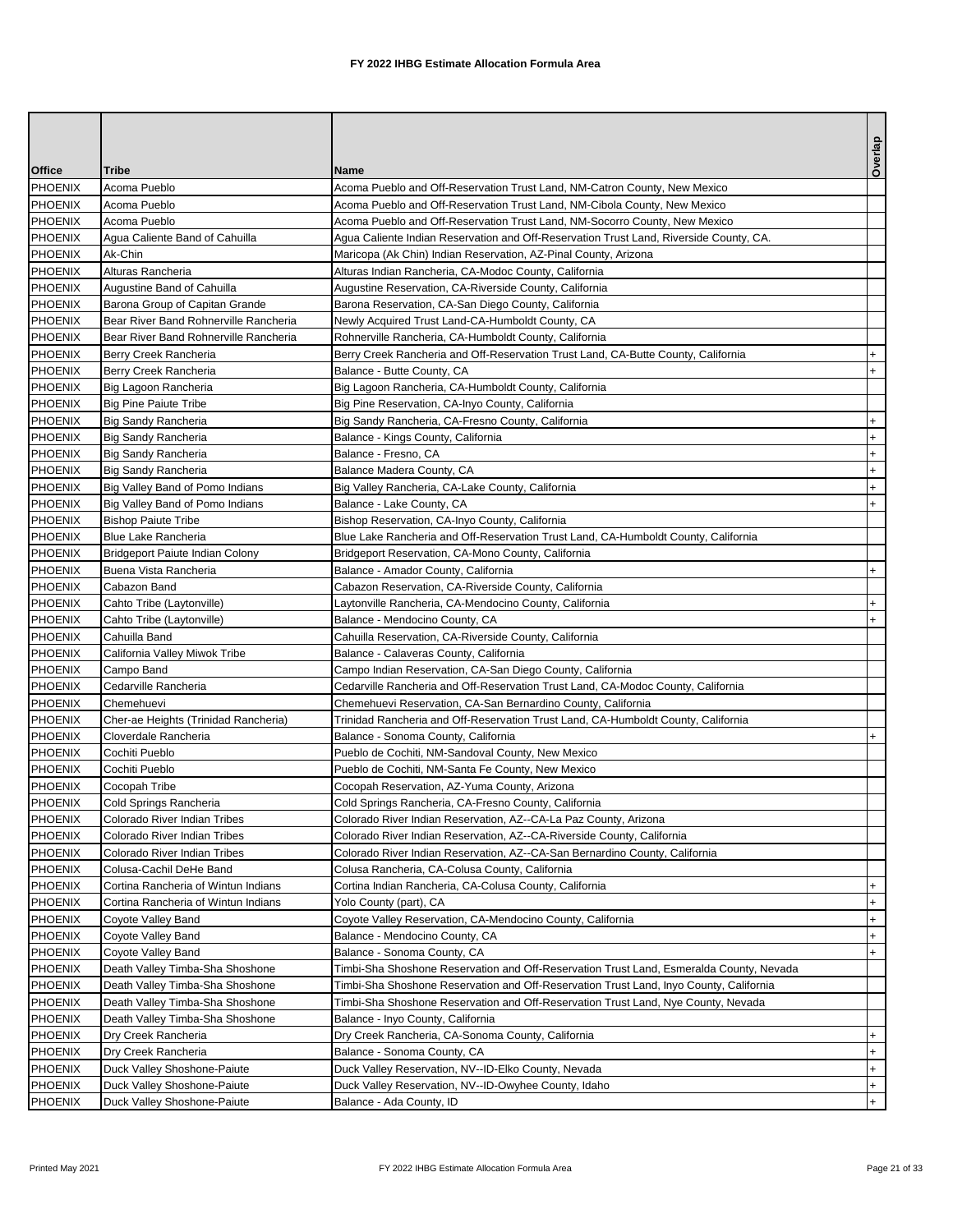|                           |                                                         |                                                                                                                                | Overlap          |
|---------------------------|---------------------------------------------------------|--------------------------------------------------------------------------------------------------------------------------------|------------------|
| <b>Office</b>             | Tribe                                                   | <b>Name</b>                                                                                                                    |                  |
| <b>PHOENIX</b>            | Duck Valley Shoshone-Paiute                             | Balance - Canyon County, ID                                                                                                    | $\ddot{}$        |
| <b>PHOENIX</b>            | Duck Valley Shoshone-Paiute                             | Balance - Elko County, NV                                                                                                      | $\ddot{}$        |
| <b>PHOENIX</b>            | Duck Valley Shoshone-Paiute                             | Balance - Elmore County, ID                                                                                                    | $\ddot{}$        |
| PHOENIX                   | Duck Valley Shoshone-Paiute                             | Balance - Eureka County, NV                                                                                                    | $\ddot{}$        |
| <b>PHOENIX</b>            | Duck Valley Shoshone-Paiute                             | Balance - Lander County, NV                                                                                                    | $\ddot{}$        |
| PHOENIX                   | Duck Valley Shoshone-Paiute                             | Balance - Nye County, NV                                                                                                       | $\ddot{}$        |
| <b>PHOENIX</b>            | Duck Valley Shoshone-Paiute                             | Balance - Owyhee County, ID                                                                                                    | $\ddot{}$        |
| PHOENIX                   | Duck Valley Shoshone-Paiute                             | Balance - Tooele County, UT                                                                                                    | $\ddot{}$        |
| <b>PHOENIX</b>            | Duck Valley Shoshone-Paiute                             | Balance - White Pine County, NV                                                                                                | $\ddot{}$        |
| <b>PHOENIX</b>            | Duck Valley Shoshone-Paiute                             | Community of Winnemucca, NV                                                                                                    | $+$              |
| <b>PHOENIX</b>            | Duckwater Shoshone                                      | Duckwater Reservation, NV-Nye County, Nevada                                                                                   | $\ddot{}$        |
| PHOENIX                   | Duckwater Shoshone                                      | Balance - Ada County, ID                                                                                                       | $\ddot{}$        |
| PHOENIX                   | Duckwater Shoshone                                      | Balance - Canyon County, ID                                                                                                    | $\ddot{}$        |
| <b>PHOENIX</b>            | Duckwater Shoshone                                      | Balance - Elko County, NV                                                                                                      | $+$              |
| <b>PHOENIX</b>            | Duckwater Shoshone                                      | Balance - Elmore County, ID                                                                                                    | $\ddot{}$        |
| PHOENIX                   | Duckwater Shoshone                                      | Balance - Eureka County, NV                                                                                                    | $\ddot{}$        |
| PHOENIX                   | Duckwater Shoshone                                      | Balance - Lander County, NV                                                                                                    | $\ddot{}$        |
| <b>PHOENIX</b>            | Duckwater Shoshone                                      | Balance - Owyhee County, ID                                                                                                    | $+$              |
| PHOENIX                   | Duckwater Shoshone                                      | Balance - Tooele County, UT                                                                                                    | $\ddot{}$        |
| PHOENIX                   | Duckwater Shoshone                                      | Balance - White Pine County, NV                                                                                                | $\ddot{}$        |
| PHOENIX                   | Duckwater Shoshone                                      | Community of Winnemucca, NV                                                                                                    | $\ddot{}$        |
| <b>PHOENIX</b>            | Elem (Sulphur Bank Rancheria)                           | Sulphur Bank Rancheria, CA-Lake County, California                                                                             | $\ddot{}$        |
| <b>PHOENIX</b>            | Elem (Sulphur Bank Rancheria)                           | Balance - Lake County, CA                                                                                                      | $+$              |
| PHOENIX                   | Elk Valley Rancheria                                    | Elk Valley Rancheria and Off-Reservation Trust Land, CA-Del Norte County, California                                           |                  |
| PHOENIX                   | <b>Ely Shoshone</b>                                     | Ely Reservation, NV-White Pine County, Nevada                                                                                  | $\ddot{}$        |
| PHOENIX                   | Ely Shoshone                                            | Balance - Ada County, Idaho                                                                                                    | $\ddot{}$        |
| <b>PHOENIX</b>            | Ely Shoshone                                            | Balance - Canyon County, Idaho                                                                                                 | $\ddot{}$        |
| <b>PHOENIX</b>            | Ely Shoshone                                            | Balance - Elko County, Nevada                                                                                                  | $\ddot{}$        |
| <b>PHOENIX</b>            | <b>Ely Shoshone</b>                                     | Balance - Elmore County, Idaho                                                                                                 | $\ddot{}$        |
| PHOENIX                   | <b>Ely Shoshone</b>                                     | Balance - Eureka County, Nevada                                                                                                | $\ddot{}$        |
| <b>PHOENIX</b>            | Ely Shoshone                                            | Balance - Lander County, Nevada                                                                                                | $\ddot{}$        |
| <b>PHOENIX</b>            | Ely Shoshone                                            | Balance - Owyhee County, Idaho                                                                                                 | $+$              |
| <b>PHOENIX</b>            | Ely Shoshone                                            | Balance - Tooele County, Utah                                                                                                  | $\ddot{}$        |
| <b>PHOENIX</b>            | Ely Shoshone                                            | Balance - White Pine County, Nevada                                                                                            | $\ddot{}$        |
| <b>PHOENIX</b>            | Ely Shoshone                                            | Balance - Nye County, NV                                                                                                       | $\ddot{}$        |
| <b>PHOENIX</b>            | Ely Shoshone                                            | Community of Winnemucca, NV                                                                                                    | $\ddot{}$        |
| <b>PHOENIX</b>            | Enterprise Rancheria                                    | Enterprise Rancheria, CA-Butte County, California                                                                              | $+$              |
| <b>PHOENIX</b>            | Enterprise Rancheria                                    | Balance - Butte County, CA                                                                                                     | $+$              |
| <b>PHOENIX</b>            | Ewiiaapaayp Band of Kumeyaay                            | Ewiiaapaayp Reservation, CA-San Diego County, California                                                                       |                  |
| <b>PHOENIX</b>            | Fallon Paiute-Shoshone                                  | Fallon Paiute-Shoshone Colony and Off-Reservation Trust Land, NV-Churchill County, Nevada                                      | $\ddot{}$        |
| PHOENIX                   | Fallon Paiute-Shoshone                                  | Fallon Paiute-Shoshone Colony and Off-Reservation Trust Land, NV-Lyon County, Nevada                                           | $+$              |
| PHOENIX                   | Fallon Paiute-Shoshone                                  | Fallon Paiute-Shoshone Reservation and Off-Reservation Trust Land, NV-Churchill County, Nevada                                 | $^{+}$           |
| PHOENIX<br>PHOENIX        | Fallon Paiute-Shoshone<br>Fort Bidwell                  | Balance - Carson City, NV                                                                                                      | $+$<br>$\ddot{}$ |
| PHOENIX                   |                                                         | Fort Bidwell Reservation and Off-Reservation Trust Land, CA-Modoc County, California                                           |                  |
| PHOENIX                   | Fort Bidwell<br>Fort Bidwell                            | Balance - Lake County, Oregon                                                                                                  | $\ddot{}$        |
|                           |                                                         | Balance - Klamath County, OR                                                                                                   | $+$              |
| <b>PHOENIX</b><br>PHOENIX | Fort Independence<br>Fort McDermitt Paiute and Shoshone | Fort Independence Reservation, CA-Inyo County, California<br>Fort McDermitt Indian Reservation, NV--OR-Humboldt County, Nevada | $+$              |
| <b>PHOENIX</b>            | Fort McDermitt Paiute and Shoshone                      | Fort McDermitt Indian Reservation, NV--OR-Malheur County, Oregon                                                               | $^{+}$           |
| PHOENIX                   | Fort McDermitt Paiute and Shoshone                      | Balance - Carson City, NV                                                                                                      | $+$              |
| PHOENIX                   | Fort McDermitt Paiute and Shoshone                      | Balance - Churchill County, NV                                                                                                 | $+$              |
| PHOENIX                   | Fort McDermitt Paiute and Shoshone                      | Balance - Clark County, NV                                                                                                     | $+$              |
| PHOENIX                   | Fort McDermitt Paiute and Shoshone                      | Balance - Douglas County, NV                                                                                                   | $+$              |
| PHOENIX                   | Fort McDermitt Paiute and Shoshone                      | Balance - Esmeralda County, NV                                                                                                 | $\ddot{}$        |
| PHOENIX                   | Fort McDermitt Paiute and Shoshone                      | Balance - Humboldt County, NV                                                                                                  | $+$              |
| <b>PHOENIX</b>            | Fort McDermitt Paiute and Shoshone                      | Balance - Lyon County, NV                                                                                                      | $+$              |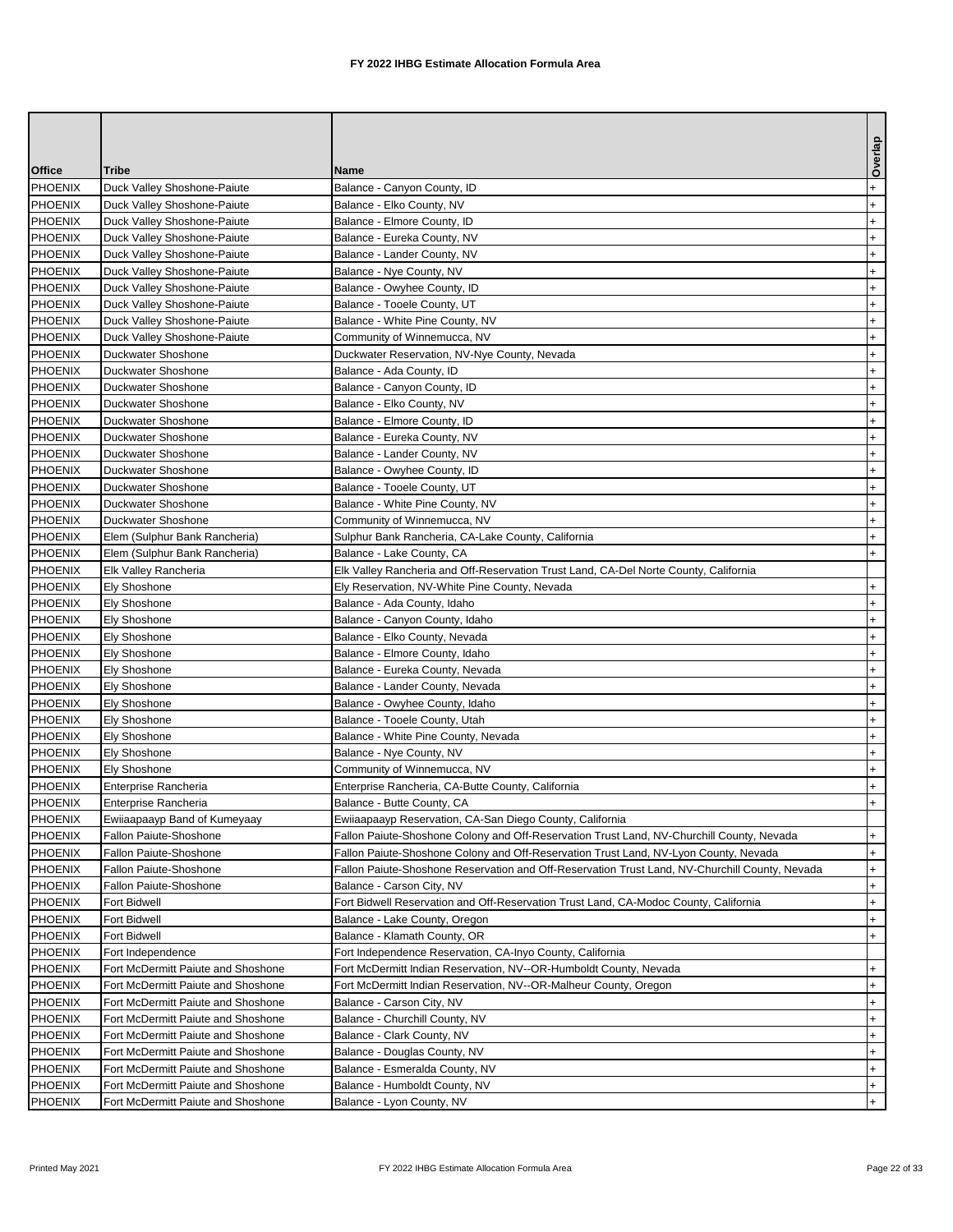|                |                                                |                                                                                                      | Overlap   |
|----------------|------------------------------------------------|------------------------------------------------------------------------------------------------------|-----------|
| <b>Office</b>  | Tribe                                          | <b>Name</b>                                                                                          |           |
| <b>PHOENIX</b> | Fort McDermitt Paiute and Shoshone             | Balance - Mineral County, NV                                                                         | $\ddot{}$ |
| <b>PHOENIX</b> | Fort McDermitt Paiute and Shoshone             | Balance - Nye County, NV                                                                             | $\ddot{}$ |
| <b>PHOENIX</b> | Fort McDermitt Paiute and Shoshone             | Balance - Pershing County, NV                                                                        | $\ddot{}$ |
| PHOENIX        | Fort McDermitt Paiute and Shoshone             | Balance - Storey County, NV                                                                          | $\ddot{}$ |
| <b>PHOENIX</b> | Fort McDermitt Paiute and Shoshone             | Balance - Washoe County, NV                                                                          | $+$       |
| <b>PHOENIX</b> | Fort McDowell Yavapai Nation                   | Fort McDowell Yavapai Nation Reservation, AZ-Maricopa County, Arizona                                |           |
| <b>PHOENIX</b> | Fort Mojave Tribe                              | Fort Mojave Reservation and Off-Reservation Trust Land, Clark Cnty, NV                               |           |
| <b>PHOENIX</b> | Fort Mojave Tribe                              | Fort Mojave Reservation and Off-Reservation Trust Land, Mohave Cnty, AZ.                             |           |
| <b>PHOENIX</b> | Fort Mojave Tribe                              | Fort Mojave Reservation and Off-Reservation Trust Land, San Bernardino Cnty, CA                      |           |
| <b>PHOENIX</b> | Gila River                                     | Gila River Indian Reservation, AZ-Maricopa County, Arizona                                           |           |
| <b>PHOENIX</b> | Gila River                                     | Gila River Indian Reservation, AZ-Pinal County, Arizona                                              |           |
| <b>PHOENIX</b> | Graton Rancheria                               | Balance - Marin County, California                                                                   |           |
| <b>PHOENIX</b> | Greenville Rancheria                           | Balance - Yuba County, California                                                                    |           |
| <b>PHOENIX</b> | Grindstone Rancheria                           | Grindstone Indian Rancheria, CA-Glenn County, California                                             |           |
| <b>PHOENIX</b> | Grindstone Rancheria                           | Balance - Glenn County, California                                                                   |           |
| PHOENIX        | Guidiville Rancheria                           | Guidiville Rancheria and Off-Reservation Trust Land, CA-Mendocino County, California                 |           |
| <b>PHOENIX</b> | Habermatolel Pomo Upper Lake Rancheria         | Upper Lake Rancheria, CA-Lake County, California                                                     | $\ddot{}$ |
| <b>PHOENIX</b> | Habermatolel Pomo Upper Lake Rancheria         | Balance - Lake County, CA                                                                            | $+$       |
| <b>PHOENIX</b> | Havasupai                                      | Havasupai Reservation, AZ-Coconino County, Arizona                                                   |           |
| <b>PHOENIX</b> | Hoopa Valley                                   | Hoopa Valley Reservation, CA-Humboldt County, California                                             |           |
| <b>PHOENIX</b> | Hopi                                           | Hopi Reservation and Off-Reservation Trust Land, AZ-Coconino County, Arizona                         | $+$       |
| <b>PHOENIX</b> | Hopi                                           | Hopi Reservation and Off-Reservation Trust Land, AZ-Navajo County, Arizona                           | $\ddot{}$ |
| <b>PHOENIX</b> | Hopi                                           | Communities of Winslow and Homer, AZ                                                                 | $+$       |
| <b>PHOENIX</b> | Hopi                                           | Communities of Flagstaff, Grand Canyon and Page, AZ                                                  | $\ddot{}$ |
| <b>PHOENIX</b> | Hopland Band of Pomo Indians                   | Hopland Rancheria, CA-Mendocino County, California                                                   | $+$       |
| PHOENIX        | Hopland Band of Pomo Indians                   | Balance - Sonoma Co, CA                                                                              | $+$       |
| <b>PHOENIX</b> | Hualapai                                       | Hualapai Indian Reservation and Off-Reservation Trust Land, Coconino County, Arizona                 |           |
| <b>PHOENIX</b> | Hualapai                                       | Hualapai Indian Reservation and Off-Reservation Trust Land, Mohave County, Arizona                   |           |
| <b>PHOENIX</b> | Hualapai                                       | Hualapai Indian Reservation and Off-Reservation Trust Land, Yavapai County, Arizona                  |           |
| <b>PHOENIX</b> | lipay Nation of Santa Ysabel                   | Santa Ysabel Reservation, CA-San Diego County, California                                            |           |
| <b>PHOENIX</b> | Inaja Band                                     | Inaja and Cosmit Reservation, CA-San Diego County, California                                        |           |
| <b>PHOENIX</b> | Ione Band of Miwok Indians                     | Ione Band of Miwok TDSA, CA-Amador County, California                                                | $+$       |
| <b>PHOENIX</b> | Ione Band of Miwok Indians                     | Balance - Amador County, CA                                                                          | $+$       |
| <b>PHOENIX</b> | Isleta Pueblo                                  | Isleta Pueblo, NM-Bernalillo County, New Mexico                                                      |           |
| <b>PHOENIX</b> | Isleta Pueblo                                  | Isleta Pueblo, NM-Torrance County, New Mexico                                                        |           |
| <b>PHOENIX</b> | Isleta Pueblo                                  | Isleta Pueblo, NM-Valencia County, New Mexico                                                        |           |
| <b>PHOENIX</b> | Jackson Rancheria                              | Jackson Rancheria, CA-Amador County, California                                                      |           |
| <b>PHOENIX</b> | Jamul Indian Village                           | Jamul Indian Village, CA-San Diego County, California                                                |           |
| PHOENIX        | Jemez Pueblo                                   | Jemez Pueblo, NM-Sandoval County, New Mexico                                                         |           |
| PHOENIX        | Jicarilla Apache Nation                        | Jicarilla Apache Nation Reservation and Off-Reservation Trust Land, NM-Rio Arriba County, New Mexico |           |
| PHOENIX        | Jicarilla Apache Nation                        | Jicarilla Apache Nation Reservation and Off-Reservation Trust Land, NM-Sandoval County, New Mexico   |           |
| PHOENIX        | Kaibab Band of Paiute                          | Kaibab Indian Reservation, AZ-Coconino County, Arizona                                               | $+$       |
| PHOENIX        | Kaibab Band of Paiute                          | Kaibab Indian Reservation, AZ-Mohave County, Arizona                                                 | $+$       |
| <b>PHOENIX</b> | Kaibab Band of Paiute                          | Kanab, UT                                                                                            | $+$       |
| PHOENIX        | Kaibab Band of Paiute                          | Cedar City, UT                                                                                       | $+$       |
| PHOENIX        | Kaibab Band of Paiute                          | Fredonia, AZ                                                                                         | $\ddot{}$ |
| <b>PHOENIX</b> | Kaibab Band of Paiute                          | St. George, UT                                                                                       | $+$       |
| PHOENIX        | Karuk                                          | Karuk Reservation and Off-Reservation Trust Land, CA-Humboldt County, California                     | $+$       |
| PHOENIX        | Karuk                                          | Karuk Reservation and Off-Reservation Trust Land, CA-Siskiyou County, California                     | $^{+}$    |
| PHOENIX        | Karuk                                          | Balance - Humbolt County, CA                                                                         | $+$       |
| PHOENIX        | Karuk                                          | Balance - Siskiyou County, CA                                                                        | $+$       |
| PHOENIX        | Koi Nation of Northern California (Lower Lake) | Balance - Sonoma County, CA                                                                          | $+$       |
| PHOENIX        | La Jolla Band                                  | La Jolla Reservation, CA-San Diego County, California                                                |           |
| PHOENIX        | La Posta Band                                  | La Posta Indian Reservation, CA-San Diego County, California                                         |           |
| PHOENIX        | Laguna Pueblo                                  | Laguna Pueblo and Off-Reservation Trust Land, NM-Bernalillo County, New Mexico                       |           |
| <b>PHOENIX</b> | Laguna Pueblo                                  | Laguna Pueblo and Off-Reservation Trust Land, NM-Cibola County, New Mexico                           |           |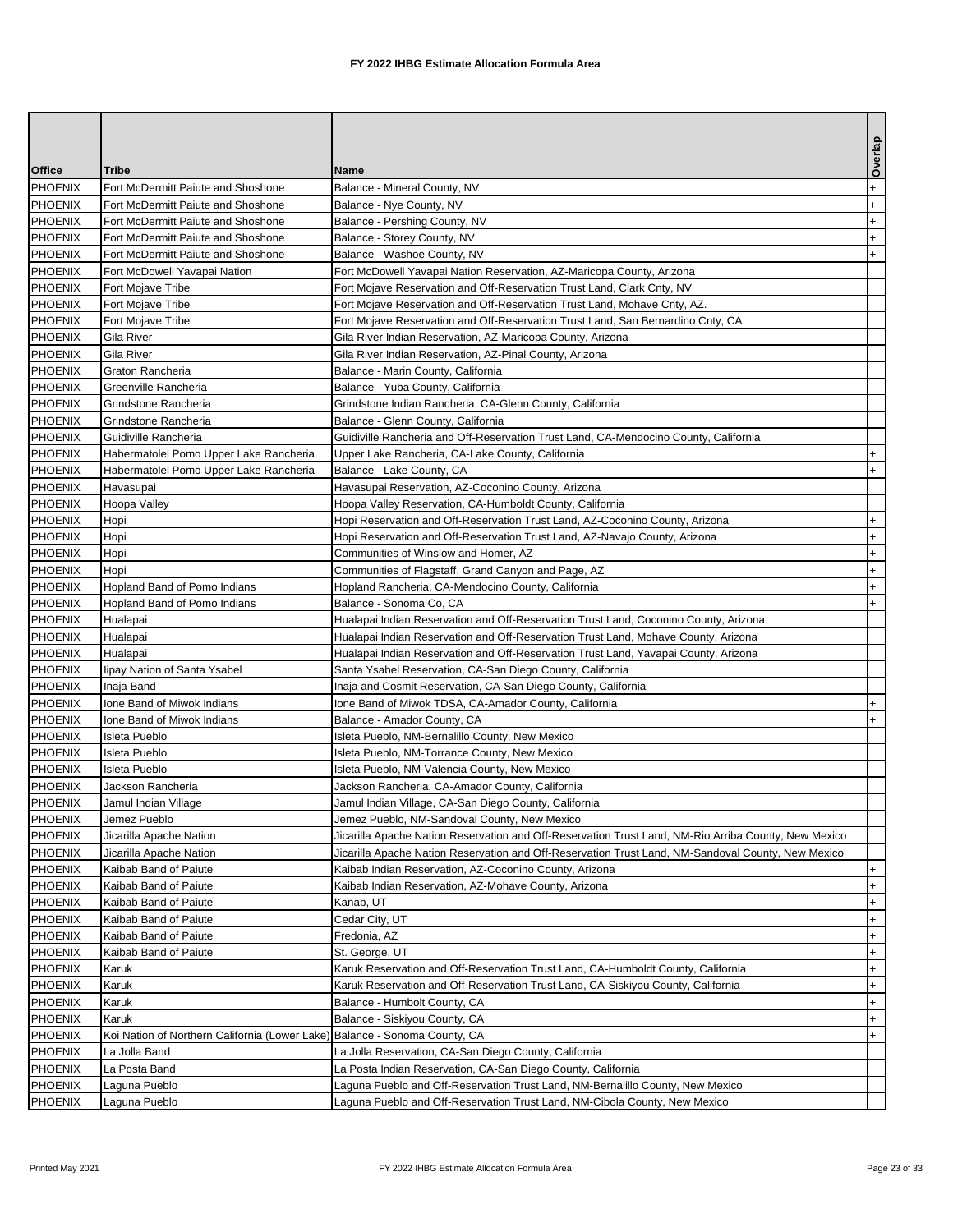|                |                                     |                                                                                         | Overlap   |
|----------------|-------------------------------------|-----------------------------------------------------------------------------------------|-----------|
| <b>Office</b>  | Tribe                               | <b>Name</b>                                                                             |           |
| <b>PHOENIX</b> | Laguna Pueblo                       | Laguna Pueblo and Off-Reservation Trust Land, NM-Sandoval County, New Mexico            |           |
| <b>PHOENIX</b> | Laguna Pueblo                       | Laguna Pueblo and Off-Reservation Trust Land, NM-Valencia County, New Mexico            |           |
| <b>PHOENIX</b> | Las Vegas Tribe of Paiute Indians   | Las Vegas Indian Colony, NV-Clark County, Nevada                                        |           |
| <b>PHOENIX</b> | Lone Pine Paiute-Shoshone           | Lone Pine Reservation, CA-Inyo County, California                                       |           |
| PHOENIX        | Lone Pine Paiute-Shoshone           | Balance - Mono County, California                                                       |           |
| <b>PHOENIX</b> | Los Coyotes Band of Cahuilla        | Los Coyotes Reservation, CA-San Diego County, California                                |           |
| <b>PHOENIX</b> | Lovelock Paiute Tribe               | Lovelock Indian Colony, NV-Pershing County, Nevada                                      | $\ddot{}$ |
| <b>PHOENIX</b> | Lovelock Paiute Tribe               | Balance - Carson City, NV                                                               | $\ddot{}$ |
| <b>PHOENIX</b> | Lovelock Paiute Tribe               | Balance - Churchill County, NV                                                          | $+$       |
| <b>PHOENIX</b> | Lovelock Paiute Tribe               | Balance - Clark County, NV                                                              | $\ddot{}$ |
| <b>PHOENIX</b> | Lovelock Paiute Tribe               | Balance - Douglas County, NV                                                            | $\ddot{}$ |
| <b>PHOENIX</b> | Lovelock Paiute Tribe               | Balance - Esmeralda County, NV                                                          | $+$       |
| <b>PHOENIX</b> | Lovelock Paiute Tribe               | Balance - Humboldt County, NV                                                           | $\ddot{}$ |
| <b>PHOENIX</b> | Lovelock Paiute Tribe               | Balance - Lyon County, NV                                                               | $+$       |
| <b>PHOENIX</b> | Lovelock Paiute Tribe               | Balance - Mineral County, NV                                                            | $\ddot{}$ |
| <b>PHOENIX</b> | Lovelock Paiute Tribe               | Balance - Nye County, NV                                                                | $\ddot{}$ |
| <b>PHOENIX</b> | Lovelock Paiute Tribe               | Balance - Pershing County, NV                                                           | $\ddot{}$ |
| PHOENIX        | Lovelock Paiute Tribe               | Balance - Storey County, NV                                                             | $+$       |
| <b>PHOENIX</b> | Lovelock Paiute Tribe               | Balance - Washoe County, NV                                                             | $\ddot{}$ |
| <b>PHOENIX</b> | Lytton Rancheria of California      | Lytton Rancheria, CA-Contra Costa County, California                                    | $\ddot{}$ |
| <b>PHOENIX</b> | Lytton Rancheria of California      | Balance - Sonoma County, CA                                                             | $^{+}$    |
| <b>PHOENIX</b> | Manchester Point Arena Rancheria    | Manchester-Point Arena Rancheria, CA-Mendocino County, California                       | $+$       |
| <b>PHOENIX</b> | Manchester Point Arena Rancheria    | Balance - Mendocino County, CA                                                          | $+$       |
| <b>PHOENIX</b> | Manzanita Band                      | Manzanita Reservation and Off-Reservation Trust Land, CA-San Diego County, California   |           |
| <b>PHOENIX</b> | Mechoopda Tribe of Chico Rancheria  | Mechoopda TDSA, CA-Butte County, California                                             | $\ddot{}$ |
| <b>PHOENIX</b> | Mechoopda Tribe of Chico Rancheria  | Balance - Butte County, California                                                      | $+$       |
| <b>PHOENIX</b> | Mesa Grande Band                    | Mesa Grande Reservation, CA-San Diego County, California                                |           |
| <b>PHOENIX</b> | Mescalero Apache Tribe              | Mescalero Reservation, NM-Lincoln County, New Mexico                                    |           |
| <b>PHOENIX</b> | Mescalero Apache Tribe              | Mescalero Reservation, NM-Otero County, New Mexico                                      |           |
| PHOENIX        | Middletown Rancheria                | Middletown Rancheria, CA-Lake County, California                                        | $+$       |
| <b>PHOENIX</b> | Middletown Rancheria                | Balance - Lake County, CA                                                               | $+$       |
| <b>PHOENIX</b> | Moapa Band of Paiute                | Moapa River Indian Reservation, NV-Clark County, Nevada                                 |           |
| <b>PHOENIX</b> | Mooretown Rancheria                 | Mooretown Rancheria and Off-Reservation Trust Land, CA-Butte County, California         | $\ddot{}$ |
| <b>PHOENIX</b> | Mooretown Rancheria                 | Balance - Butte County, CA                                                              | $+$       |
| <b>PHOENIX</b> | Morongo Band of Mission Indians     | Morongo Reservation and Off-Reservation Trust Land, CA-Riverside County, California     |           |
| <b>PHOENIX</b> | Nambe Pueblo                        | Nambe Pueblo and Off-Reservation Trust Land, NM-Santa Fe County, New Mexico             |           |
| <b>PHOENIX</b> | Navajo Nation                       | Navajo Nation Reservation and Off-Reservation Trust Land, Apache County, Arizona        |           |
| <b>PHOENIX</b> | Navajo Nation                       | Navajo Nation Reservation and Off-Reservation Trust Land, Bernalillo County, New Mexico |           |
| PHOENIX        | Navajo Nation                       | Navajo Nation Reservation and Off-Reservation Trust Land, Cibola County, New Mexico     |           |
| <b>PHOENIX</b> | Navajo Nation                       | Navajo Nation Reservation and Off-Reservation Trust Land, Coconino County, Arizona      |           |
| PHOENIX        | Navajo Nation                       | Navajo Nation Reservation and Off-Reservation Trust Land, McKinley County, New Mexico   |           |
| <b>PHOENIX</b> | Navajo Nation                       | Navajo Nation Reservation and Off-Reservation Trust Land, Navajo County, Arizona        |           |
| PHOENIX        | Navajo Nation                       | Navajo Nation Reservation and Off-Reservation Trust Land, Rio Arriba County, New Mexico |           |
| <b>PHOENIX</b> | Navajo Nation                       | Navajo Nation Reservation and Off-Reservation Trust Land, San Juan County, New Mexico   |           |
| PHOENIX        | Navajo Nation                       | Navajo Nation Reservation and Off-Reservation Trust Land, San Juan County, Utah         |           |
| PHOENIX        | Navajo Nation                       | Navajo Nation Reservation and Off-Reservation Trust Land, Sandoval County, New Mexico   |           |
| <b>PHOENIX</b> | Navajo Nation                       | Navajo Nation Reservation and Off-Reservation Trust Land, Socorro County, New Mexico    |           |
| PHOENIX        | North Fork Rancheria                | North Fork Rancheria and Off-Reservation Trust Land, CA-Madera County, California       | $\ddot{}$ |
| PHOENIX        | North Fork Rancheria                | Balance - Fresno, CA                                                                    | $\ddot{}$ |
| PHOENIX        | North Fork Rancheria                | Balance Madera County, CA                                                               | $+$       |
| PHOENIX        | North Fork Rancheria                | Balance Mariposa, CA                                                                    | $+$       |
| PHOENIX        | Ohkay Owingeh (was San Juan Pueblo) | Ohkay Owingeh, NM-Rio Arriba County, New Mexico                                         |           |
| <b>PHOENIX</b> | Ohkay Owingeh (was San Juan Pueblo) | Balance - Rio Arriba County, New Mexico                                                 |           |
| PHOENIX        | Pala Band                           | Pala Reservation, CA-San Diego County, California                                       |           |
| PHOENIX        | Pascua Yaqui Tribe                  | Pascua Pueblo Yaqui Reservation and Off-Reservation Trust Land, AZ-Pima County, Arizona |           |
| <b>PHOENIX</b> | Pascua Yaqui Tribe                  | Guadalupe Town, AZ                                                                      |           |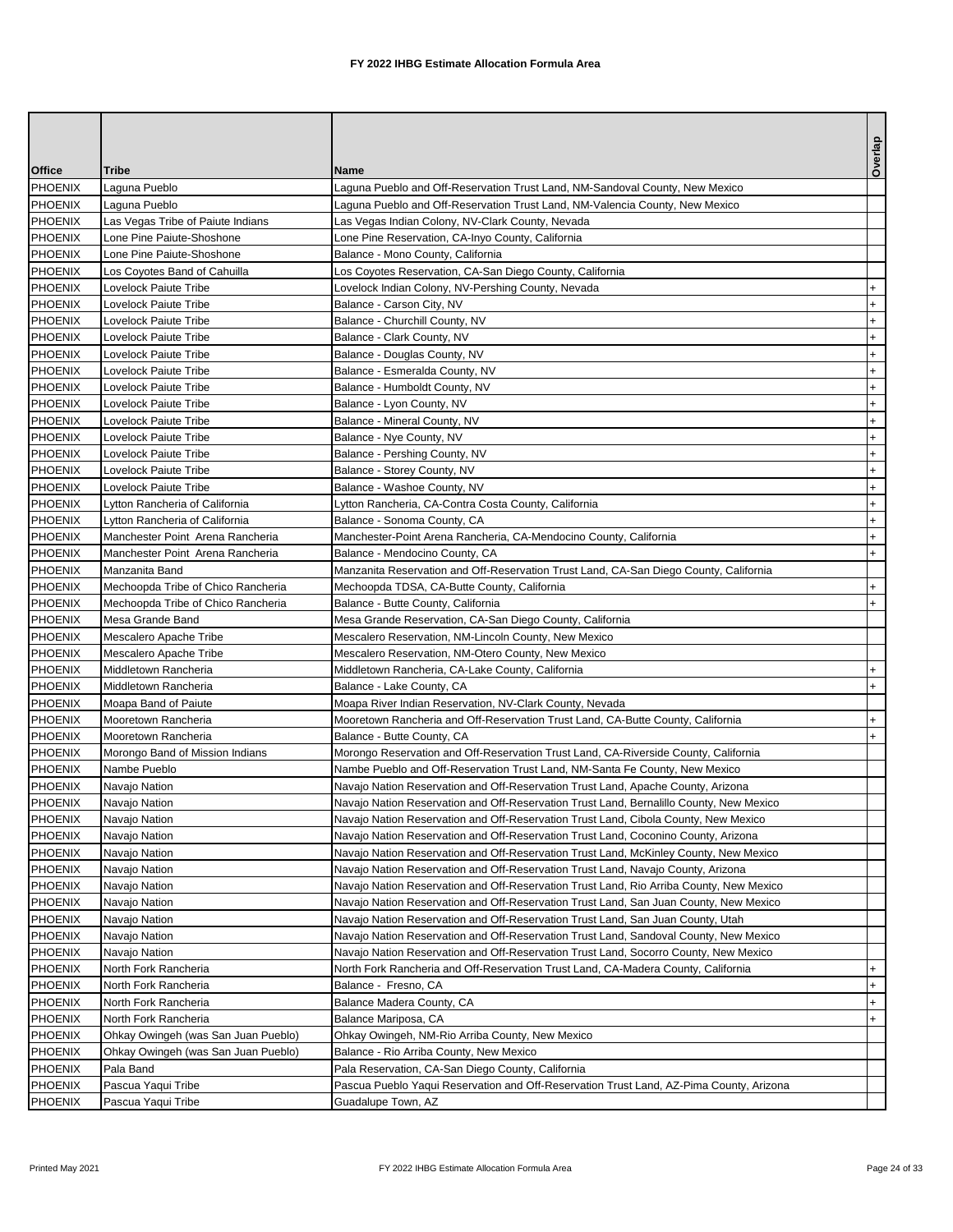|                           |                                          |                                                                                          | Overlap          |
|---------------------------|------------------------------------------|------------------------------------------------------------------------------------------|------------------|
| <b>Office</b>             | Tribe                                    | <b>Name</b>                                                                              |                  |
| <b>PHOENIX</b>            | Pascua Yaqui Tribe                       | So. Tuscon, Old Pascua Village and Yoem Pueblo, AZ                                       |                  |
| <b>PHOENIX</b>            | Paskenta Band of Nomlaki Indian          | Paskenta Rancheria, CA-Tehama County, California                                         |                  |
| PHOENIX                   | Paskenta Band of Nomlaki Indian          | Balance - Tehama County, California                                                      |                  |
| <b>PHOENIX</b>            | Pauma Band                               | Pauma and Yuima Reservation, CA-San Diego County, California                             |                  |
| PHOENIX                   | Pechanga Band                            | Pechanga Reservation, CA-Riverside County, California                                    |                  |
| <b>PHOENIX</b>            | Picayune Rancheria                       | Picayune Rancheria and Off-Reservation Trust Land, CA-Madera County, California          | $+$              |
| PHOENIX                   | Picayune Rancheria                       | Balance - Fresno County, California                                                      | $\ddot{}$        |
| PHOENIX                   | Picayune Rancheria                       | Balance - Madera County, California                                                      | $\ddot{}$        |
| PHOENIX                   | Picayune Rancheria                       | Balance - Mariposa County, California                                                    | $+$              |
| PHOENIX                   | Picuris Pueblo                           | Picuris Pueblo, NM-Taos County, New Mexico                                               |                  |
| <b>PHOENIX</b>            | Pinoleville Rancheria                    | Pinoleville Rancheria, CA-Mendocino County, California                                   | $\ddot{}$        |
| PHOENIX                   | Pinoleville Rancheria                    | Balance - Mendocino County, CA                                                           | $^{+}$           |
| PHOENIX                   | Pit River Tribe                          | Big Bend Rancheria, CA-Shasta County, California                                         | $+$              |
| <b>PHOENIX</b>            | Pit River Tribe                          | Likely Rancheria, CA-Modoc County, California                                            | $+$              |
| <b>PHOENIX</b>            | Pit River Tribe                          | Lookout Rancheria, CA-Modoc County, California                                           | $\ddot{}$        |
| <b>PHOENIX</b>            | Pit River Tribe                          | Montgomery Creek Rancheria, CA-Shasta County, California                                 | $\ddot{}$        |
| PHOENIX                   | <b>Pit River Tribe</b>                   | Pit River Trust Land, CA-Shasta County, California                                       | $\ddot{}$        |
| <b>PHOENIX</b>            | Pit River Tribe                          | Roaring Creek Rancheria, CA-Shasta County, California                                    | $+$              |
| PHOENIX                   | Pit River Tribe                          | XL Ranch Rancheria, CA-Modoc County, California                                          | $\ddot{}$        |
| <b>PHOENIX</b>            | Pit River Tribe                          | Balance - Modoc County, California                                                       | $\ddot{}$        |
| <b>PHOENIX</b>            | Pit River Tribe                          | Balance - Shasta County, CA                                                              | $+$              |
| PHOENIX                   | Pojoaque Pueblo                          | Pueblo of Pojoaque and Off-Reservation Trust Land, NM-Santa Fe County, New Mexico        |                  |
| <b>PHOENIX</b>            | Potter Valley Rancheria                  | Balance - Mendocino County, California                                                   | $+$              |
| <b>PHOENIX</b>            | <b>Pyramid Lake Paiute</b>               | Pyramid Lake Paiute Reservation, NV-Lyon County, Nevada                                  | $\ddot{}$        |
| <b>PHOENIX</b>            | <b>Pyramid Lake Paiute</b>               | Pyramid Lake Paiute Reservation, NV-Storey County, Nevada                                | $\ddot{}$        |
| PHOENIX                   | <b>Pyramid Lake Paiute</b>               | Pyramid Lake Paiute Reservation, NV-Washoe County, Nevada                                | $\ddot{}$        |
| <b>PHOENIX</b>            | Pyramid Lake Paiute                      | Balance - Carson City, NV                                                                | $+$              |
| PHOENIX                   | <b>Pyramid Lake Paiute</b>               | Balance - Churchill County, NV                                                           | $\ddot{}$        |
| <b>PHOENIX</b>            | <b>Pyramid Lake Paiute</b>               | Balance - Clark County, NV                                                               | $\ddot{}$        |
| <b>PHOENIX</b>            | <b>Pyramid Lake Paiute</b>               | Balance - Douglas County, NV                                                             | $\ddot{}$        |
| PHOENIX                   | <b>Pyramid Lake Paiute</b>               | Balance - Esmeralda County, NV                                                           | $\ddot{}$        |
| <b>PHOENIX</b>            | <b>Pyramid Lake Paiute</b>               | Balance - Humboldt County, NV                                                            | $\ddot{}$        |
| <b>PHOENIX</b>            | <b>Pyramid Lake Paiute</b>               | Balance - Lyon County, NV                                                                | $\ddot{}$        |
| <b>PHOENIX</b>            | <b>Pyramid Lake Paiute</b>               | Balance - Mineral County, NV                                                             | $^{+}$           |
| <b>PHOENIX</b>            | <b>Pyramid Lake Paiute</b>               | Balance - Nye County, NV                                                                 | $^{+}$           |
| PHOENIX                   | <b>Pyramid Lake Paiute</b>               | Balance - Pershing County, NV                                                            | $+$              |
| <b>PHOENIX</b>            | <b>Pyramid Lake Paiute</b>               | Balance - Storey County, NV                                                              | $+$              |
| PHOENIX                   | <b>Pyramid Lake Paiute</b>               | Balance - Washoe County, NV                                                              | $+$              |
| PHOENIX                   | Quartz Valley Reservation                | Quartz Valley Reservation and Off-Reservation Trust Land, CA-Siskiyou County, California | $+$              |
| PHOENIX                   | <b>Quartz Valley Reservation</b>         | Balance - Siskiyou County, California                                                    | $+$              |
| <b>PHOENIX</b>            | Quechan Tribe                            | Fort Yuma Indian Reservation, CA--AZ-Imperial County, California                         |                  |
| <b>PHOENIX</b>            | Quechan Tribe                            | Fort Yuma Indian Reservation, CA--AZ-Yuma County, Arizona                                |                  |
| <b>PHOENIX</b><br>PHOENIX | Quechan Tribe                            | Cities of Gadsen, Roll, San Luis, Somerton, Tacna, Yuma and Welton, AZ                   |                  |
|                           | Ramona Band                              | Ramona Village, CA-Riverside County, California                                          |                  |
| <b>PHOENIX</b><br>PHOENIX | Redding Rancheria                        | Redding Rancheria, CA-Shasta County, California                                          | $+$              |
|                           | Redding Rancheria                        | Balance - Shasta County, California                                                      | $+$              |
| <b>PHOENIX</b>            | Redwood Valley Rancheria                 | Redwood Valley Rancheria, CA-Mendocino County, California                                | $\ddot{}$        |
| <b>PHOENIX</b>            | Redwood Valley Rancheria                 | Balance - Mendocino County, CA<br>Balance - Sonoma Co, CA                                | $+$              |
| PHOENIX<br><b>PHOENIX</b> | Redwood Valley Rancheria                 |                                                                                          | $\ddot{}$<br>$+$ |
| <b>PHOENIX</b>            | Reno-Sparks Colony                       | Reno-Sparks Indian Colony, NV-Washoe County, Nevada                                      | $\ddot{}$        |
| <b>PHOENIX</b>            | Reno-Sparks Colony                       | Balance - Carson City, NV<br>Balance - Churchill County, NV                              | $\ddot{}$        |
| <b>PHOENIX</b>            | Reno-Sparks Colony<br>Reno-Sparks Colony | Balance - Clark County, NV                                                               | $+$              |
| <b>PHOENIX</b>            | Reno-Sparks Colony                       | Balance - Douglas County, NV                                                             | $+$              |
| PHOENIX                   | Reno-Sparks Colony                       | Balance - Esmeralda County, NV                                                           | $+$              |
| <b>PHOENIX</b>            | Reno-Sparks Colony                       | Balance - Humboldt County, NV                                                            | $\ddot{}$        |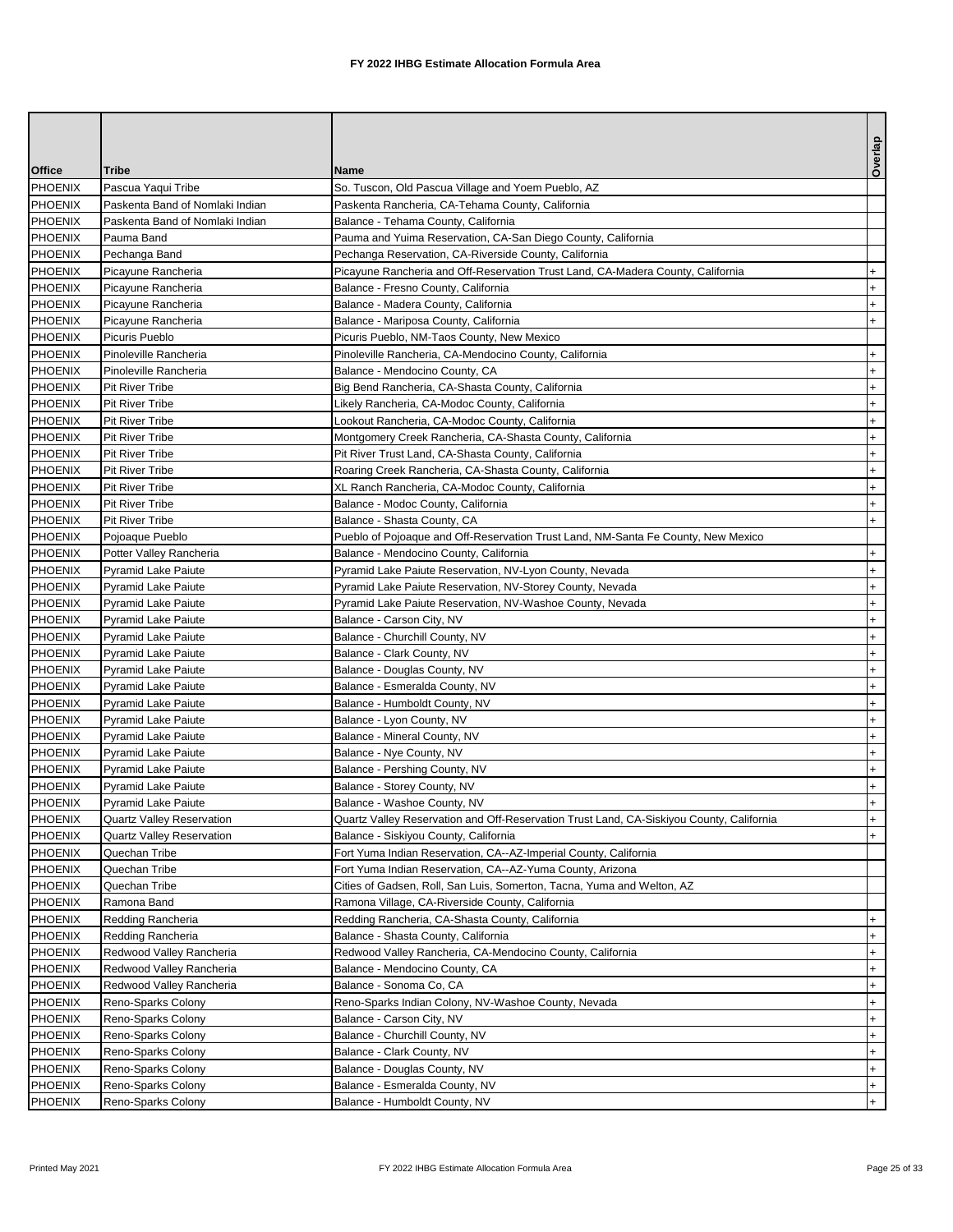|                |                                       |                                                                                           | Overlap   |
|----------------|---------------------------------------|-------------------------------------------------------------------------------------------|-----------|
| <b>Office</b>  | Tribe                                 | Name                                                                                      |           |
| PHOENIX        | Reno-Sparks Colony                    | Balance - Lyon County, NV                                                                 | $\ddot{}$ |
| PHOENIX        | Reno-Sparks Colony                    | Balance - Mineral County, NV                                                              | $\ddot{}$ |
| <b>PHOENIX</b> | Reno-Sparks Colony                    | Balance - Nye County, NV                                                                  | $^{+}$    |
| <b>PHOENIX</b> | Reno-Sparks Colony                    | Balance - Pershing County, NV                                                             | $\ddot{}$ |
| <b>PHOENIX</b> | Reno-Sparks Colony                    | Balance - Storey County, NV                                                               | $\ddot{}$ |
| PHOENIX        | Reno-Sparks Colony                    | Balance - Washoe County, NV                                                               | $+$       |
| <b>PHOENIX</b> | Resighini Rancheria                   | Resighini Rancheria, CA-Del Norte County, California                                      |           |
| PHOENIX        | Rincon Band                           | Rincon Reservation, CA-San Diego County, California                                       |           |
| <b>PHOENIX</b> | Robinson Rancheria                    | Robinson Rancheria and Off-Reservation Trust Land, CA-Lake County, California             | $+$       |
| <b>PHOENIX</b> | Robinson Rancheria                    | Balance - Lake County, CA                                                                 | $\ddot{}$ |
| PHOENIX        | Round Valley Indian Tribe             | Round Valley Reservation and Off-Reservation Trust Land, CA-Trinity                       | $\ddot{}$ |
| <b>PHOENIX</b> | Round Valley Indian Tribe             | Balance - Mendocino County, CA                                                            | $\ddot{}$ |
| <b>PHOENIX</b> | Round Valley Indian Tribe             | Balance - Sonoma County, CA                                                               | $\ddot{}$ |
| <b>PHOENIX</b> | Round Valley Reservation              | Round Valley Reservation and Off-Reservation Trust Land, CA-Mendocino County, California  | $+$       |
| PHOENIX        | Salt River Plma-Maricopa              | Salt River Reservation, AZ-Maricopa County, Arizona                                       |           |
| PHOENIX        | San Carlos Apache                     | San Carlos Reservation, AZ-Gila County, Arizona                                           |           |
| PHOENIX        | San Carlos Apache                     | San Carlos Reservation, AZ-Graham County, Arizona                                         |           |
| <b>PHOENIX</b> | San Carlos Apache                     | San Carlos Reservation, AZ-Pinal County, Arizona                                          |           |
| <b>PHOENIX</b> | San Carlos Apache                     | Cities of Eden, Thatcher, Pima, Safford and Fort Thomas, AZ                               |           |
| PHOENIX        | San Carlos Apache                     | Cities of Hayden, Winkleman, Globe and Miami, AZ                                          |           |
| <b>PHOENIX</b> | San Carlos Apache                     | City of Showlow, AZ                                                                       |           |
| PHOENIX        | San Carlos Apache                     | City of Superior, AZ                                                                      |           |
| <b>PHOENIX</b> | San Felipe Pueblo                     | San Felipe Pueblo, NM-Sandoval County, New Mexico                                         |           |
| PHOENIX        | San Ildefonso Pueblo                  | San Ildefonso Pueblo and Off-Reservation Trust Land, NM-Sandoval County, New Mexico       |           |
| <b>PHOENIX</b> | San Ildefonso Pueblo                  | San Ildefonso Pueblo and Off-Reservation Trust Land, NM-Santa Fe County, New Mexico       |           |
| PHOENIX        | San Juan Southern Paiute Tribe        | Balance - Coconino County, Arizona                                                        | $+$       |
| <b>PHOENIX</b> | San Manuel Band                       | San Manuel Reservation and Off-Reservation Trust Land, San Bernardino County, California  |           |
| <b>PHOENIX</b> | San Pasqual Band                      | San Pasqual Reservation, CA-San Diego County, California                                  |           |
| PHOENIX        | Sandia Pueblo                         | Sandia Pueblo, NM-Bernalillo County, New Mexico                                           |           |
| <b>PHOENIX</b> | Sandia Pueblo                         | Sandia Pueblo, NM-Sandoval County, New Mexico                                             |           |
| PHOENIX        | Santa Ana Pueblo                      | Santa Ana Pueblo, NM-Sandoval County, New Mexico                                          |           |
| PHOENIX        | Santa Clara Pueblo                    | Santa Clara Pueblo and Off-Reservation Trust Land, NM-Rio Arriba County, New Mexico       |           |
| PHOENIX        | Santa Clara Pueblo                    | Santa Clara Pueblo and Off-Reservation Trust Land, NM-Santa Fe County, New Mexico         |           |
| <b>PHOENIX</b> | Santa Clara Pueblo                    | Santa Clara Pueblo, NM-Sandoval County, New Mexico                                        |           |
| <b>PHOENIX</b> | Santa Rosa Band of Cahuilla           | Santa Rosa Reservation, CA-Riverside County, California                                   |           |
| <b>PHOENIX</b> | Santa Rosa Rancheria                  | Santa Rosa Rancheria, CA-Kings County, California                                         |           |
| <b>PHOENIX</b> | Santa Ynez Band of Chumash            | Santa Ynez Reservation, CA-Santa Barbara County, California                               |           |
| <b>PHOENIX</b> | Santo Domingo Pueblo                  | Santo Domingo Pueblo, NM-Sandoval County, New Mexico                                      |           |
| PHOENIX        | Santo Domingo Pueblo                  | Santo Domingo Pueblo, NM-Santa Fe County, New Mexico                                      |           |
| <b>PHOENIX</b> | Scotts Valley (Pomo)                  | Balance - Contra Costa County, California                                                 | $\ddot{}$ |
| PHOENIX        | Scotts Valley (Pomo)                  | Balance - Lake County, California                                                         | $+$       |
| <b>PHOENIX</b> | Scotts Valley (Pomo)                  | Balance - Mendocino County, CA                                                            | $+$       |
| <b>PHOENIX</b> | Scotts Valley (Pomo)                  | Balance - Sonoma County, CA                                                               | $+$       |
| PHOENIX        | Sherwood Valley Rancheria             | Sherwood Valley Rancheria and Off-Reservation Trust Land, CA-Mendocino County, California | $^{+}$    |
| PHOENIX        | Sherwood Valley Rancheria             | Balance - Lake County, CA                                                                 | $\ddot{}$ |
| PHOENIX        | Sherwood Valley Rancheria             | Balance - Mendocino County, CA                                                            | $+$       |
| PHOENIX        | Sherwood Valley Rancheria             | Balance - Sonoma County, CA                                                               | $+$       |
| PHOENIX        | Shingle Springs Band of Miwok Indians | Shingle Springs Rancheria and Off-Reservation Trust Land, CA-El Dorado County, California |           |
| PHOENIX        | Shingle Springs Band of Miwok Indians | Balance - El Dorado County, California                                                    |           |
| <b>PHOENIX</b> | Smith River Rancheria                 | Smith River Rancheria and Off-Reservation Trust Land, CA-Del Norte County, California     | $+$       |
| <b>PHOENIX</b> | Smith River Rancheria                 | Balance - Coos County, OR                                                                 | $+$       |
| <b>PHOENIX</b> | Smith River Rancheria                 | Balance - Curry County, OR                                                                | $+$       |
| PHOENIX        | Smith River Rancheria                 | Balance - Del Norte County, CA                                                            | $+$       |
| PHOENIX        | Smith River Rancheria                 | Balance - Humboldt County, CA                                                             | $+$       |
| PHOENIX        | Smith River Rancheria                 | Balance - Josephine County, OR                                                            | $+$       |
| PHOENIX        | Soboba Band                           | Soboba Reservation and Off-Reservation Trust Land, CA-Riverside County, California        |           |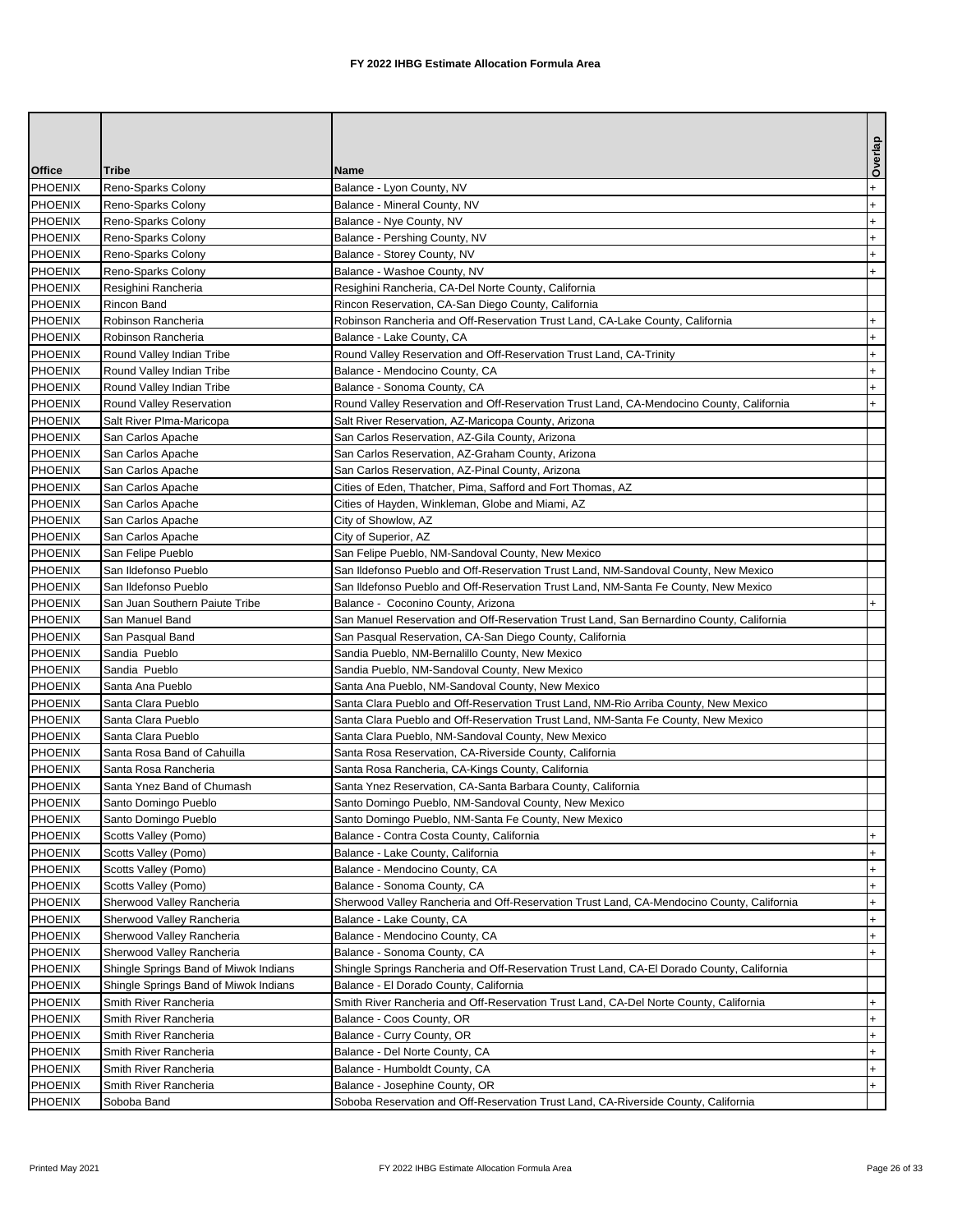|                |                                  |                                                                                            | Overlap   |
|----------------|----------------------------------|--------------------------------------------------------------------------------------------|-----------|
| <b>Office</b>  | <b>Tribe</b>                     | <b>Name</b>                                                                                |           |
| <b>PHOENIX</b> | Stewarts Point Rancheria         | Stewarts Point Rancheria, CA-Sonoma County, California                                     | $\ddot{}$ |
| <b>PHOENIX</b> | <b>Stewarts Point Rancheria</b>  | Balance - Sonoma County, CA                                                                | $+$       |
| PHOENIX        | Summit Lake Paiute Tribe         | Summit Lake Reservation and Off-Reservation Trust Land, NV-Humboldt County, Nevada         |           |
| <b>PHOENIX</b> | Susanville Rancheria             | Susanville Indian Rancheria and Off-Reservation Trust Land, CA-Lassen County, California   |           |
| PHOENIX        | Susanville Rancheria             | Balance - Lassen County, California                                                        |           |
| <b>PHOENIX</b> | Sycuan Band of Kumeyaay Nation   | Sycuan Reservation and Off-Reservation Trust Land, CA-San Diego County, California         |           |
| PHOENIX        | Table Mountain Rancheria         | Table Mountain Rancheria, CA-Fresno County, California                                     |           |
| PHOENIX        | <b>Taos Pueblo</b>               | Taos Pueblo and Off-Reservation Trust Land, NM-Taos County, New Mexico                     |           |
| PHOENIX        | Tejon                            | Minimum Needs                                                                              |           |
| PHOENIX        | Te-Moak                          | Battle Mountain Reservation, NV-Lander County, Nevada                                      |           |
| <b>PHOENIX</b> | Te-Moak                          | Elko Colony, NV-Elko County, Nevada                                                        |           |
| PHOENIX        | Te-Moak                          | South Fork Reservation and Off-Reservation Trust Land, NV-Elko County, Nevada              |           |
| PHOENIX        | Te-Moak                          | Wells Colony, NV-Elko County, Nevada                                                       |           |
| <b>PHOENIX</b> | Tesuque Pueblo                   | Tesuque Pueblo and Off-Reservation Trust Land, NM-Santa Fe County, New Mexico              |           |
| PHOENIX        | Tohono O'Odham Nation            | Tohono O'odham Nation Reservation and Off-Reservation Trust Land, Maricopa County, Arizona |           |
| PHOENIX        | Tohono O'Odham Nation            | Tohono O'odham Nation Reservation and Off-Reservation Trust Land, Pima County, Arizona     |           |
| <b>PHOENIX</b> | Tohono O'Odham Nation            | Tohono O'odham Nation Reservation and Off-Reservation Trust Land, Pinal County, Arizona    |           |
| <b>PHOENIX</b> | Tohono O'Odham Nation            | Buckeye and Gila Bend, AZ                                                                  |           |
| PHOENIX        | Tohono O'Odham Nation            | Florence, Coolidge, Eloy, Red Rock, Picacho, Casa Grande, Arizona City and Stanfield, AZ.  |           |
| <b>PHOENIX</b> | Tohono O'Odham Nation            | Tucson, Sahuarita, Sasabe, Marana, Red Rock and Ajo, AZ                                    |           |
| <b>PHOENIX</b> | Tonto Apache of Arizona          | Tonto Apache Reservation and Off-Reservation Trust Land, AZ-Gila County, Arizona           |           |
| PHOENIX        | Torres-Martinez Band of Cahuilla | Torres-Martinez Reservation, CA-Imperial County, California                                |           |
| <b>PHOENIX</b> | Torres-Martinez Band of Cahuilla | Torres-Martinez Reservation, CA-Riverside County, California                               |           |
| <b>PHOENIX</b> | Tule River Indian Tribe          | Tule River Reservation and Off-Reservation Trust Land, CA-Tulare County, California        |           |
| <b>PHOENIX</b> | Tule River Indian Tribe          | Balance - Tulare County, California                                                        |           |
| PHOENIX        | Tuolumne Band of Me-Wuk Indians  | Tuolumne Rancheria, CA-Tuolumne County, California                                         |           |
| <b>PHOENIX</b> | Tuolumne Band of Me-Wuk Indians  | Balance - Tuolumne County, California                                                      |           |
| <b>PHOENIX</b> | Twenty Nine Palms Band           | Twenty-Nine Palms Reservation, CA-Riverside County, California                             |           |
| <b>PHOENIX</b> | Twenty Nine Palms Band           | Twenty-Nine Palms Reservation, CA-San Bernardino County, California                        |           |
| <b>PHOENIX</b> | United Auburn Indian Community   | Auburn Rancheria and Off-Reservation Trust Land, CA-Placer County, California              |           |
| PHOENIX        | United Auburn Indian Community   | Balance - Placer County, California                                                        |           |
| <b>PHOENIX</b> | Utu Utu Gwaiti Paiute            | Benton Paiute Reservation and Off-Reservation Trust Land, CA-Mono County, California       |           |
| <b>PHOENIX</b> | Viejas Group of Capitan Grande   | Viejas Reservation, CA-San Diego County, California                                        |           |
| <b>PHOENIX</b> | <b>Walker River Paiute Tribe</b> | Walker River Reservation, NV-Churchill County, Nevada                                      | $\ddot{}$ |
| PHOENIX        | Walker River Paiute Tribe        | Walker River Reservation, NV-Lyon County, Nevada                                           | $+$       |
| PHOENIX        | Walker River Paiute Tribe        | Walker River Reservation, NV-Mineral County, Nevada                                        | $+$       |
| <b>PHOENIX</b> | Walker River Paiute Tribe        | Balance - Carson City, NV                                                                  | $+$       |
| PHOENIX        | <b>Walker River Paiute Tribe</b> | Balance - Churchill County, NV                                                             | $+$       |
| PHOENIX        | Walker River Paiute Tribe        | Balance - Clark County, NV                                                                 | $+$       |
| <b>PHOENIX</b> | Walker River Paiute Tribe        | Balance - Douglas County, NV                                                               | $\ddot{}$ |
| <b>PHOENIX</b> | Walker River Paiute Tribe        | Balance - Esmeralda County, NV                                                             | $+$       |
| <b>PHOENIX</b> | Walker River Paiute Tribe        | Balance - Humboldt County, NV                                                              | $\ddot{}$ |
| <b>PHOENIX</b> | Walker River Paiute Tribe        | Balance - Lyon County, NV                                                                  | $\ddot{}$ |
| PHOENIX        | Walker River Paiute Tribe        | Balance - Mineral County, NV                                                               | $\ddot{}$ |
| PHOENIX        | Walker River Paiute Tribe        | Balance - Nye County, NV                                                                   | $+$       |
| PHOENIX        | Walker River Paiute Tribe        | Balance - Pershing County, NV                                                              | $+$       |
| <b>PHOENIX</b> | Walker River Paiute Tribe        | Balance - Storey County, NV                                                                | $\ddot{}$ |
| <b>PHOENIX</b> | Walker River Paiute Tribe        | Balance - Washoe County, NV                                                                | $\ddot{}$ |
| <b>PHOENIX</b> | Washoe Tribe                     | Carson Colony, NV-Carson City, Nevada                                                      | $\ddot{}$ |
| <b>PHOENIX</b> | Washoe Tribe                     | Dresslerville Colony, NV-Douglas County, Nevada                                            | $+$       |
| <b>PHOENIX</b> | Washoe Tribe                     | Stewart Community, NV-Carson City, Nevada                                                  | $\ddot{}$ |
| <b>PHOENIX</b> | Washoe Tribe                     | Stewart Community, NV-Douglas County, Nevada                                               | $\ddot{}$ |
| <b>PHOENIX</b> | Washoe Tribe                     | Washoe Ranches Trust Land, NV--CA-Alpine County, California                                | $^{+}$    |
| PHOENIX        | Washoe Tribe                     | Washoe Ranches Trust Land, NV--CA-Carson City, Nevada                                      | $+$       |
| PHOENIX        | Washoe Tribe                     | Washoe Ranches Trust Land, NV--CA-Douglas County, Nevada                                   | $+$       |
| <b>PHOENIX</b> | Washoe Tribe                     | Washoe Ranches Trust Land, NV--CA-Lyon County, Nevada                                      | $+$       |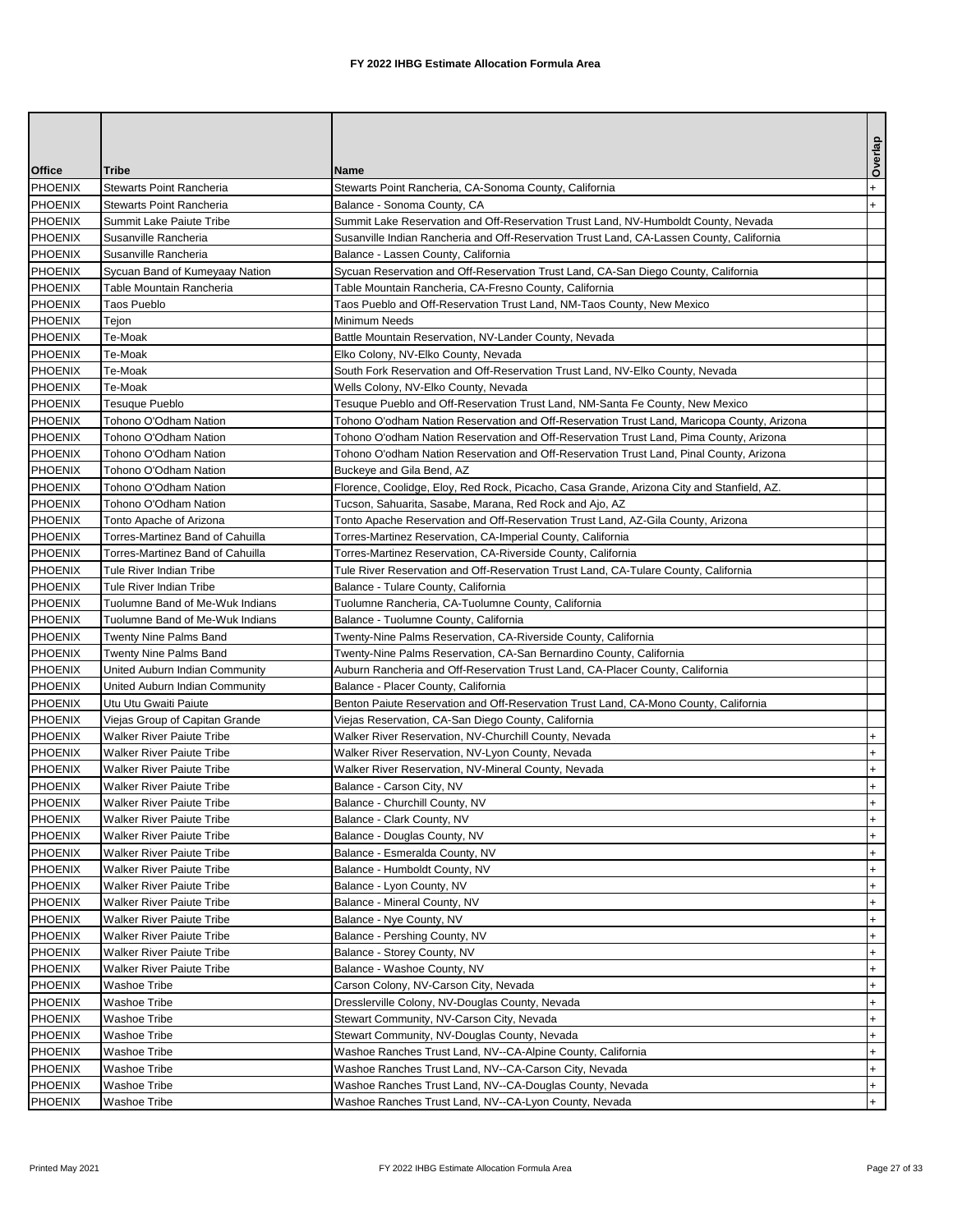|                |                                      |                                                                                | Overlap   |
|----------------|--------------------------------------|--------------------------------------------------------------------------------|-----------|
| <b>Office</b>  | Tribe                                | <b>Name</b>                                                                    |           |
| PHOENIX        | <b>Washoe Tribe</b>                  | Woodfords Community, CA-Alpine County, California                              | $\ddot{}$ |
| <b>PHOENIX</b> | <b>Washoe Tribe</b>                  | Balance - Carson City, Nevada                                                  | $\ddot{}$ |
| <b>PHOENIX</b> | <b>Washoe Tribe</b>                  | Balance - Churchill County, Nevada                                             | $\ddot{}$ |
| <b>PHOENIX</b> | <b>Washoe Tribe</b>                  | Balance - Clark County, Nevada                                                 | $+$       |
| <b>PHOENIX</b> | Washoe Tribe                         | Balance - Douglas County, Nevada                                               | $+$       |
| <b>PHOENIX</b> | Washoe Tribe                         | Balance - Esmeralda County, Nevada                                             | $\ddot{}$ |
| <b>PHOENIX</b> | <b>Washoe Tribe</b>                  | Balance - Humboldt County, Nevada                                              | $\ddot{}$ |
| <b>PHOENIX</b> | <b>Washoe Tribe</b>                  | Balance - Lyon County, Nevada                                                  | $\ddot{}$ |
| <b>PHOENIX</b> | <b>Washoe Tribe</b>                  | Balance - Mineral County, Nevada                                               | $+$       |
| <b>PHOENIX</b> | <b>Washoe Tribe</b>                  | Balance - Nye County, Nevada                                                   | $\ddot{}$ |
| <b>PHOENIX</b> | Washoe Tribe                         | Balance - Pershing County, Nevada                                              | $\ddot{}$ |
| <b>PHOENIX</b> | <b>Washoe Tribe</b>                  | Balance - Storey County, Nevada                                                | $+$       |
| <b>PHOENIX</b> | <b>Washoe Tribe</b>                  | Balance - Washoe County, Nevada                                                | $+$       |
| <b>PHOENIX</b> | White Mountain Apache (Fort Apache)  | Fort Apache Reservation, AZ-Apache County, Arizona                             |           |
| <b>PHOENIX</b> | White Mountain Apache (Fort Apache)  | Fort Apache Reservation, AZ-Gila County, Arizona                               |           |
| <b>PHOENIX</b> | White Mountain Apache (Fort Apache)  | Fort Apache Reservation, AZ-Navajo County, Arizona                             |           |
| <b>PHOENIX</b> | Wilton Rancheria                     | Balance - Sacramento County, California                                        |           |
| <b>PHOENIX</b> | Winnemucca Colony                    | Winnemucca Indian Colony, NV-Humboldt County, Nevada                           |           |
| <b>PHOENIX</b> | Wiyot Tribe (Table Bluff)            | Table Bluff Reservation, CA-Humboldt County, California                        |           |
| <b>PHOENIX</b> | Yavapai-Apache (Camp Verde)          | Yavapai-Apache Nation Reservation, AZ-Yavapai County, Arizona                  |           |
| <b>PHOENIX</b> | Yavapai-Prescott                     | Yavapai-Prescott Reservation, AZ-Yavapai County, Arizona                       |           |
| <b>PHOENIX</b> | Yerington Paiute Tribe               | Campbell Ranch, NV-Lyon County, Nevada                                         | $\ddot{}$ |
| <b>PHOENIX</b> | Yerington Paiute Tribe               | Yerington Colony, NV-Lyon County, Nevada                                       | $\ddot{}$ |
| <b>PHOENIX</b> | Yerington Paiute Tribe               | Balance - Carson City, NV                                                      | $\ddot{}$ |
| <b>PHOENIX</b> | Yerington Paiute Tribe               | Balance - Churchill County, NV                                                 | $\ddot{}$ |
| <b>PHOENIX</b> | Yerington Paiute Tribe               | Balance - Clark County, NV                                                     | $\ddot{}$ |
| <b>PHOENIX</b> | Yerington Paiute Tribe               | Balance - Douglas County, NV                                                   | $+$       |
| <b>PHOENIX</b> | Yerington Paiute Tribe               | Balance - Esmeralda County, NV                                                 | $\ddot{}$ |
| <b>PHOENIX</b> | Yerington Paiute Tribe               | Balance - Humboldt County, NV                                                  | $\ddot{}$ |
| <b>PHOENIX</b> | Yerington Paiute Tribe               | Balance - Lyon County, NV                                                      | $\ddot{}$ |
| <b>PHOENIX</b> | Yerington Paiute Tribe               | Balance - Mineral County, NV                                                   | $\ddot{}$ |
| <b>PHOENIX</b> | Yerington Paiute Tribe               | Balance - Nye County, NV                                                       | $\ddot{}$ |
| <b>PHOENIX</b> | Yerington Paiute Tribe               | Balance - Pershing County, NV                                                  | $\ddot{}$ |
| <b>PHOENIX</b> | Yerington Paiute Tribe               | Balance - Storey County, NV                                                    | $\ddot{}$ |
| <b>PHOENIX</b> | Yerington Paiute Tribe               | Balance - Washoe County, NV                                                    | $^{+}$    |
| <b>PHOENIX</b> | Yocha Dehe Wintun (Rumsey Rancheria) | Rumsey Indian Rancheria, CA-Yolo County, California                            | $+$       |
| <b>PHOENIX</b> | Yocha Dehe Wintun (Rumsey Rancheria) | Balance - Yolo County, California                                              | $+$       |
| PHOENIX        | Yomba Shoshone Tribe                 | Yomba Reservation, NV-Nye County, Nevada                                       | $+$       |
| <b>PHOENIX</b> | Yomba Shoshone Tribe                 | Balance - Carson City, NV                                                      | $+$       |
| <b>PHOENIX</b> | Yomba Shoshone Tribe                 | Balance - Churchill County, NV                                                 | $\ddot{}$ |
| <b>PHOENIX</b> | Yomba Shoshone Tribe                 | Balance - Clark County, NV                                                     | $+$       |
| <b>PHOENIX</b> | Yomba Shoshone Tribe                 | Balance - Douglas County, NV                                                   | $\ddot{}$ |
| PHOENIX        | Yomba Shoshone Tribe                 | Balance - Esmeralda County, NV                                                 | $+$       |
| <b>PHOENIX</b> | Yomba Shoshone Tribe                 | Balance - Humboldt County, NV                                                  | $\ddot{}$ |
| <b>PHOENIX</b> | Yomba Shoshone Tribe                 | Balance - Lyon County, NV                                                      | $\ddot{}$ |
| <b>PHOENIX</b> | Yomba Shoshone Tribe                 | Balance - Mineral County, NV                                                   | $+$       |
| <b>PHOENIX</b> | Yomba Shoshone Tribe                 | Balance - Nye County, NV                                                       | $\ddot{}$ |
| <b>PHOENIX</b> | Yomba Shoshone Tribe                 | Balance - Pershing County, NV                                                  | $\ddot{}$ |
| <b>PHOENIX</b> | Yomba Shoshone Tribe                 | Balance - Storey County, NV                                                    | $\ddot{}$ |
| <b>PHOENIX</b> | Yomba Shoshone Tribe                 | Balance - Washoe County, NV                                                    | $+$       |
| PHOENIX        | Ysleta Del Sur                       | Ysleta del Sur Pueblo and Off-Reservation Trust Land, TX-El Paso County, Texas |           |
| PHOENIX        | Ysleta Del Sur                       | Balance - El Paso County, Texas                                                |           |
| <b>PHOENIX</b> | Ysleta Del Sur                       | Balance - Hudspeth County, Texas                                               |           |
| PHOENIX        | Yurok Tribe                          | Yurok Reservation, CA-Del Norte County, California                             | $+$       |
| PHOENIX        | Yurok Tribe                          | Yurok Reservation, CA-Humboldt County, California                              | $+$       |
| <b>PHOENIX</b> | Yurok Tribe                          | Balance - Del Norte County, California                                         | $+$       |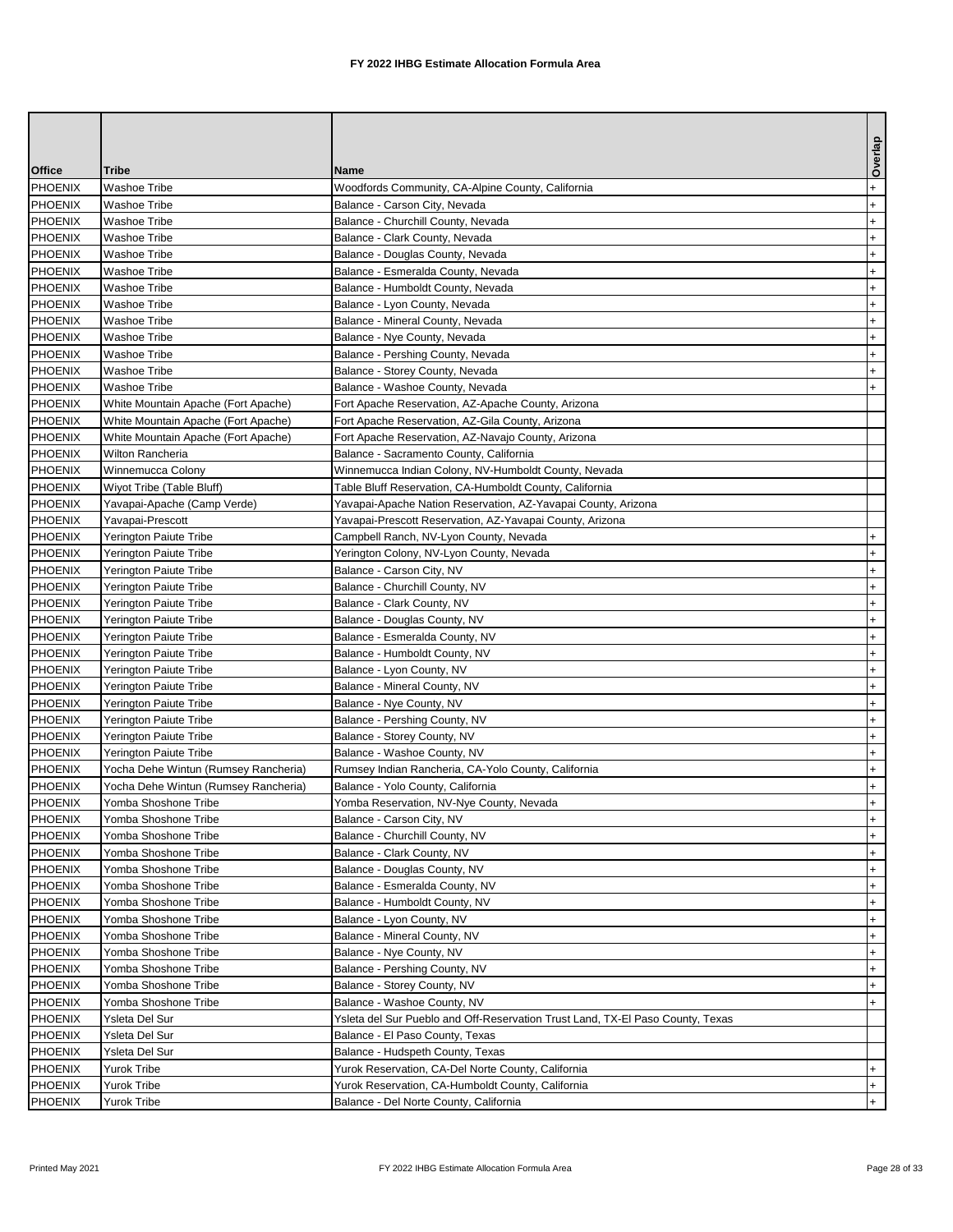| <b>Office</b> | <b>Tribe</b> | <b>Name</b>                                                                         | Overlap |
|---------------|--------------|-------------------------------------------------------------------------------------|---------|
| PHOENIX       | Yurok Tribe  | Balance - Humboldt County, California                                               |         |
| PHOENIX       | Zia Pueblo   | Zia Pueblo and Off-Reservation Trust Land, NM-Sandoval County, New Mexico           |         |
| PHOENIX       | Zuni Tribe   | Zuni Reservation and Off-Reservation Trust Land, NM--AZ-Apache County, Arizona      |         |
| PHOENIX       | Zuni Tribe   | Zuni Reservation and Off-Reservation Trust Land, NM--AZ-Catron County, New Mexico   |         |
| PHOENIX       | Zuni Tribe   | Zuni Reservation and Off-Reservation Trust Land, NM--AZ-Cibola County, New Mexico   |         |
| PHOENIX       | Zuni Tribe   | Zuni Reservation and Off-Reservation Trust Land, NM--AZ-McKinley County, New Mexico |         |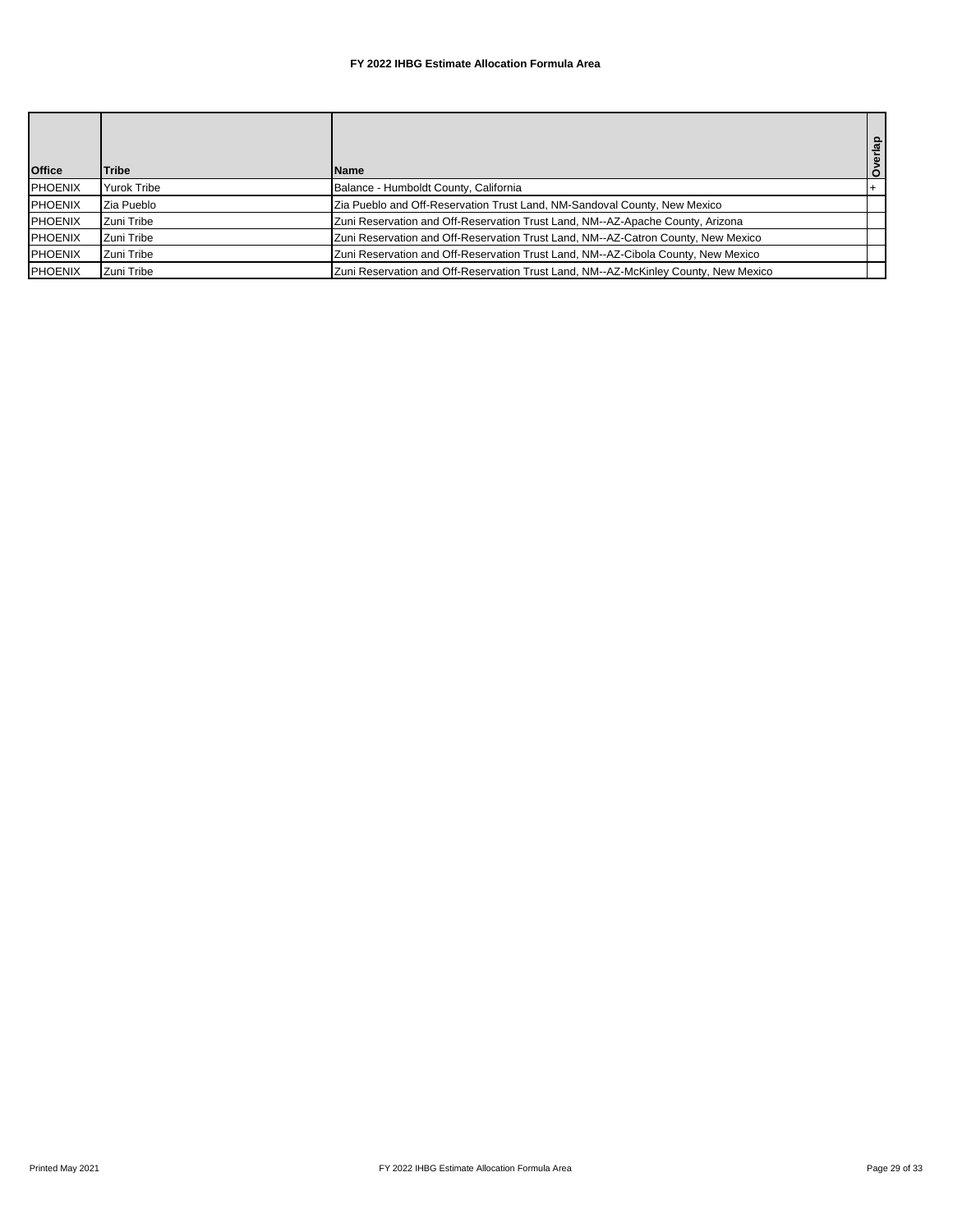|                                  |                                                                            |                                                                                                 | Overlap                          |
|----------------------------------|----------------------------------------------------------------------------|-------------------------------------------------------------------------------------------------|----------------------------------|
| <b>Office</b>                    | Tribe                                                                      | Name                                                                                            |                                  |
| SEATTLE                          | <b>Burns-Paiute Colony</b>                                                 | Burns Paiute Indian Colony and Off-Reservation Trust Land, OR-Harney County, Oregon             |                                  |
| <b>SEATTLE</b>                   | <b>Burns-Paiute Colony</b>                                                 | Balance - Harney County, Oregon                                                                 |                                  |
| <b>SEATTLE</b>                   | <b>Chehalis Confederated Tribes</b>                                        | Chehalis Reservation and Off-Reservation Trust Land, WA-Grays Harbor County, Washington         | $\ddot{}$                        |
| <b>SEATTLE</b>                   | <b>Chehalis Confederated Tribes</b>                                        | Chehalis Reservation and Off-Reservation Trust Land, WA-Thurston County, Washington             | $+$                              |
| <b>SEATTLE</b>                   | <b>Chehalis Confederated Tribes</b>                                        | Balance - Grays Harbor County, WA                                                               | $\ddot{}$                        |
| SEATTLE                          | <b>Chehalis Confederated Tribes</b>                                        | Balance - Mason County, WA                                                                      | $^{+}$                           |
| SEATTLE                          | <b>Chehalis Confederated Tribes</b>                                        | Balance - Thurston County, WA                                                                   | $\ddot{}$                        |
| <b>SEATTLE</b>                   | Coeur D'Alene Tribe                                                        | Coeur d'Alene Reservation, ID-Benewah County, Idaho                                             |                                  |
| <b>SEATTLE</b>                   | Coeur D'Alene Tribe                                                        | Coeur d'Alene Reservation. ID-Kootenai County, Idaho                                            |                                  |
| <b>SEATTLE</b>                   | <b>Colville Confederated Tribes</b>                                        | Colville Reservation and Off-Reservation Trust Land, WA-Chelan County, Washington               | $\ddot{}$                        |
| <b>SEATTLE</b>                   | <b>Colville Confederated Tribes</b>                                        | Colville Reservation and Off-Reservation Trust Land, WA-Ferry County, Washington                | $\ddot{}$                        |
| <b>SEATTLE</b><br><b>SEATTLE</b> | <b>Colville Confederated Tribes</b><br><b>Colville Confederated Tribes</b> | Colville Reservation and Off-Reservation Trust Land, WA-Okanogan County, Washington             | $\ddot{}$<br>$+$                 |
| <b>SEATTLE</b>                   | <b>Colville Confederated Tribes</b>                                        | Balance - Douglas County, Washington                                                            | $\ddot{}$                        |
| <b>SEATTLE</b>                   | <b>Colville Confederated Tribes</b>                                        | Balance - Ferry County, Washington<br>Balance - Okanogan County, Washington                     | $+$                              |
| <b>SEATTLE</b>                   | <b>Colville Confederated Tribes</b>                                        | Balance - Stevens County, Washington                                                            | $+$                              |
| <b>SEATTLE</b>                   | Coos, Lower Umpqua and Siuslaw Tribes                                      | Coos, Lower Umpqua, and Siuslaw Reservation and Off-Reservation Trust Land, Curry County, OR    | $+$                              |
| <b>SEATTLE</b>                   | Coos, Lower Umpqua and Siuslaw Tribes                                      | Coos, Lower Umpqua, and Siuslaw Reservation and Off-Reservation Trust Land, Lane County, Oregon | $+$                              |
| <b>SEATTLE</b>                   | Coos, Lower Umpqua and Siuslaw Tribes                                      | Coos, Lower Umpqua, and Siuslaw Reservation and Off-Reservation Trust Land, OR-Coos County, OR  | $\ddot{}$                        |
| <b>SEATTLE</b>                   | Coos, Lower Umpqua and Siuslaw Tribes                                      | Balance - Lincoln County, Oregon                                                                | $\ddot{}$                        |
| <b>SEATTLE</b>                   | Coos, Lower Umpqua and Siuslaw Tribes                                      | Balance - Coos County, OR                                                                       | $\ddot{}$                        |
| <b>SEATTLE</b>                   | Coos, Lower Umpqua and Siuslaw Tribes                                      | Balance - Curry County, OR                                                                      | $+$                              |
| <b>SEATTLE</b>                   | Coos, Lower Umpqua and Siuslaw Tribes                                      | Balance - Douglas County, OR                                                                    | $\ddot{}$                        |
| <b>SEATTLE</b>                   | Coos, Lower Umpqua and Siuslaw Tribes                                      | Balance - Lane County, OR                                                                       | $\ddot{}$                        |
| <b>SEATTLE</b>                   | Coquille Indian Tribe                                                      | Coquille Reservation, OR-Coos County, Oregon                                                    | $^{+}$                           |
| <b>SEATTLE</b>                   | Coquille Indian Tribe                                                      | Balance - Coos County, Oregon                                                                   | $\ddot{}$                        |
| <b>SEATTLE</b>                   | Coquille Indian Tribe                                                      | Balance - Curry County, Oregon                                                                  | $\ddot{}$                        |
| <b>SEATTLE</b>                   | Coquille Indian Tribe                                                      | Balance - Douglas County, Oregon                                                                | $\ddot{}$                        |
| <b>SEATTLE</b>                   | Coquille Indian Tribe                                                      | Balance - Jackson County, Oregon                                                                | $^{+}$                           |
| <b>SEATTLE</b>                   | Coquille Indian Tribe                                                      | Balance - Lane County, Oregon                                                                   | $+$                              |
| <b>SEATTLE</b>                   | Cow Creek Band of Umpqua Indians                                           | Cow Creek Reservation and Off-Reservation Trust Land, OR-Douglas County, Oregon                 | $+$                              |
| <b>SEATTLE</b>                   | Cow Creek Band of Umpqua Indians                                           | Balance - Deschutes County, Oregon                                                              | $+$                              |
| <b>SEATTLE</b>                   | Cow Creek Band of Umpqua Indians                                           | Balance - Josephine County, Oregon                                                              | $\ddot{}$                        |
| <b>SEATTLE</b>                   | Cow Creek Band of Umpqua Indians                                           | Balance - Klamath County, Oregon                                                                | $^{+}$                           |
| <b>SEATTLE</b>                   | Cow Creek Band of Umpqua Indians                                           | Balance - Coos County, OR                                                                       | $\ddot{}$                        |
| SEATTLE                          | Cow Creek Band of Umpqua Indians                                           | Balance - Douglas County, OR                                                                    | $^{+}$                           |
| <b>SEATTLE</b>                   | Cow Creek Band of Umpqua Indians                                           | Balance - Jackson County, OR                                                                    | $\ddot{}$                        |
| SEATTLE                          | Cow Creek Band of Umpqua Indians                                           | Balance - Lane County, OR                                                                       | $\ddot{}$                        |
| SEATTLE                          | Cowlitz Tribe                                                              | Balance - Clark County, Washington                                                              |                                  |
| SEATTLE                          | Cowlitz Tribe                                                              | Balance - Cowlitz County, Washington                                                            |                                  |
| <b>SEATTLE</b>                   | Cowlitz Tribe                                                              | Balance - Lewis County, Washington                                                              |                                  |
| <b>SEATTLE</b>                   | <b>Grand Ronde Confederated Tribes</b>                                     | Grand Ronde Community and Off-Reservation Trust Land, OR-Polk County, Oregon                    | $+$                              |
| <b>SEATTLE</b>                   | <b>Grand Ronde Confederated Tribes</b>                                     | Grand Ronde Community and Off-Reservation Trust Land, OR-Yamhill County, Oregon                 | $+$                              |
| SEATTLE                          | <b>Grand Ronde Confederated Tribes</b>                                     | Balance - Marion County, OR                                                                     | $\ddot{}$                        |
| SEATTLE<br><b>SEATTLE</b>        | <b>Grand Ronde Confederated Tribes</b><br>Grand Ronde Confederated Tribes  | Balance - Multnomah County, OR<br>Balance - Polk County, OR                                     | $+$<br>$\ddot{}$                 |
| <b>SEATTLE</b>                   | <b>Grand Ronde Confederated Tribes</b>                                     | Balance - Tillamook County, OR                                                                  | $\ddot{}$                        |
| <b>SEATTLE</b>                   | <b>Grand Ronde Confederated Tribes</b>                                     | Balance - Washington County, OR                                                                 | $\ddot{}$                        |
| SEATTLE                          | <b>Grand Ronde Confederated Tribes</b>                                     | Balance - Yamhill County, OR                                                                    | $+$                              |
| <b>SEATTLE</b>                   | Hoh Indian Tribe                                                           | Hoh Indian Reservation and Off-Reservation Trust Land, WA-Jefferson County, Washington          | $+$                              |
| <b>SEATTLE</b>                   | Hoh Indian Tribe                                                           | Balance - Clallam County, WA                                                                    | $+$                              |
| <b>SEATTLE</b>                   | Hoh Indian Tribe                                                           | Balance - Grays Harbor County, WA                                                               | $+$                              |
| <b>SEATTLE</b>                   | Jamestown S'Klallam Tribe                                                  | Jamestown S'Klallam Reservation and Off-Reservation Trust Land, WA-Clallam County, Washington   | $\begin{array}{c} + \end{array}$ |
| SEATTLE                          | Jamestown S'Klallam Tribe                                                  | Balance - Clallam County, Washington                                                            | $+$                              |
| SEATTLE                          | Jamestown S'Klallam Tribe                                                  | Balance - Jefferson County, Washington                                                          | $+$                              |
| SEATTLE                          | Kalispel Indian Community                                                  | Kalispel Reservation and Off-Reservation Trust Land, WA-Pend Oreille County, Washington         | $+$                              |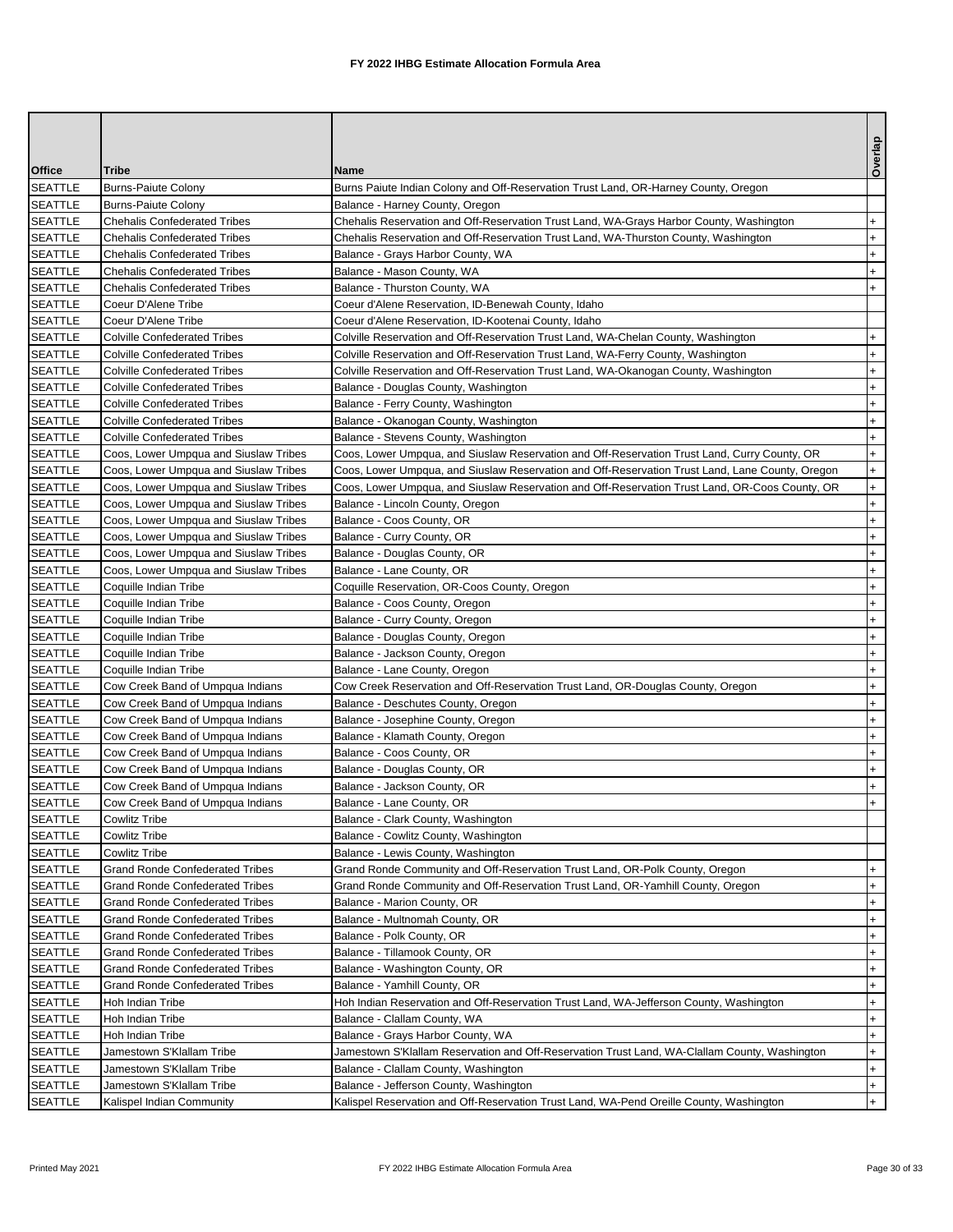|                           |                                                          |                                                                                                                             | Overlap          |
|---------------------------|----------------------------------------------------------|-----------------------------------------------------------------------------------------------------------------------------|------------------|
| <b>Office</b>             | Tribe                                                    | Name                                                                                                                        |                  |
| SEATTLE                   | Kalispel Indian Community                                | Kalispel Reservation and Off-Reservation Trust Land, WA-Spokane County, Washington                                          | $\ddot{}$        |
| SEATTLE                   | Kalispel Indian Community                                | Balance - Pend Oreille County, Washington                                                                                   | $+$              |
| <b>SEATTLE</b>            | Kalispel Indian Community                                | Balance - Spokane County, Washington                                                                                        | $\ddot{}$        |
| SEATTLE                   | Kalispel Indian Community                                | Balance - Stevens County, Wa                                                                                                | $\ddot{}$        |
| <b>SEATTLE</b>            | <b>Klamath Tribes</b>                                    | Klamath Reservation, OR-Klamath County, Oregon                                                                              | $\ddot{}$        |
| SEATTLE                   | <b>Klamath Tribes</b>                                    | Balance - Klamath County, OR                                                                                                | $+$              |
| <b>SEATTLE</b>            | Kootenai Tribe                                           | Kootenai Reservation and Off-Reservation Trust Land, ID-Boundary County, Idaho                                              |                  |
| SEATTLE                   | Lower Elwha Tribal Community                             | Lower Elwha Reservation and Off-Reservation Trust Land, WA-Clallam County, Washington                                       | $+$              |
| SEATTLE                   | Lower Elwha Tribal Community                             | Balance - Clallam County, WA                                                                                                | $\ddot{}$        |
| SEATTLE                   | Lummi Tribe                                              | Lummi Reservation, WA-Whatcom County, Washington                                                                            | $\ddot{}$<br>$+$ |
| <b>SEATTLE</b><br>SEATTLE | Lummi Tribe                                              | Whatcom County (part), WA<br>Makah Indian Reservation, WA-Clallam County, Washington                                        |                  |
| <b>SEATTLE</b>            | Makah Indian Tribe<br>Muckleshoot Indian Tribe           | Muckleshoot Reservation and Off-Reservation Trust Land, WA-King County, Washington                                          |                  |
| <b>SEATTLE</b>            | Muckleshoot Indian Tribe                                 | Muckleshoot Reservation and Off-Reservation Trust Land, WA-Pierce County, Washington                                        |                  |
| SEATTLE                   | Nez Perce Tribe                                          | Nez Perce Reservation, ID-Clearwater County, Idaho                                                                          |                  |
| SEATTLE                   | Nez Perce Tribe                                          | Nez Perce Reservation, ID-Idaho County, Idaho                                                                               |                  |
| SEATTLE                   | Nez Perce Tribe                                          | Nez Perce Reservation, ID-Lewis County, Idaho                                                                               |                  |
| <b>SEATTLE</b>            | Nez Perce Tribe                                          | Nez Perce Reservation, ID-Nez Perce County, Idaho                                                                           |                  |
| SEATTLE                   | Nisqually Indian Community                               | Nisqually Reservation, WA-Pierce County, Washington                                                                         | $+$              |
| SEATTLE                   | Nisqually Indian Community                               | Nisqually Reservation, WA-Thurston County, Washington                                                                       | $\ddot{}$        |
| SEATTLE                   | Nisqually Indian Community                               | Balance - Thurston County, Washington                                                                                       | $\ddot{}$        |
| <b>SEATTLE</b>            | Nisqually Indian Community                               | Pierce County, WA                                                                                                           | $^{+}$           |
| <b>SEATTLE</b>            | Nooksack Tribe                                           | Nooksack Reservation and Off-Reservation Trust Land, WA-Whatcom County, Washington                                          | $\ddot{}$        |
| SEATTLE                   | Nooksack Tribe                                           | Balance - Whatcom County, WA                                                                                                | $+$              |
| SEATTLE                   | Port Gamble Indian Community                             | Port Gamble Reservation and Off-Reservation Trust Land, WA-Kitsap County, Washington                                        | $\ddot{}$        |
| <b>SEATTLE</b>            | Port Gamble Indian Community                             | Balance - Kitsap County, Washington                                                                                         | $+$              |
| <b>SEATTLE</b>            | <b>Puyallup Tribe</b>                                    | Puyallup Reservation and Off-Reservation Trust Land, WA-King County, Washington                                             | $+$              |
| <b>SEATTLE</b>            | <b>Puyallup Tribe</b>                                    | Puyallup Reservation and Off-Reservation Trust Land, WA-Pierce County, Washington                                           | $\ddot{}$        |
| <b>SEATTLE</b>            | <b>Puyallup Tribe</b>                                    | Balance - Pierce County, Washington                                                                                         | $\ddot{}$        |
| <b>SEATTLE</b>            | Quileute Tribe                                           | Quileute Reservation, WA-Clallam County, Washington                                                                         |                  |
| SEATTLE                   | <b>Quinault Tribe</b>                                    | Quinault Reservation, WA-Grays Harbor County, Washington                                                                    | $+$              |
| <b>SEATTLE</b>            | <b>Quinault Tribe</b>                                    | Quinault Reservation, WA-Jefferson County, Washington                                                                       | $\ddot{}$        |
| SEATTLE                   | <b>Quinault Tribe</b>                                    | Balance - Grays Harbor County, Washington                                                                                   | $+$              |
| <b>SEATTLE</b>            | Quinault Tribe                                           | Balance - Jefferson County, WA                                                                                              | $\ddot{}$        |
| <b>SEATTLE</b>            | Samish Nation                                            | Samish TDSA, WA-San Juan County, Washington                                                                                 | $+$              |
| SEATTLE                   | Samish Nation                                            | Samish TDSA, WA-Skagit County, Washington                                                                                   | $\ddot{}$        |
| SEATTLE                   | Samish Nation                                            | Balance - Island County, Washington                                                                                         | $\ddot{}$        |
| SEATTLE                   | Samish Nation                                            | Balance - Whatcom County, Washington                                                                                        | $\ddot{}$        |
| <b>SEATTLE</b>            | Samish Nation                                            | Balance - Skagit County, WA                                                                                                 | $+$              |
| SEATTLE                   | Samish Nation                                            | Balance - Snohomish County, WA                                                                                              | $+$              |
| SEATTLE                   | Sauk-Suiattle Indian Tribe                               | Sauk-Suiattle Reservation, WA-Skagit County, Washington                                                                     | $+$              |
| SEATTLE                   | Sauk-Suiattle Indian Tribe                               | Sauk-Suiattle Reservation, WA-Snohomish County, Washington                                                                  | $+$              |
| SEATTLE                   | Sauk-Suiattle Indian Tribe<br>Sauk-Suiattle Indian Tribe | Balance - King County, Washington<br>Balance - Snohomish County, Washington                                                 | $+$              |
| SEATTLE<br>SEATTLE        |                                                          |                                                                                                                             | $+$<br>$+$       |
| SEATTLE                   | Sauk-Suiattle Indian Tribe<br>Shoalwater Bay Tribe       | Balance - Pierce County, WA<br>Shoalwater Bay Indian Reservation and Off-Reservation Trust Land, Pacific County, Washington |                  |
| <b>SEATTLE</b>            | Shoalwater Bay Tribe                                     | Balance - Pacific County, Washington                                                                                        |                  |
| SEATTLE                   | Shoshone-Bannock Tribes Ft. Hall Res.                    | Fort Hall Reservation and Off-Reservation Trust Land, ID-Bannock County, Idaho                                              |                  |
| SEATTLE                   | Shoshone-Bannock Tribes Ft. Hall Res.                    | Fort Hall Reservation and Off-Reservation Trust Land, ID-Bingham County, Idaho                                              |                  |
| SEATTLE                   | Shoshone-Bannock Tribes Ft. Hall Res.                    | Fort Hall Reservation and Off-Reservation Trust Land, ID-Caribou County, Idaho                                              |                  |
| SEATTLE                   | Shoshone-Bannock Tribes Ft. Hall Res.                    | Fort Hall Reservation and Off-Reservation Trust Land, ID-Power County, Idaho                                                |                  |
| SEATTLE                   | <b>Siletz Confederated Tribes</b>                        | Siletz Reservation and Off-Reservation Trust Land, OR-Lincoln County, Oregon                                                | $+$              |
| SEATTLE                   | <b>Siletz Confederated Tribes</b>                        | Siletz Reservation and Off-Reservation Trust Land, OR-Marion County, Oregon                                                 | $\ddot{}$        |
| SEATTLE                   | <b>Siletz Confederated Tribes</b>                        | Balance - Benton County, Oregon                                                                                             | $+$              |
| <b>SEATTLE</b>            | <b>Siletz Confederated Tribes</b>                        | Balance - Clackamas County, Oregon                                                                                          | $\ddot{}$        |
| <b>SEATTLE</b>            | <b>Siletz Confederated Tribes</b>                        | Balance - Linn County, Oregon                                                                                               | $+$              |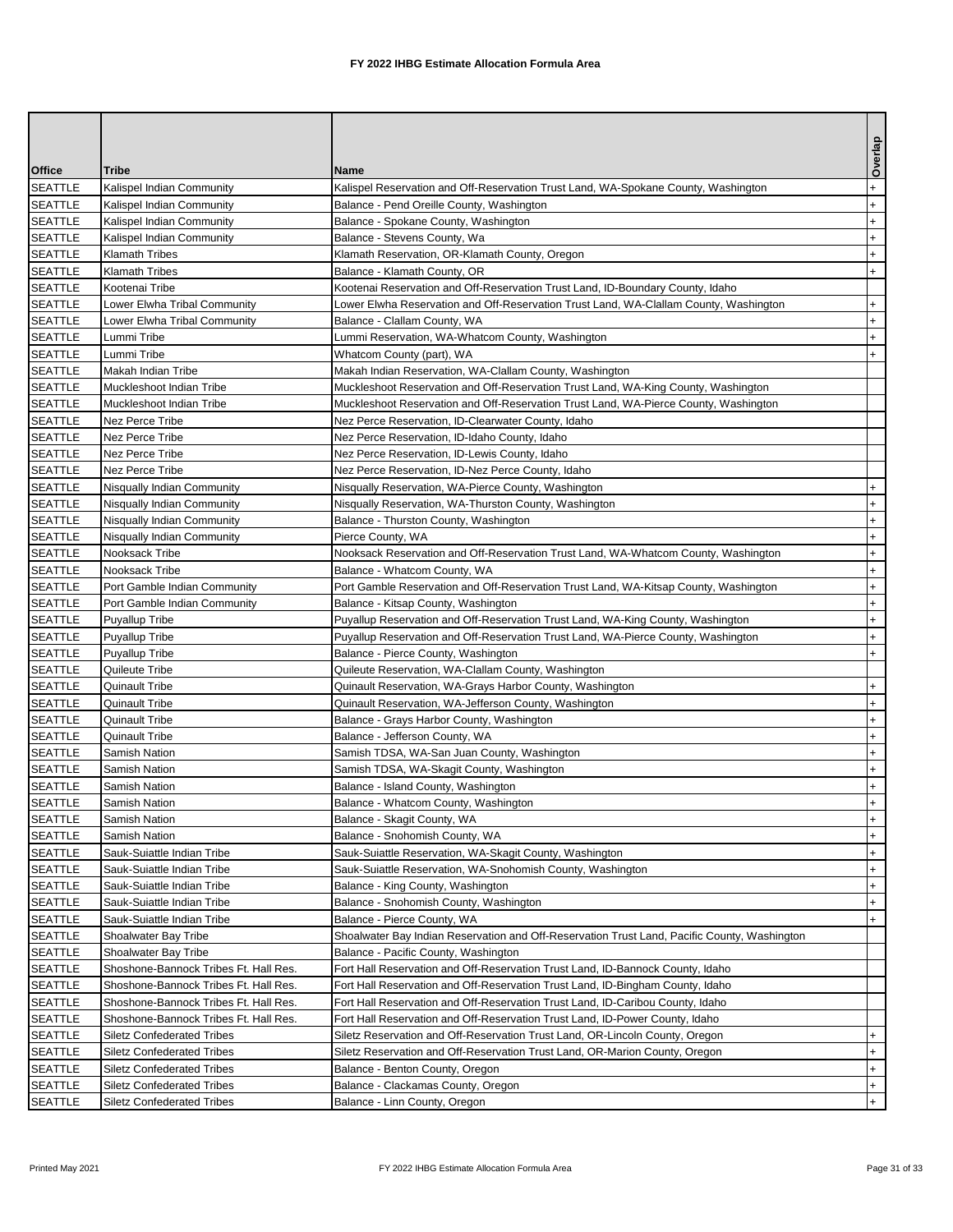| <b>Office</b><br><b>Tribe</b><br>Name<br><b>SEATTLE</b><br><b>Siletz Confederated Tribes</b><br>Balance - Marion County, Oregon                              | Overlap<br>$\ddot{}$<br>$\ddot{}$ |
|--------------------------------------------------------------------------------------------------------------------------------------------------------------|-----------------------------------|
|                                                                                                                                                              |                                   |
|                                                                                                                                                              |                                   |
| SEATTLE<br><b>Siletz Confederated Tribes</b><br>Balance - Multnomah County, Oregon                                                                           |                                   |
| <b>SEATTLE</b><br>Balance - Polk County, Oregon<br><b>Siletz Confederated Tribes</b>                                                                         | $+$                               |
| <b>SEATTLE</b><br><b>Siletz Confederated Tribes</b><br>Balance - Tillamook County, Oregon                                                                    | $+$                               |
| <b>SEATTLE</b><br><b>Siletz Confederated Tribes</b><br>Balance - Washington County, Oregon                                                                   | $\ddot{}$                         |
| <b>SEATTLE</b><br><b>Siletz Confederated Tribes</b><br>Balance - Yamhill County, Oregon                                                                      | $\ddot{}$                         |
| <b>SEATTLE</b><br>Balance - Lane County, OR<br><b>Siletz Confederated Tribes</b>                                                                             | $\ddot{}$                         |
| <b>SEATTLE</b><br>Balance - Lincoln County, OR<br><b>Siletz Confederated Tribes</b>                                                                          | $\ddot{}$                         |
| SEATTLE<br>Skokomish Indian Tribe<br>Skokomish Reservation, WA-Mason County, Washington                                                                      | $+$                               |
| SEATTLE<br>Balance - Mason County, Washington<br>Skokomish Indian Tribe                                                                                      | $\ddot{}$                         |
| SEATTLE<br>Snoqualmie<br>Snoqualmie Reservation, WA-King County, Washington                                                                                  | $\ddot{}$                         |
| <b>SEATTLE</b><br>Snoqualmie<br>Balance - King County, WA                                                                                                    | $+$                               |
| <b>SEATTLE</b><br>Snoqualmie<br>Balance - Snohomish County, WA                                                                                               | $+$                               |
| <b>SEATTLE</b><br>Spokane Tribe<br>Spokane Reservation and Off-Reservation Trust Land, WA-Lincoln County, Washington                                         | $+$                               |
| Spokane Tribe<br>Spokane Reservation and Off-Reservation Trust Land, WA-Spokane County, Washington<br><b>SEATTLE</b>                                         | $\ddot{}$                         |
| <b>SEATTLE</b><br>Spokane Reservation and Off-Reservation Trust Land, WA-Stevens County, Washington<br>Spokane Tribe                                         | $^{+}$                            |
| <b>SEATTLE</b><br>Spokane Tribe<br>Balance - Lincoln County, Washington                                                                                      | $\ddot{}$                         |
| SEATTLE<br>Spokane Tribe<br>Balance - Pend Oreille County, Washington                                                                                        | $+$                               |
| <b>SEATTLE</b><br>Spokane Tribe<br>Balance - Spokane County, Washington                                                                                      | $\ddot{}$                         |
| <b>SEATTLE</b><br>Squaxin Island Reservation and Off-Reservation Trust Land, WA-Mason County, Washington<br>Squaxin Island Tribe                             | $\ddot{}$                         |
| SEATTLE<br>Balance - Grays Harbor County, WA<br>Squaxin Island Tribe<br><b>SEATTLE</b><br>Balance - Mason County, WA<br>Squaxin Island Tribe                 | $^{+}$<br>$+$                     |
| <b>SEATTLE</b><br>Squaxin Island Tribe<br>Balance - Thurston County, WA                                                                                      | $\ddot{}$                         |
| SEATTLE<br>Stillaguamish Tribe<br>Stillaguamish Reservation and Off-Reservation Trust Land, WA-Snohomish County, Washington                                  | $\ddot{}$                         |
| <b>SEATTLE</b><br>Balance - Snohomish County, WA<br>Stillaguamish Tribe                                                                                      | $\ddot{}$                         |
| <b>SEATTLE</b><br>Port Madison Reservation, WA-Kitsap County, Washington<br>Suquamish Tribe                                                                  | $\ddot{}$                         |
| <b>SEATTLE</b><br>Suquamish Tribe<br>Balance - King County, WA                                                                                               | $+$                               |
| <b>SEATTLE</b><br>Balance - Kitsap County, WA<br>Suquamish Tribe                                                                                             | $\ddot{}$                         |
| <b>SEATTLE</b><br>Balance - Mason County, WA<br>Suquamish Tribe                                                                                              | $+$                               |
| <b>SEATTLE</b><br>Balance - Pierce County, WA<br>Suquamish Tribe                                                                                             | $^{+}$                            |
| <b>SEATTLE</b><br>Balance - Snohomish County, WA<br>Suquamish Tribe                                                                                          | $\ddot{}$                         |
| <b>SEATTLE</b><br>Balance - Thurston County, WA<br>Suquamish Tribe                                                                                           | $\ddot{}$                         |
| Swinomish Reservation and Off-Reservation Trust Land, WA-Skagit County, Washington<br><b>SEATTLE</b><br>Swinomish Indians                                    | $\ddot{}$                         |
| <b>SEATTLE</b><br>Swinomish Indians<br>Balance - Skagit Co, WA                                                                                               | $+$                               |
| <b>SEATTLE</b><br>Tulalip Reservation and Off-Reservation Trust Land, WA-Snohomish County, Washington<br><b>Tulalip Tribes</b>                               | $+$                               |
| <b>SEATTLE</b><br><b>Tulalip Tribes</b><br>Balance - Snohomish County, WA                                                                                    | $+$                               |
| Umatilla Reservation and Off-Reservation Trust Land, OR-Umatilla County, Oregon<br><b>SEATTLE</b><br><b>Umatilla Confederated Tribes</b>                     |                                   |
| <b>SEATTLE</b><br>Umatilla Reservation, OR-Union County, Oregon<br><b>Umatilla Confederated Tribes</b>                                                       |                                   |
| <b>SEATTLE</b><br><b>Umatilla Confederated Tribes</b><br>Balance - Umatilla County, Oregon                                                                   |                                   |
| <b>SEATTLE</b><br>Umatilla Confederated Tribes<br>Balance - Union County, Oregon                                                                             |                                   |
| <b>SEATTLE</b><br>Upper Skagit Tribe<br>Upper Skagit Reservation, WA-Skagit County, Washington                                                               | $+$                               |
| <b>SEATTLE</b><br>Upper Skagit Tribe<br>Balance - Skagit County, Washington                                                                                  | $+$                               |
| <b>SEATTLE</b><br>Warm Springs Reservation and Off-Reservation Trust Land, OR-Clackamas County, Oregon<br>Warm Springs Confederated Tribes                   |                                   |
| SEATTLE<br>Warm Springs Confederated Tribes<br>Warm Springs Reservation and Off-Reservation Trust Land, OR-Gilliam County, Oregon                            |                                   |
| SEATTLE<br>Warm Springs Confederated Tribes<br>Warm Springs Reservation and Off-Reservation Trust Land, OR-Hood River County, Oregon                         |                                   |
| <b>SEATTLE</b><br>Warm Springs Confederated Tribes<br>Warm Springs Reservation and Off-Reservation Trust Land, OR-Jefferson County, Oregon                   |                                   |
| <b>SEATTLE</b><br>Warm Springs Confederated Tribes<br>Warm Springs Reservation and Off-Reservation Trust Land, OR-Marion County, Oregon                      |                                   |
| <b>SEATTLE</b><br>Warm Springs Confederated Tribes<br>Warm Springs Reservation and Off-Reservation Trust Land, OR-Sherman County, Oregon                     |                                   |
| <b>SEATTLE</b><br>Warm Springs Confederated Tribes<br>Warm Springs Reservation and Off-Reservation Trust Land, OR-Wasco County, Oregon                       |                                   |
| SEATTLE<br>Yakama Indian Nation<br>Celilo Village, OR-Wasco County, Oregon                                                                                   |                                   |
| <b>SEATTLE</b><br>Yakama Indian Nation<br>Yakama Nation Reservation and Off-Reservation Trust Land, WA-Klickitat County, Washington                          |                                   |
| <b>SEATTLE</b><br>Yakama Nation Reservation and Off-Reservation Trust Land, WA-Lewis County, Washington<br>Yakama Indian Nation                              |                                   |
| SEATTLE<br>Yakama Nation Reservation and Off-Reservation Trust Land, WA-Yakima County, Washington<br>Yakama Indian Nation<br>SEATTLE<br>Yakama Indian Nation |                                   |
| Balance - Grant County, Washington<br><b>SEATTLE</b><br>Yakama Indian Nation<br>Balance - Klickitat County, Washington                                       |                                   |
| SEATTLE<br>Balance - Skamania County, Washington<br>Yakama Indian Nation                                                                                     |                                   |